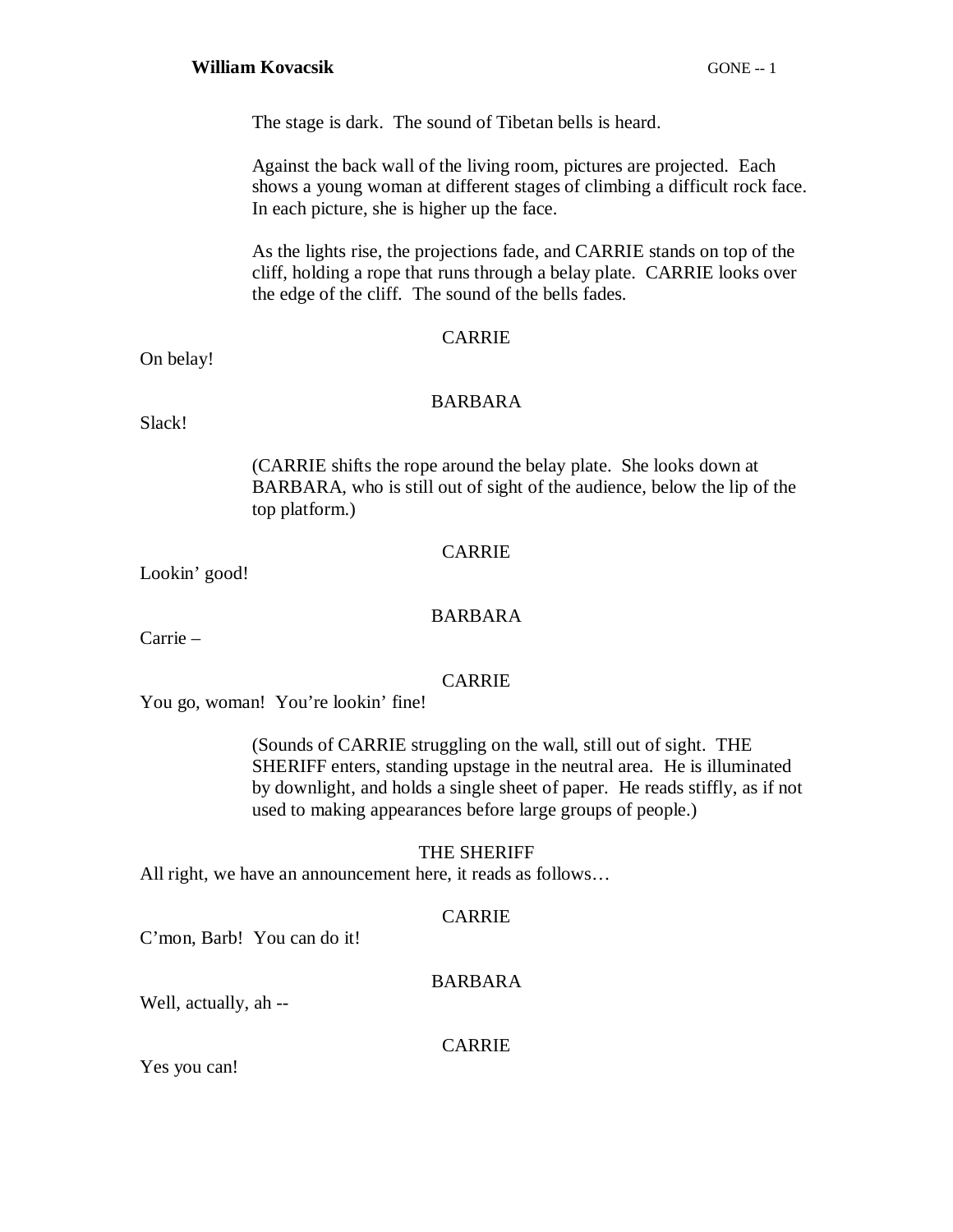#### **SHERIFF**

The Sheriff's office for the County of Durango –

#### BARBARA

I don't think I can –

#### SHERIFF

-- has been advised that Ms. Carrie Bering --

#### CARRIE

You definitely can!

SHERIFF -- has been reported as missing as of the evening of June  $7<sup>th</sup>$ .

#### BARBARA

Carrie!

#### SHERIFF

Ms. Bering –

#### CARRIE

Don't even think of quitting on me now!

#### SHERIFF

-- who is a champion rock climber –

#### CARRIE

**SHERIFF** 

-- and who resides in the City of Culver –

#### CARRIE

You are *definitely* going to make it!

#### SHERIFF

-- County of Durango –

Delete that thought!

#### BARBARA

Oh, God –

# SHERIFF -- was last seen on the morning of the  $7<sup>th</sup>$  by her husband, Mark.

#### CARRIE

This is going to happen, Barb –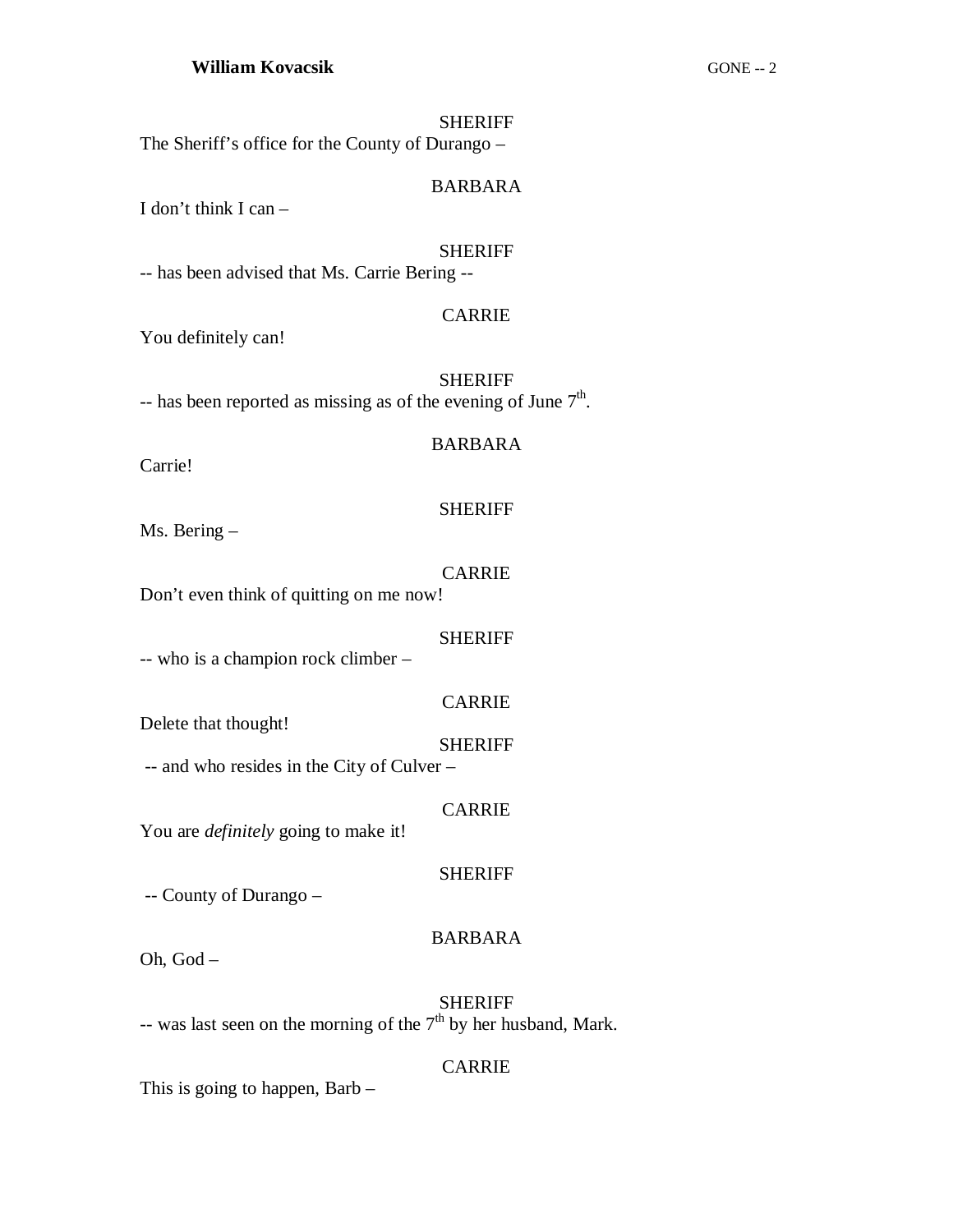SHERIFF At that time, she was wearing Spandex climbing pants –

you're going to make it happen –

-- color purple --

Oh, shit!

**SHERIFF** 

**CARRIE** 

SHERIFF

BARBARA

-- and a red tee shirt.

CARRIE

You're almost here!

SHERIFF

Her car was found by relatives off of State Road 23 –

BARBARA

Oh, Jesus –

#### SHERIFF

-- near the entrance to the Spider Canyon state reserve.

#### CARRIE

You got it, babe!

(BARBARA's hands reach the top platform. BARBARA hauls herself up and finally comes into the audience's view. She stretches out along the rock. CARRIE hauls up a backpack that has been suspended on a rope.)

#### SHERIFF

Search parties have been organized, including several Mountain Rescue Teams located in the city of Culver, members of this Sheriff's office, including our canine units, and volunteers from the surrounding area. Any persons having information as to the whereabouts of Ms. Bering are asked to contact this office immediately.

> (THE SHERIFF looks up from the paper and scans the room. CARRIE rummages through the pack and pulls out an energy bar.)

#### CARRIE

You look like you might need one of these.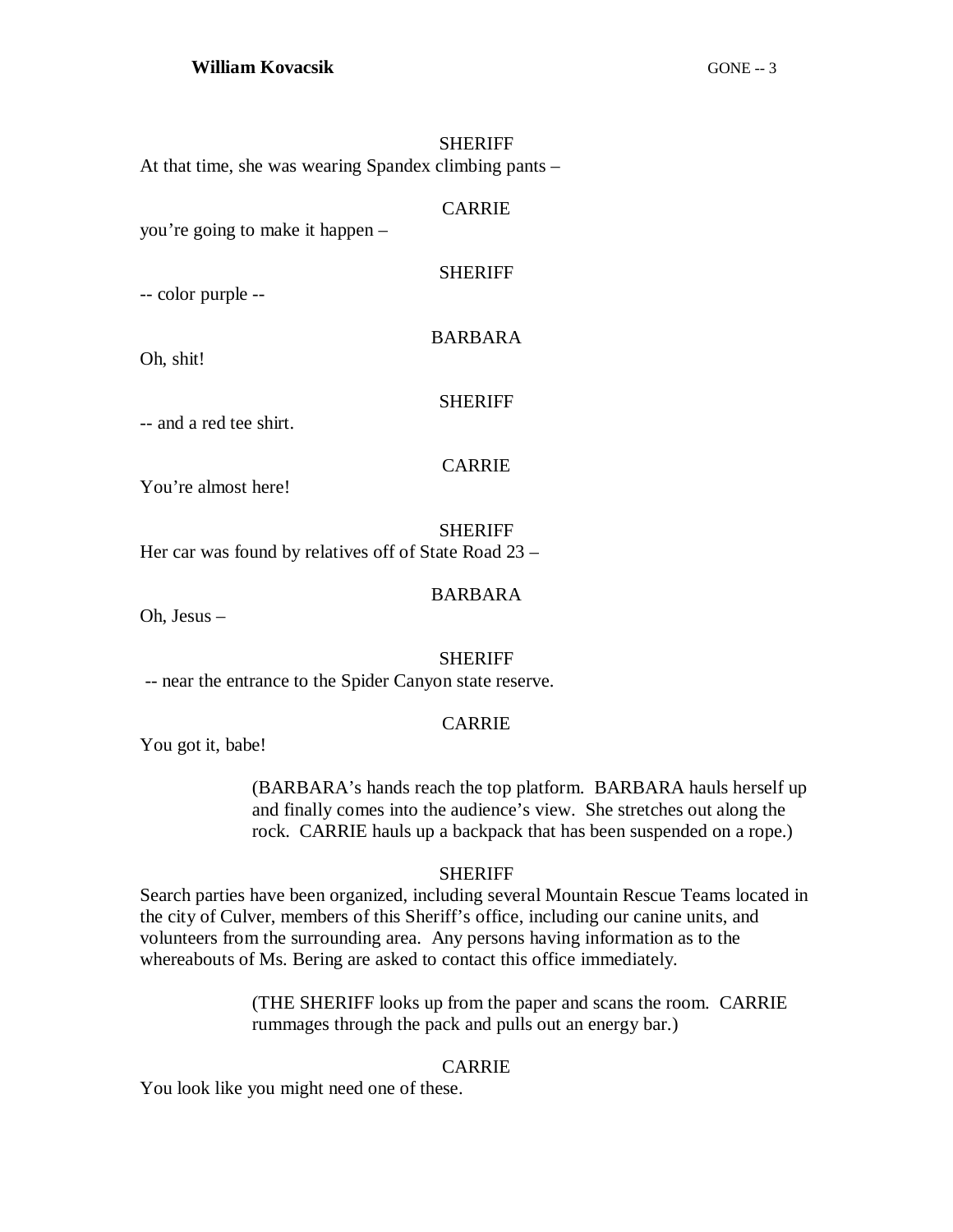# BARBARA

Water.

# **SHERIFF**

No, there is no indication of criminal activity at this time…

(CARRIE pulls a water bottle out of one of the pack's side pockets and hands it to BARBARA, who drinks.)

We're not going to speculate about that...

| Thanks.                                               | <b>BARBARA</b> |
|-------------------------------------------------------|----------------|
| No, no                                                | <b>SHERIFF</b> |
| Six months ago--                                      | <b>CARRIE</b>  |
| All right, that's it $-$                              | <b>SHERIFF</b> |
| you wouldn't have made it past that pitch.            | <b>CARRIE</b>  |
| -- no more questions at this time                     | <b>SHERIFF</b> |
| Six months $ago -$                                    | <b>BARBARA</b> |
| We'll tell you more when we know more, people.        | <b>SHERIFF</b> |
| I wouldn't have made it out of the car at the bottom. | <b>BARBARA</b> |
|                                                       | <b>CARRIE</b>  |

And six months from now –

#### BARBARA

I can't think that far ahead.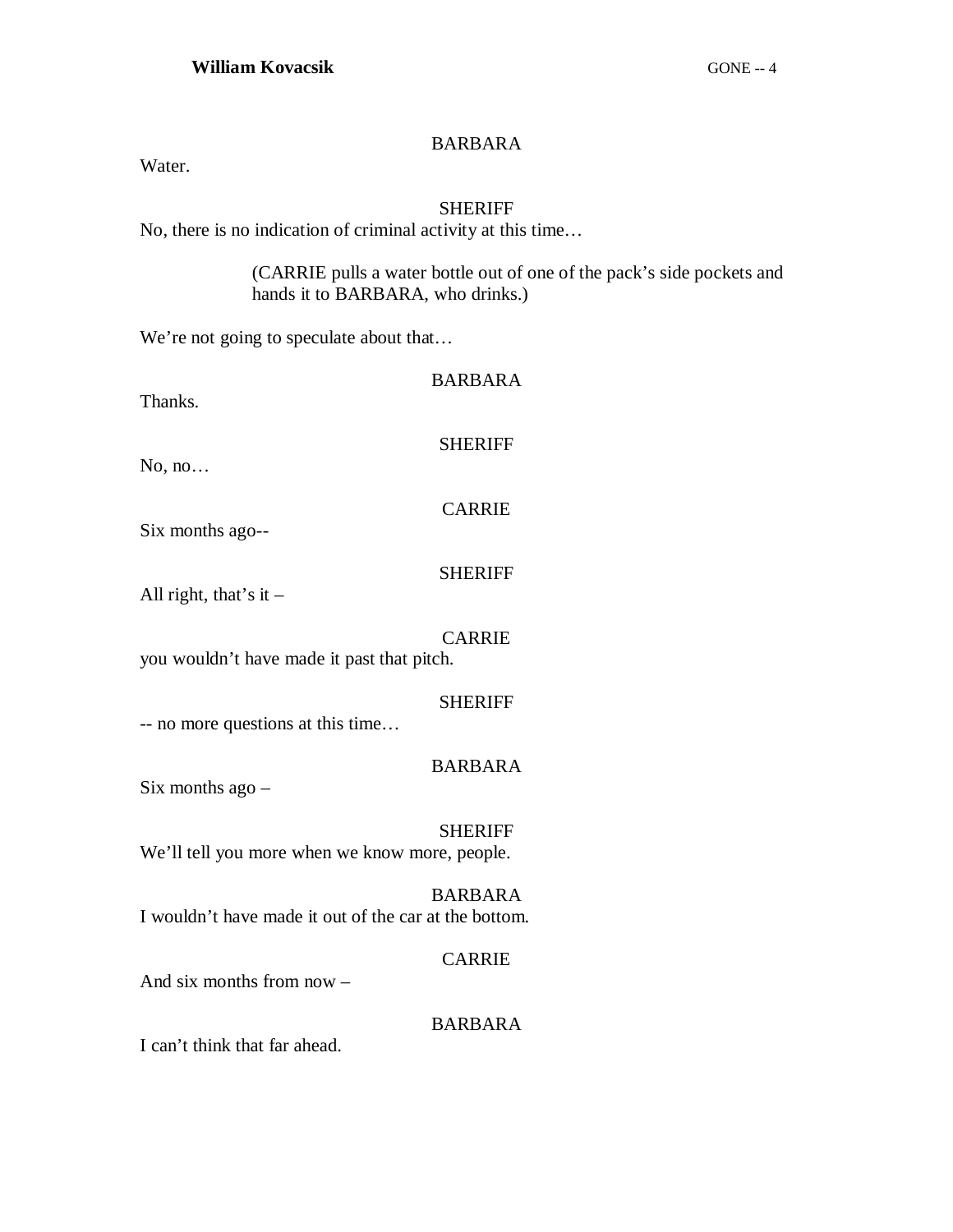(The two women on the cliff lay down to rest on top of the cliff. THE SHERIFF steps out of the downlight and moves forward to address the audience.)

## SHERIFF

I knew this was going to be a pain in the ass right from the get-go. Next to a couple of movie stars over in the foothills near Muserville, Carrie Bering is as close as we've got to a celebrity. I knew there would be media, which would be a pain in the ass, and I knew I'd have to deal with a bunch of hippie climbers, you know the type, the ones who keep trying to reinvent the Sixties, and that was going to be a pain in the ass. But I had a few cards to play. The Mountain Rescue people over in Culver, well, they're leftovers from the Sixties, too, but they're real good at what they do. The best in the business, in fact. And you gotta say this about the climbers, the ones around here, they're a close-knit bunch -- there wasn't a single soul who wasn't out looking for this woman. We had plenty of folks out in the field. I figured if she was out there, we'd find her.

> (THE SHERIFF exits. Lights cross-fade back to the cliff. BARBARA goes to the upstage edge of the platform and looks down.)

#### BARBARA

Please tell me that's a 5.8.

# CARRIE

Nah. 5.7. Borderline at that.

#### BARBARA

I don't want to imagine what a 5.10 must be like.

#### CARRIE

You're already imagining it. You've got the fever, I can tell.

#### BARBARA

I may have the fever, but you have the skill. This was nothing for you. A picnic. A Sunday afternoon romp.

#### CARRIE

It's my job. Before long, you'll make it look easy.

#### BARBARA

This is never going to get easy. Not unless someone develops a magic wand for climbers.

#### CARRIE

That's it.

BARBARA

What?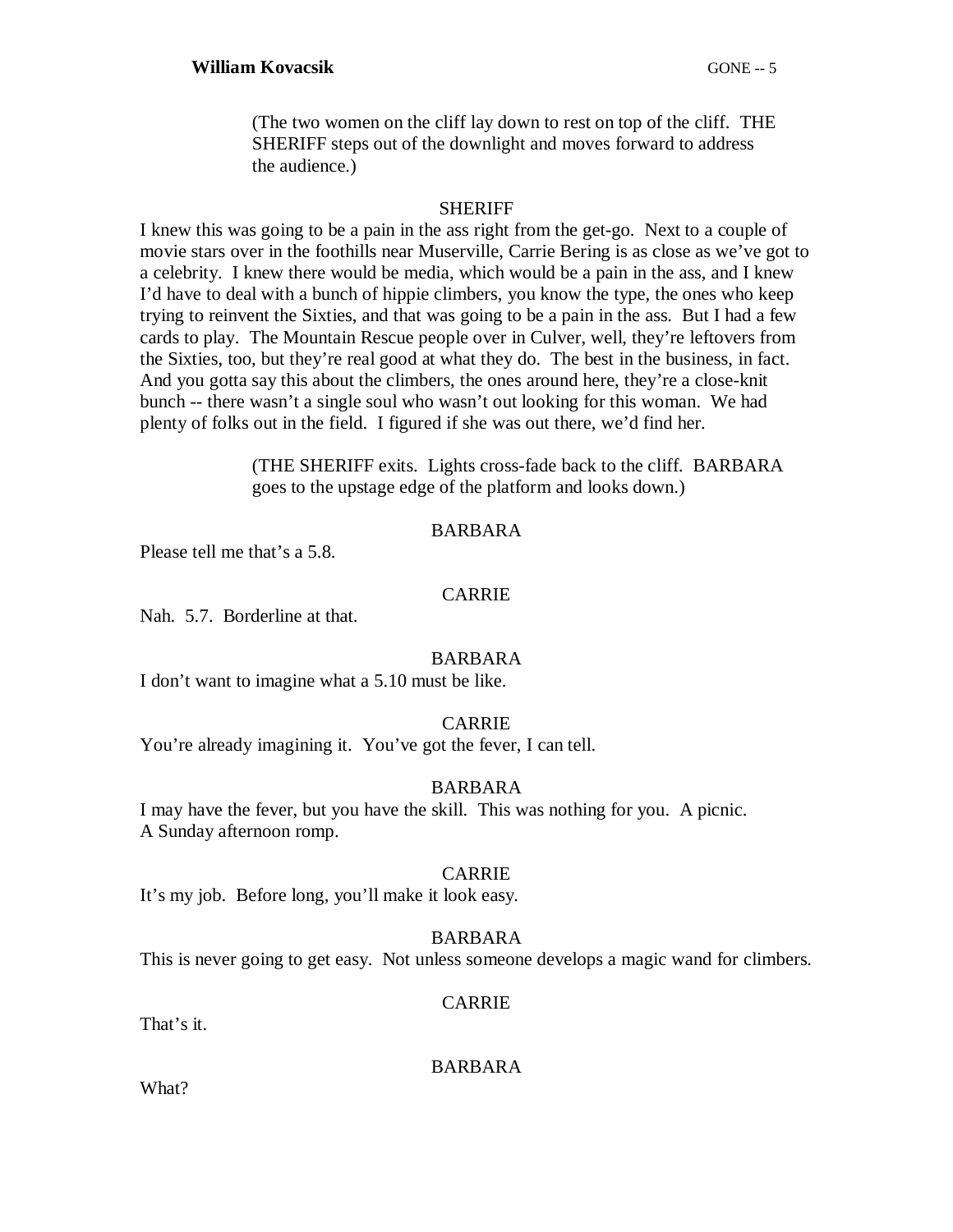# CARRIE

You just named the route.

# BARBARA

What are you talking about?

# CARRIE

No one's climbed here before. So we get to name the route.

#### BARBARA

You're kidding me. No one's – really?

#### CARRIE

That's why Mark wanted to settle here, start the school here. So many virgin routes. You can write it up, we'll put it in *Rock and Ice*. Next year there'll be so many climbers here you won't be able to see the rock for the people.

#### BARBARA

I can't write.

# CARRIE

You mean you've never written before.

# BARBARA

No, I mean I can't.

# CARRIE

Says who? You think Mark got all the good communication skills in your family? You weren't swimming in the gene pool that day?

#### BARBARA

I've never written anything.

# CARRIE

Then it's time you tried. I don't know, maybe you'll suck. Or maybe you'll be great. You write it well, this will be the next hot place.

#### BARBARA

No shit?

## CARRIE

No shit. And you just named the first route. We'll call it *Prestidigitation.* You know, magic wand, prestidigitation. Whadda you think?

# BARBARA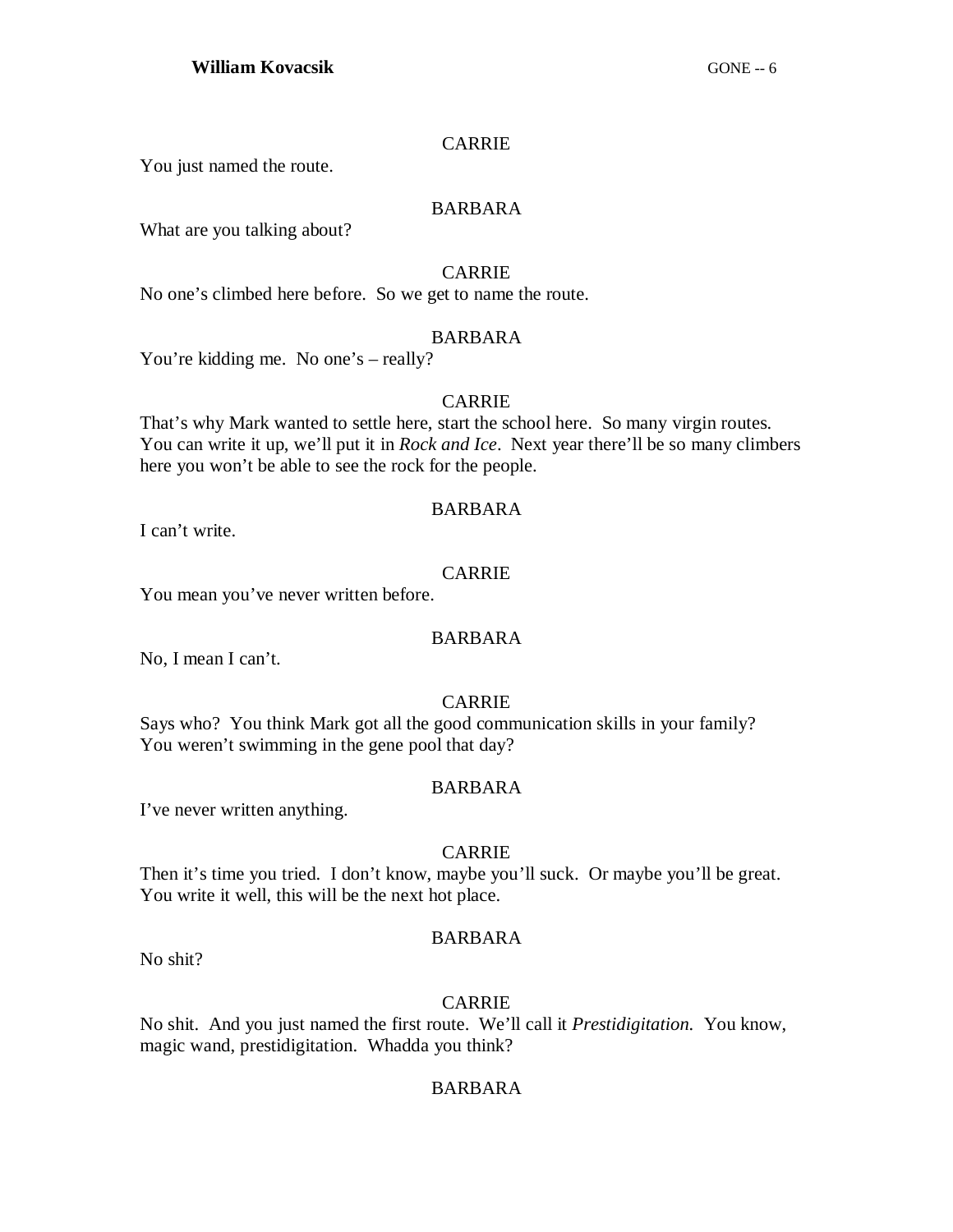I like it.

(Lights cross-fade to the living room. MARK paces; THE SHERIFF sits on the couch and takes notes.)

# THE SHERIFF

Mr. Bering, you say you found her car up near Spider Canyon?

# MARK

That's right. Once we realized that – once it got toward dark and she hadn't come home, we started looking.

# THE SHERIFF

And you went to Spider Canyon because –

# MARK

We didn't go there first.

# THE SHERIFF

Where did you go?

# MARK

Easter Creek, Deep River, Jenner's pass.

# THE SHERIFF

And you went to those places –

# MARK

They were all places where Carrie liked to climb. Where we had climbed together.

THE SHERIFF

That's a lot of ground to cover in one night, Easter Creek must be ninety miles from --

MARK I had called some friends. We split it up, kept in touch by cell phone.

# THE SHERIFF

Had you climbed in Spider Canyon?

MARK Never. We'd talked about exploring it, seeing whether there were decent routes.

#### THE SHERIFF

Routes to -- ?

#### MARK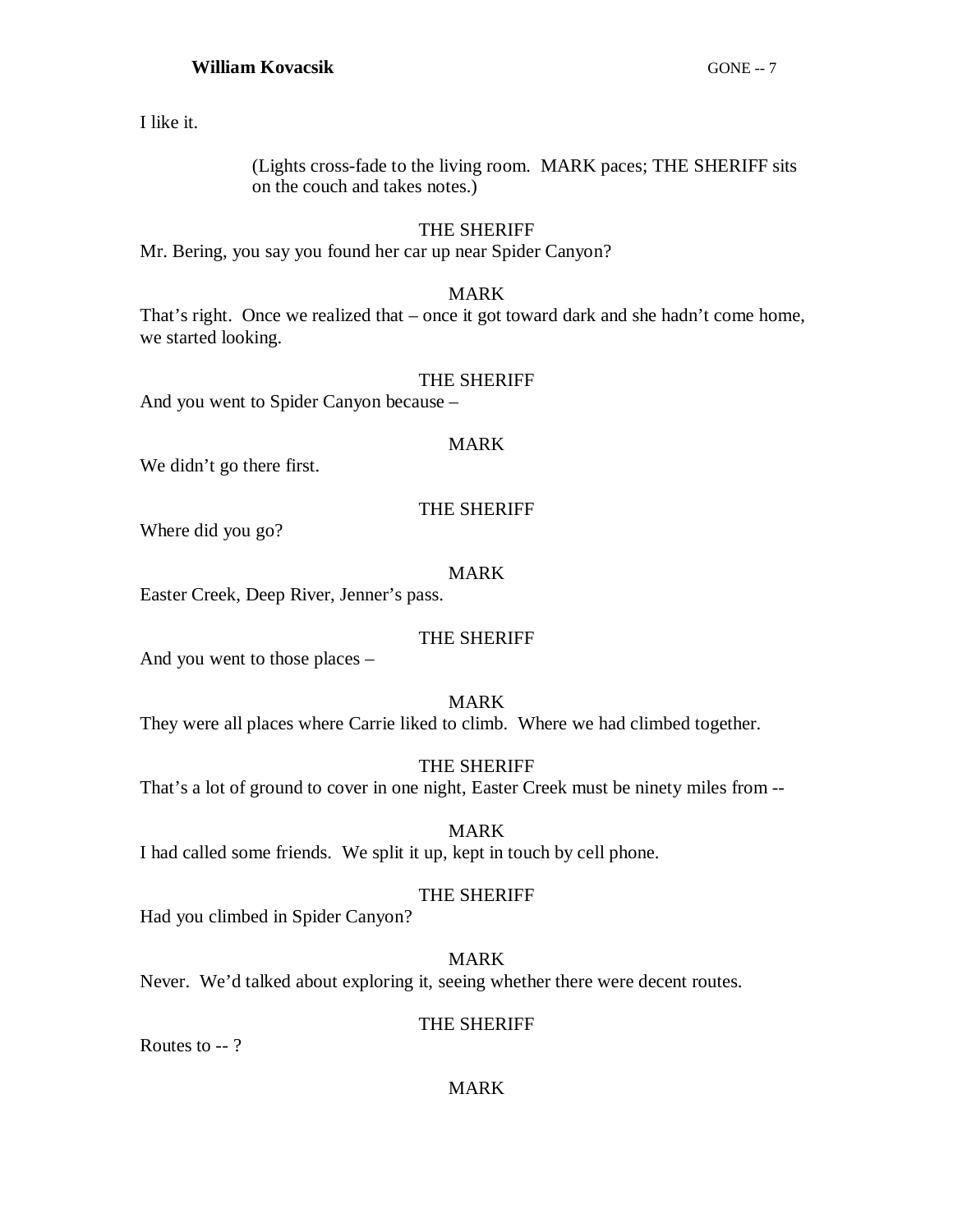# **William Kovacsik** GONE -- 8

Climbing routes.

#### THE SHERIFF

Oh. What time did you get to Spider Canyon?

## MARK

It was almost light, a little after six in the morning.

#### THE SHERIFF

What did you find when you got there?

# MARK

The car was by the side of the highway. The door was locked. She'd left her wallet under the mat on the floor.

#### THE SHERIFF

Does she always do that?

#### MARK

If she's climbing, yeah.

#### THE SHERIFF

Not the best way to hang on to your property, Mr. Bering.

#### MARK

She's a country girl, Sheriff. She trusts people.

# THE SHERIFF

So you think she went climbing.

#### MARK

That's not what I thought at first. She left all her gear here. I didn't think she would have gone climbing alone without pro.

Pro?

# SHERIFF

#### MARK

Protection, if you have someone on belay.

#### **SHERIFF**

On –

#### MARK

Someone holding the other end of the rope, to catch you. All the gear you use to hold the rope in place on the rock walls -- she left it all here in the house.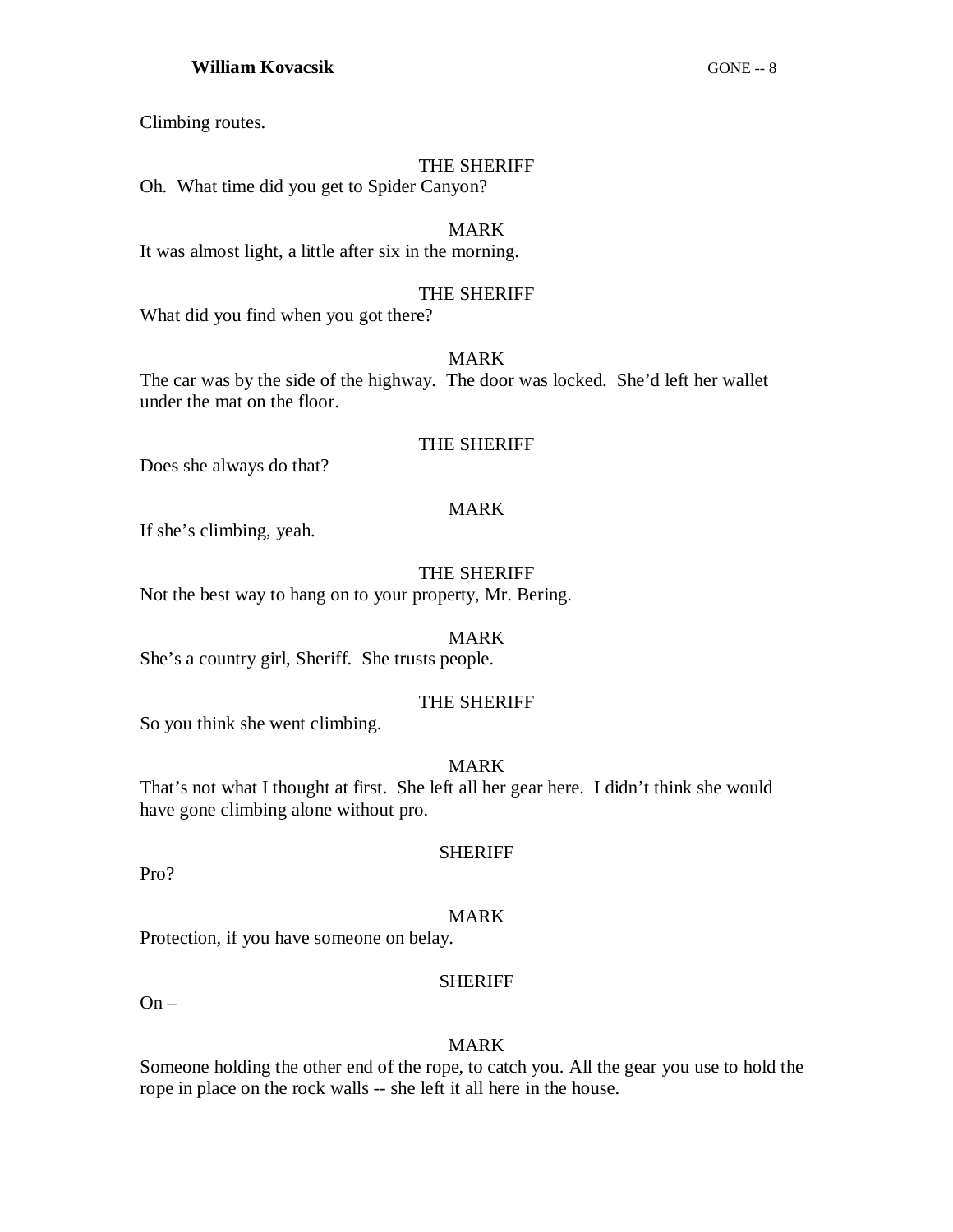#### SHERIFF

I see. What did you do after you found the car?

## MARK

There was a cliff with some good rock about a quarter mile away. I headed that way –

## SHERIFF

I thought you said she wouldn't climb without a rope –

#### MARK

When I saw the cliff, I thought maybe she picked up someone in town, one of the other climbers, you know, just found a partner, someone with their own rack of equipment, and went.

#### SHERIFF

You folks do that kind of thing –

#### MARK

Yeah, all the time, it's informal, you know – but it doesn't make any sense, her harness is here – that's what you tie the rope onto…

#### SHERIFF

What happened next?

# MARK

Bryce – that's Bryce Nickell, he's another climber, he was with me – he checked up the road, both directions. We both kept calling her name, but – we called the others who were out looking, they all came out to the canyon. Then I called you.

#### THE SHERIFF

Anything unusual about the car when you found it?

#### MARK

No. The door was locked. She's not *that* trusting.

#### THE SHERIFF

Glad to hear it. Is there anybody who dislikes your wife enough to  $-$ 

#### MARK

Nobody. Carrie's your friend the moment you meet her.

#### THE SHERIFF

She climbs competitively, was there anyone who –

#### MARK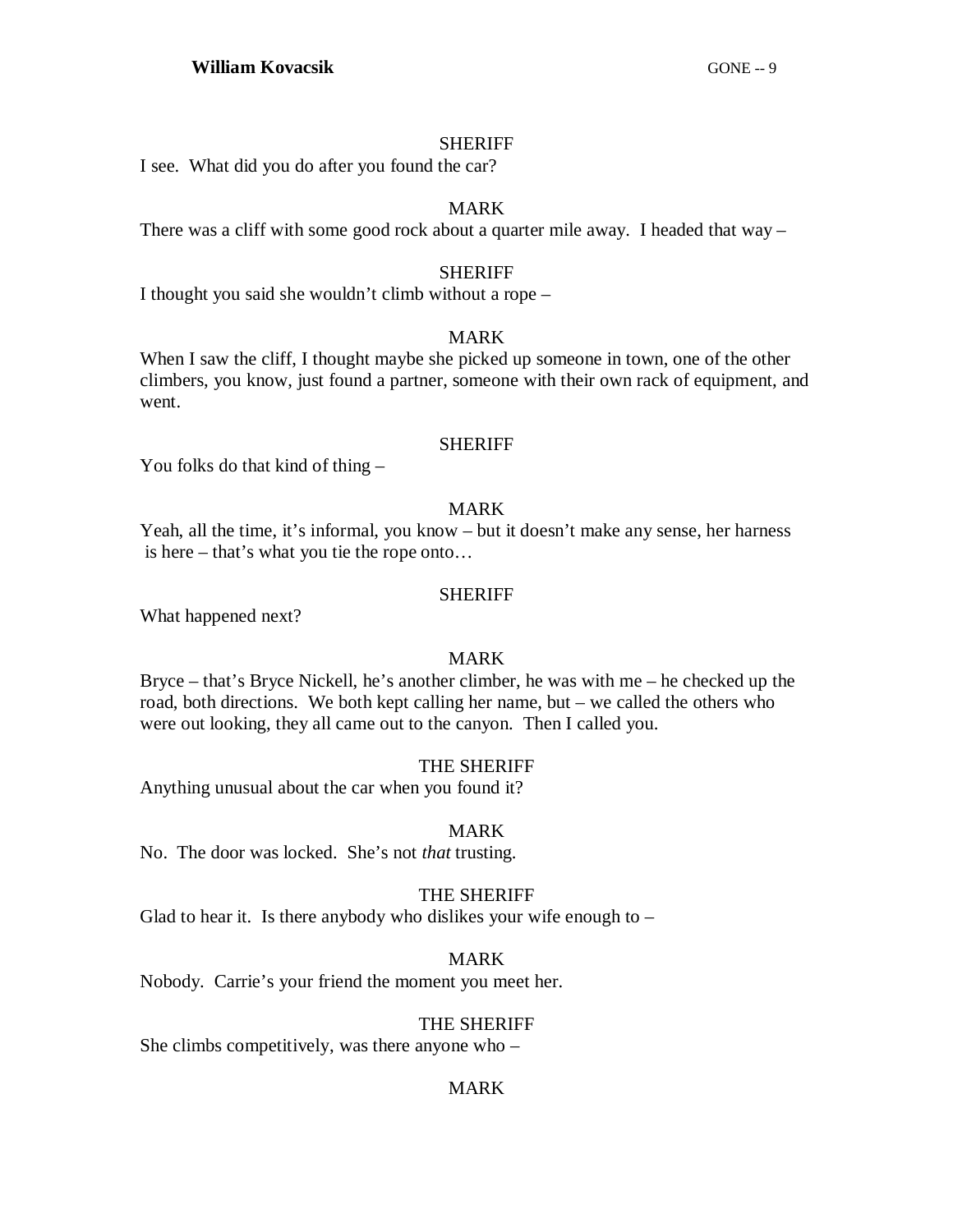No one. Listen, if there's nothing else, I'd like to get back to the canyon –

# THE SHERIFF

There's something I've got to ask I'm sorry I have to  $-$  Can you tell me where you were that day, before you came home and found she wasn't here?

#### MARK

In the morning, I was with some clients at the indoor wall at Mountain Paradise, that's where I do our ground school. Teach them knots, get them fitted with a harness, that sort of thing.

# THE SHERIFF

Right. And the afternoon?

#### MARK

I took them out to the Coyote wall at Breed's Gap. It's got some good routes for beginners.

#### THE SHERIFF

The people you were teaching --

# MARK

A husband and wife, from someplace back east. Their name is Hegarty. They said they were staying at a B & B over in Muserville.

#### THE SHERIFF

You remember the name –

#### MARK

Of the  $-$ 

#### THE SHERIFF

Of the B & B.

#### MARK

It was something to do with fruit – "The Apple Tree," I think.

#### THE SHERIFF

Would you have a credit card receipt, some way we could get a home address for these people?

#### MARK

They paid cash, so I didn't  $-$ 

THE SHERIFF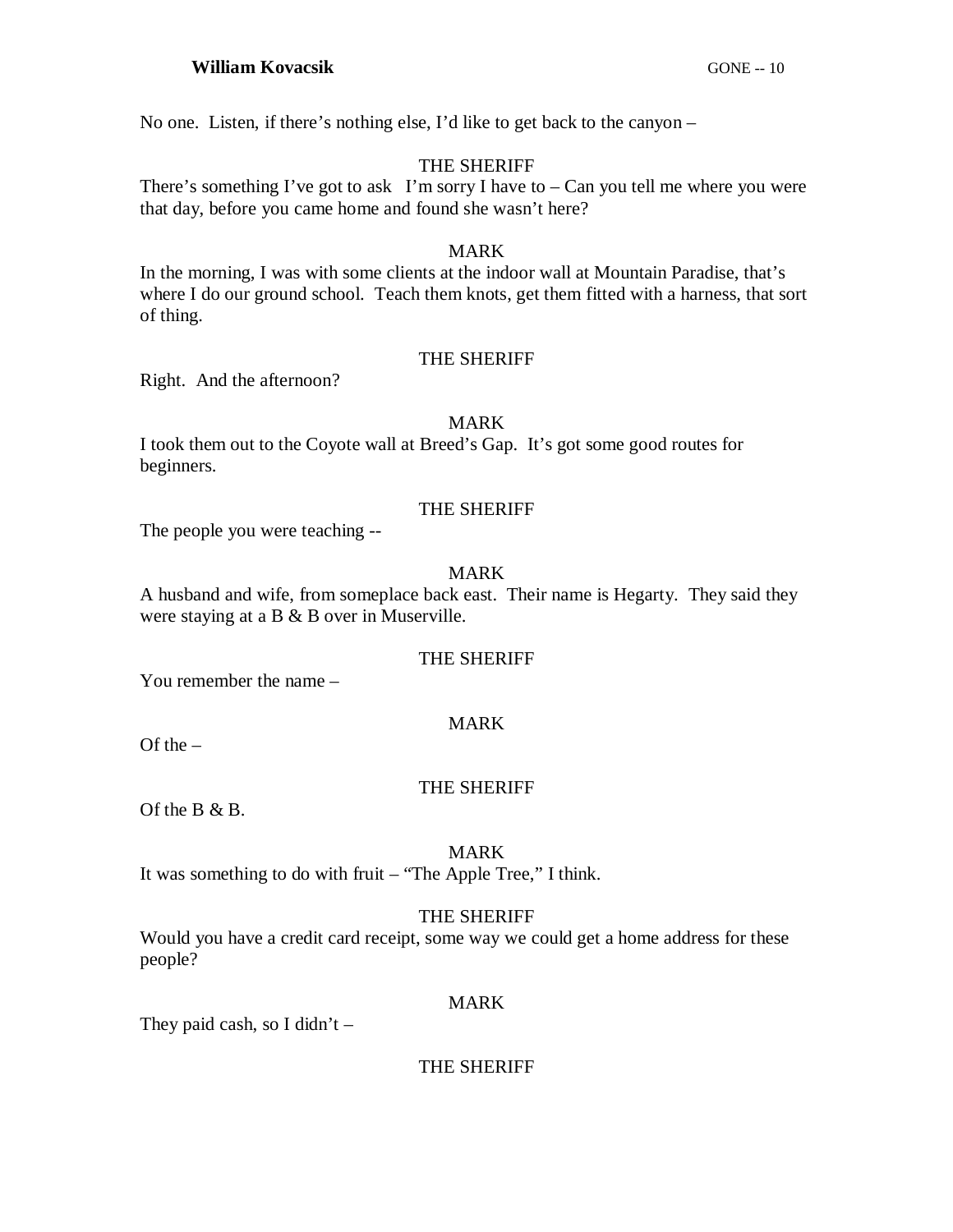#### **William Kovacsik** GONE -- 11

I understand. I'll have one of my boys head over to Muserville, check it out. Do you have a recent picture of your wife, something that we can –

#### MARK

Sure. Here, this is  $-$  this was on our wedding day.

#### SHERIFF

We need something we can use to reproduce for the search parties, I don't want to take something that's got sentimental value –

#### MARK

Take it, I've got another copy.

#### SHERIFF

Do you think she might have…could she have just taken off for a few days, just to be by herself?

#### MARK

No. She's not the type.

#### **SHERIFF**

I know, but sometimes –

#### MARK

There wasn't anything wrong.

#### SHERIFF

You both seem like busy people. Sometimes, with stress and all –

#### MARK

Here. Let me show you something.

(MARK picks up a remote control for a television, points it at the audience, and clicks a button.)

This is the kind of person Carrie is.

(THE STRANGER enters the neutral area. He is wearing headphones and carries a microphone. CARRIE enters from the opposite side of the stage.)

#### CARRIE

OH, YEAH!

#### THE STRANGER

This is Don Fisher for ESPN 2 --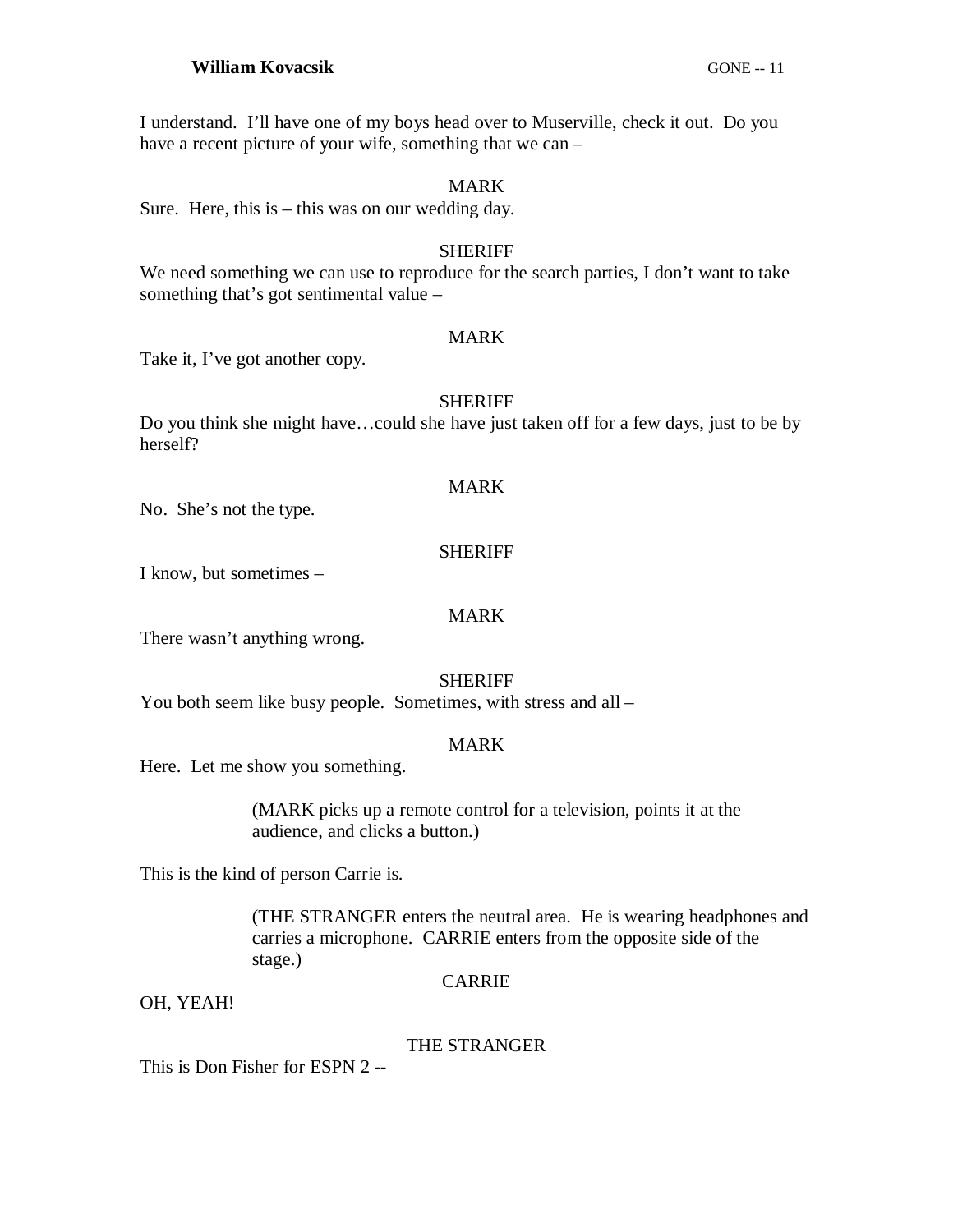#### CARRIE

*Woo-woo! Wooooo!*

#### THE STRANGER

And we're here with Carrie Bering, the winner of this year's Powder Gulch bouldering competition.

# CARRIE

*All right!*

# THE STRANGER

Carrie, the problem that you tackled to win looked as if it required a climber with a much longer reach.

#### CARRIE

Oh, yeah, Don, that's the way it looked to me, but I was *not* going to be denied.

# THE STRANGER

At one point, you looked as though you were being stretched on the rack.

# CARRIE

I took one look at this boulder – and I said to myself, 'this is so *sick!¶* They didn't name it *Def Con 1* for nothing. And when I got to the crux – whoah!

#### THE STRANGER

What was going through your mind at that point?

#### CARRIE

You have to go for it, you know, you can't ever hold anything back. You have to respect the rock, but you also have to respect yourself. If the rock wins that round, well – but that's not the way it went today.

#### THE STRANGER

No, it certainly wasn't. What's next for you?

# CARRIE

I'm really excited, I'll be flying to Austria for the next World Cup in Imst. Competitive climbing is so big over there, they have thousands of people who come out to watch, they're very knowledgeable about the sport.

#### THE STRANGER

Do you prefer indoor climbing?

# CARRIE

Doesn't matter whether I'm inside or outside, as long as I keep going up.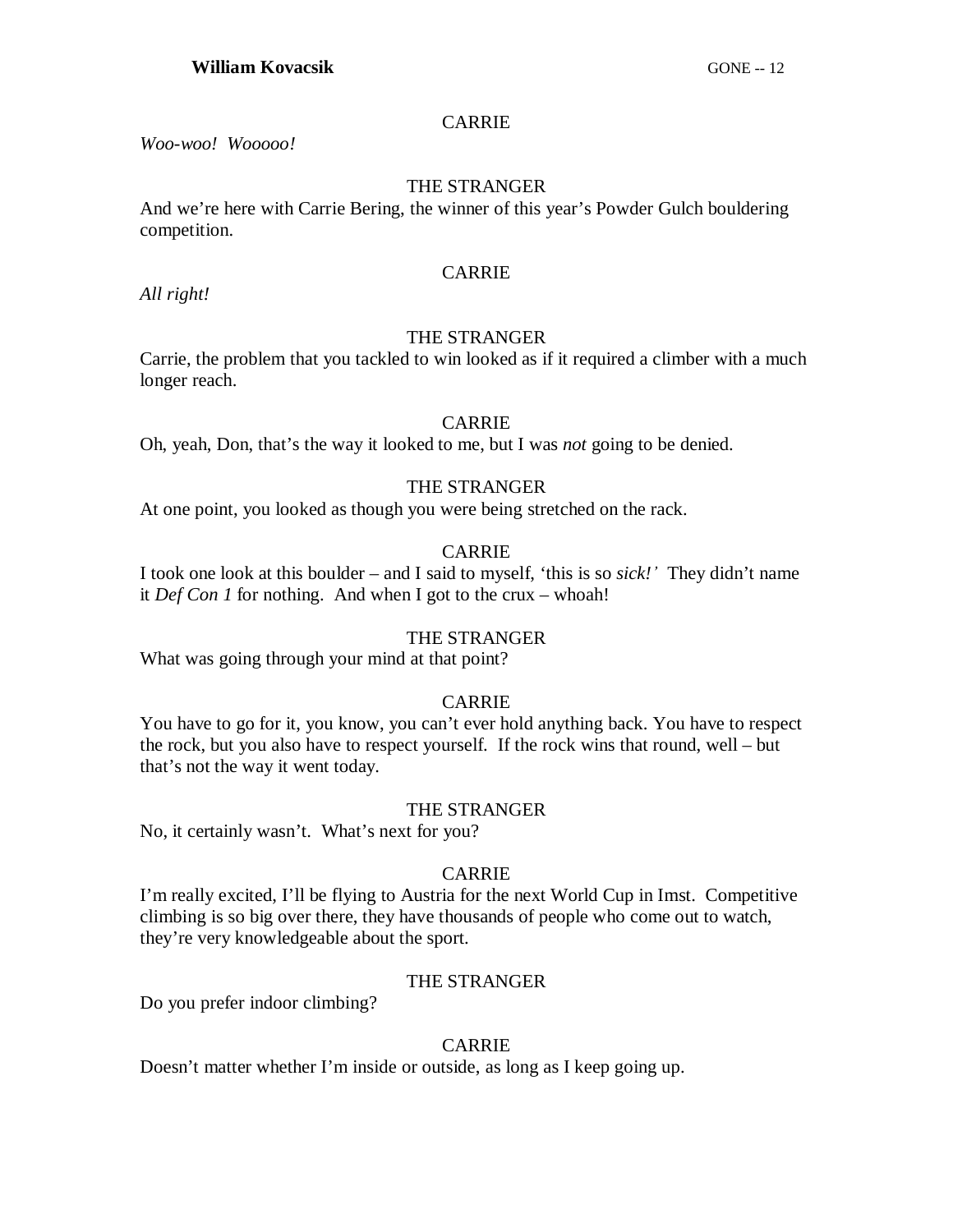THE STRANGER

Good luck in Austria.

#### CARRIE

Thanks, Don. Can I say hello to the folks back home?

#### THE STRANGER

Sure.

## CARRIE

Hey, mom, hey dad, I love you guys! And Mark – love ya, hon! Barb, you're my sis!

#### THE STRANGER

And that wraps it up from New Mexico and the Powder Gulch!

(MARK hits a button on the remote; CARRIE and THE STRANGER freeze in place. He hits another button and the lights fade on the neutral area. CARRIE and THE STRANGER exit.)

MARK

She thrives on pressure, sheriff. The tougher things get, the more energy she has, the more she smiles and gets back to work. She didn't just leave.

#### **SHERIFF**

I had to ask.

#### MARK

I understand. Are we -- ? I've got to get to the airport to pick up Carrie's mom. She's going to man the phones here, I'm going back out to Spider Canyon --

#### THE SHERIFF

I think we're done here. Let me know if you find anything.

#### MARK

I'll call.

#### THE SHERIFF

Good luck.

# MARK

Thanks.

(Lights cross-fade from the living room to the cliff.)

#### CARRIE

The first ascent in Spider Canyon. One for the record books.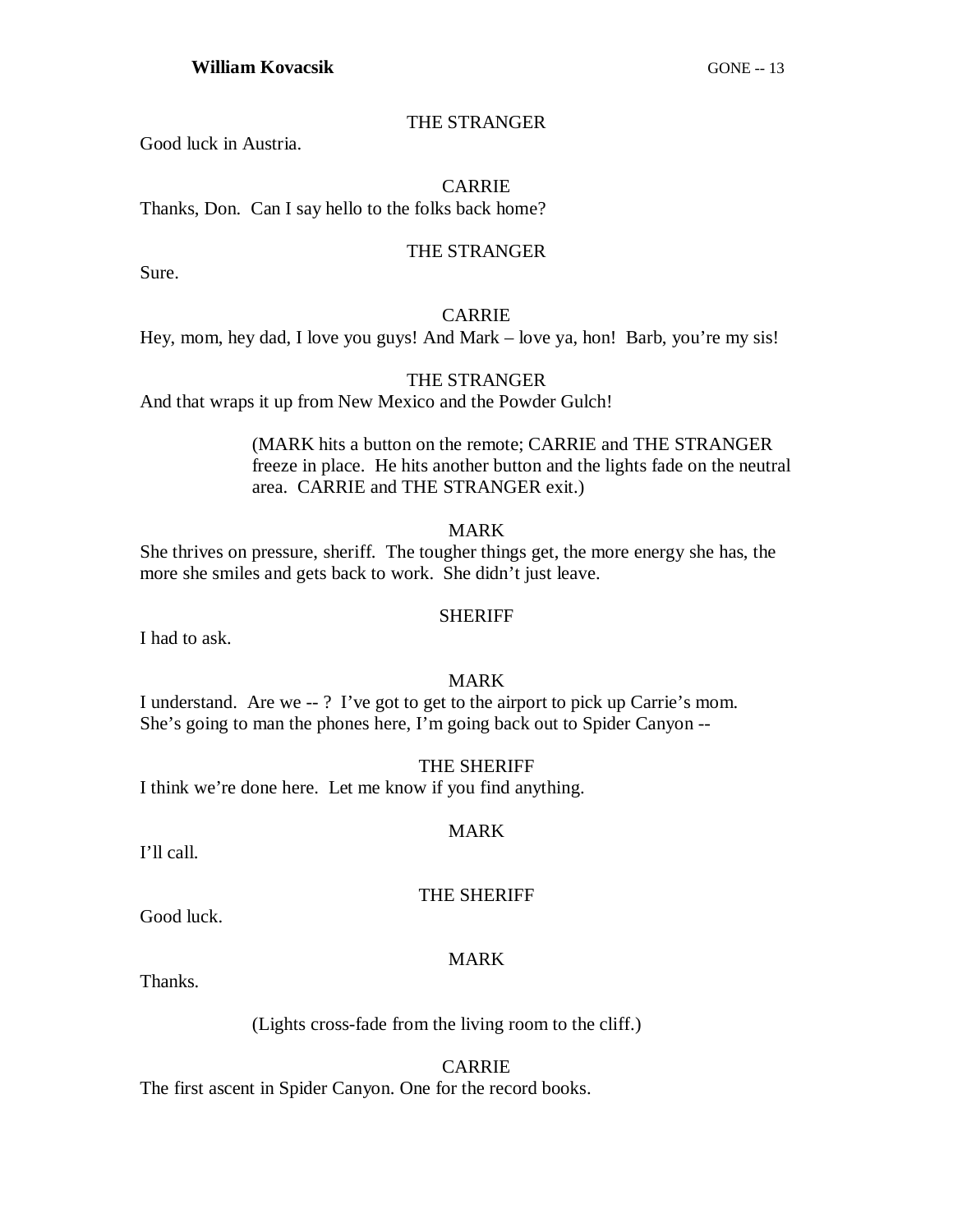#### BARBARA

I like it.

#### CARRIE

God, it's beautiful here.

## BARBARA

How many have you done?

How many what?

# BARBARA

CARRIE

First ascents.

#### CARRIE

I stopped counting before I turned twenty. A lot, I guess. Not many the last couple of years. The sport climbing, you know, not a lot of time. No prize money for first ascents in Spider Canyon.

# BARBARA

You were doing this when you were a teenager?

#### CARRIE

It's the best time. You're not smart enough to be scared of anything. So you see, you're one up on me.

#### BARBARA

How do you figure that?

#### CARRIE

You started when you were almost thirty. *Much* harder. No doubt.

(Lights cross-fade as THE SHERIFF enters the neutral area.)

#### THE SHERIFF

I know that most of you have been at this for a couple of days now, I know we're all tired and anxious, but it's important to remember – stay close together. Don't get so far from the next person over that there's any danger that you could miss anything. Anything  $- a$ scrap of clothing, blood, uprooted foliage – anything might be a clue, so keep your eyes sharp. Stay alert.

(Lights cross-fade to the living room. MARK is on his cell phone.)

# MARK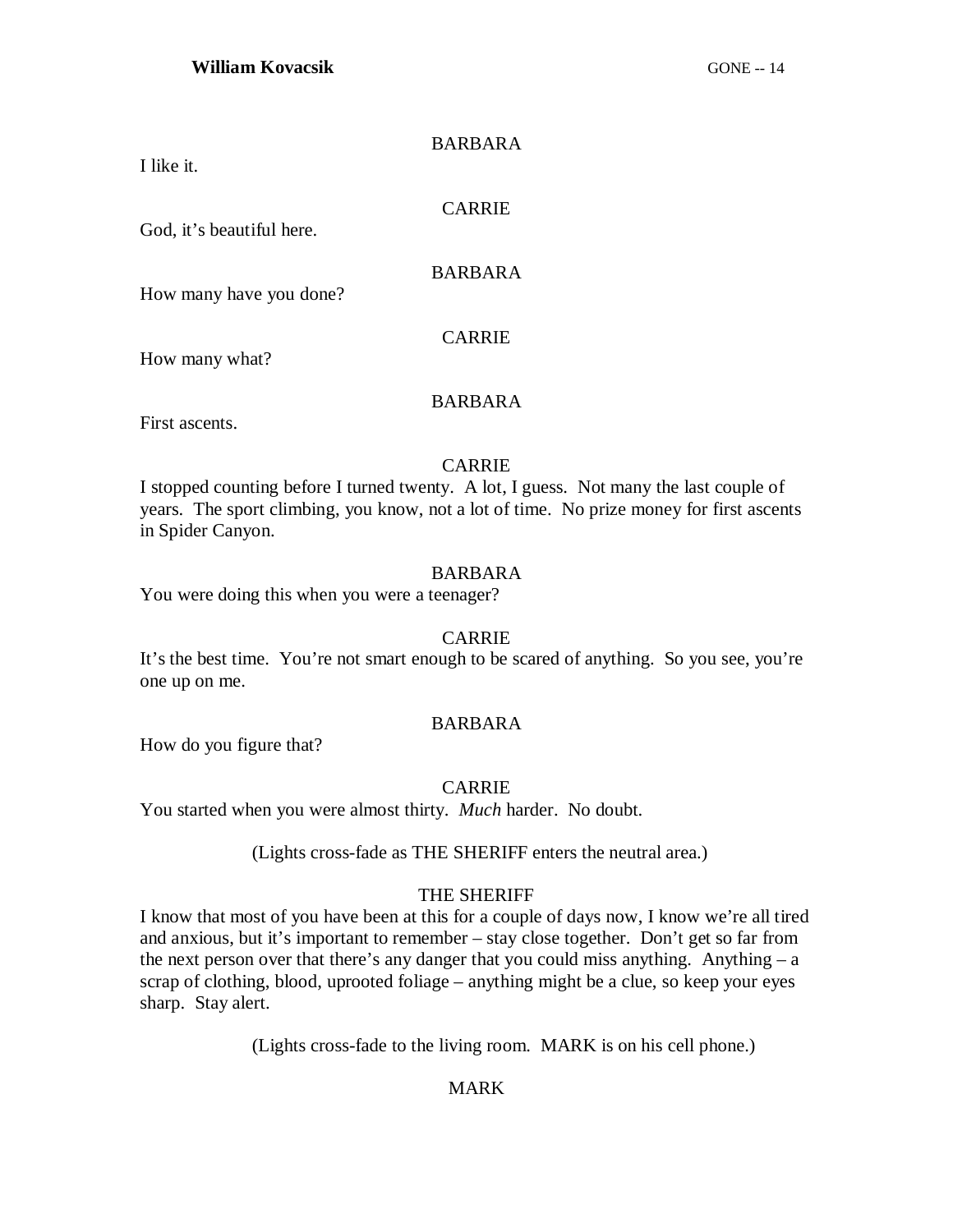# **William Kovacsik** GONE -- 15

No, there wasn't anything that turned up there. They're finishing up in Spider Canyon tomorrow… Right…Right…Rafe, I can't tell you what this means to me…Having you guys here will be…Still, it's…Yeah…

#### (BARBARA enters, holding a suitcase.)

I gotta go, my sister's here. See you tomorrow…Right.

(MARK folds the cell phone and sweeps BARBARA into his arms.)

Oh, God! God.

#### BARBARA

I know, I know.

#### MARK

Thank God you're here.

#### BARBARA

Nothing could've kept me away.

(CARRIE comes crawling slowly out from behind the cliff. Her leg trails behind her, and she is obviously in tremendous pain. She crawls toward her backpack, which lies on the floor downstage.)

#### MARK

There are people coming from all over the country. Rafe and Jackie are coming in from Eugene tomorrow morning.

#### BARBARA

That's wonderful.

#### MARK

We'll have over 150 people searching by tomorrow noon.

#### BARBARA

At least the days are long, lots of light. Tell me where we're going.

#### MARK

It's no place you've ever been, about 45 minutes outside of town.

#### BARBARA

Which direction?

#### MARK

Here.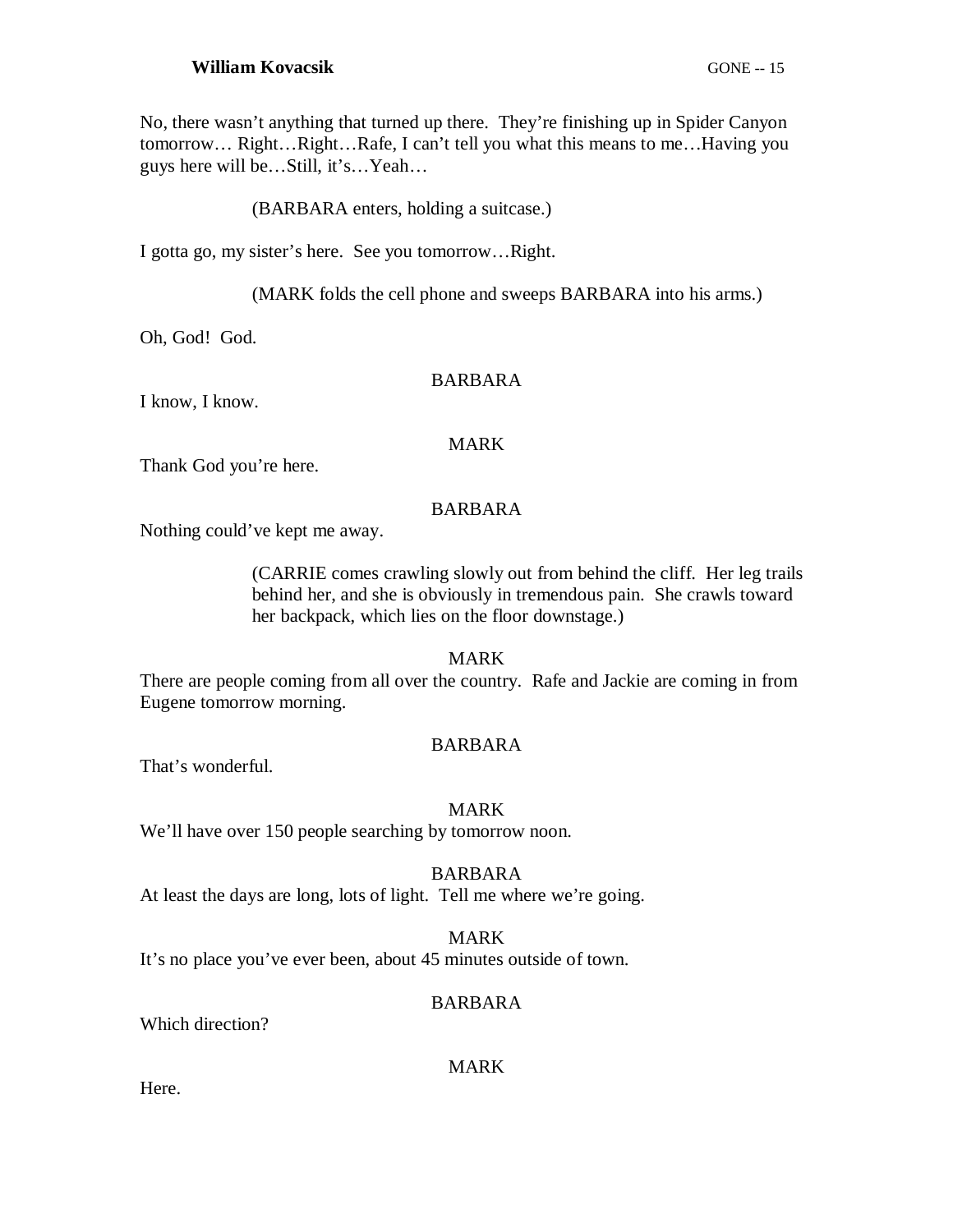(MARK pulls out a map and opens it. CARRIE continues to struggle towards the backpack.)

We found the car here.

| <b>BARBARA</b>                                                                                |  |  |
|-----------------------------------------------------------------------------------------------|--|--|
| And there wasn't anything -                                                                   |  |  |
| <b>MARK</b><br>Just her wallet under the mat on the driver's side.                            |  |  |
| <b>BARBARA</b><br>She always does that.                                                       |  |  |
| <b>MARK</b><br>I know.                                                                        |  |  |
| <b>BARBARA</b><br>Did she have anything else with her?                                        |  |  |
| <b>MARK</b><br>Her backpack.                                                                  |  |  |
| <b>BARBARA</b><br>What was in it?                                                             |  |  |
| (CARRIE reaches the backpack and unzips its main compartment. She<br>pulls out a cell phone.) |  |  |
| <b>MARK</b><br>She had her phone.                                                             |  |  |
| <b>BARBARA</b><br>Thank God, maybe -                                                          |  |  |
| <b>MARK</b><br>I certainly hope so.                                                           |  |  |
| (CARRIE dials a number on the cell phone. She waits.)                                         |  |  |
| Every time the phone rings, I'm hoping that $-$                                               |  |  |

BARBARA

We'll hear from her –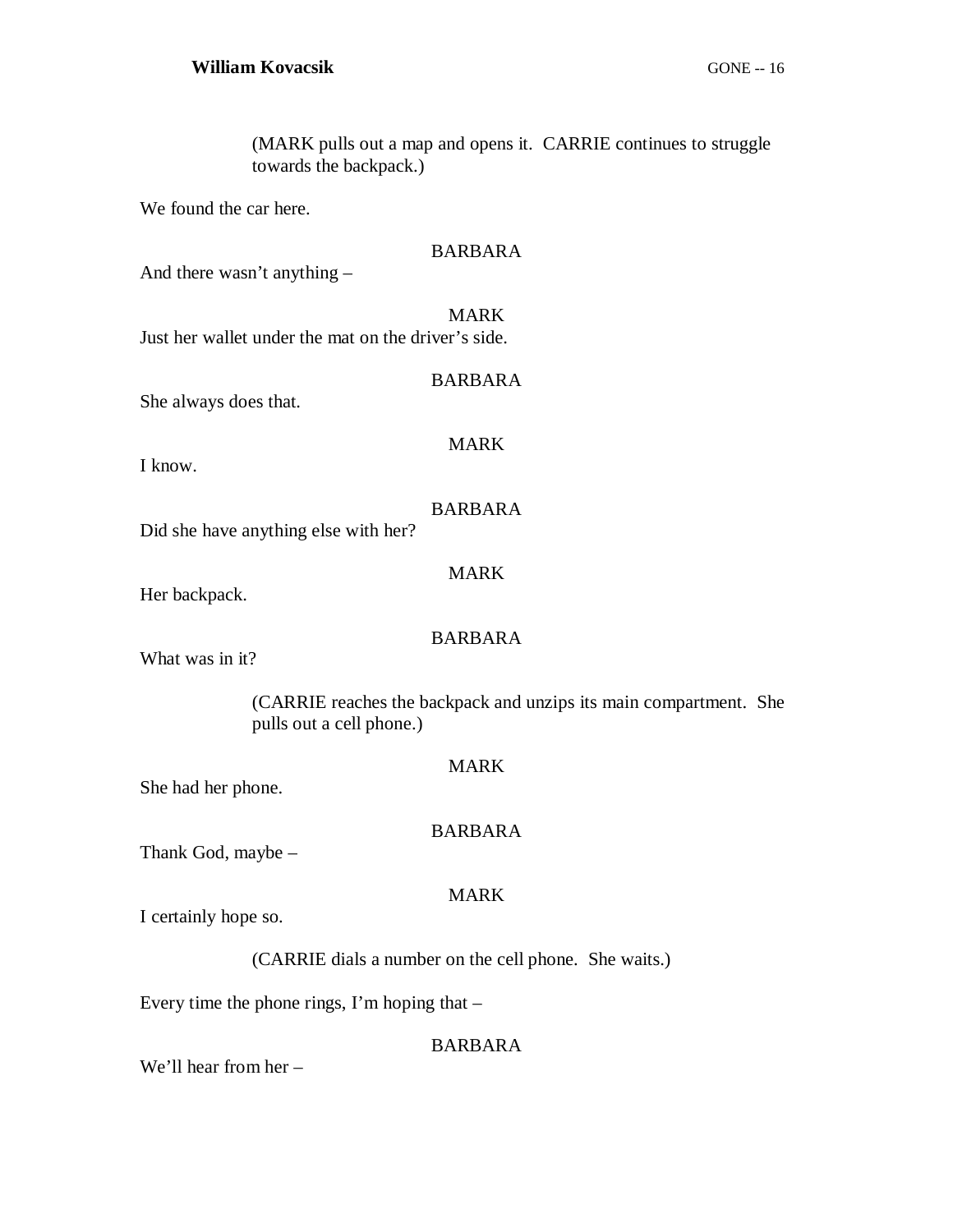#### CARRIE

Shit!

# MARK

God, I hope you're right.

(Shivering, CARRIE tries dialing the number again. Nothing is happening.)

#### CARRIE

# Shit! Damn it, GOD DAMN IT!

(CARRIE rolls onto her side as she tosses the phone away. This movement causes her terrible pain and she screams, gripping her leg. Eventually, she picks up the pack again and removes a second tee shirt.)

#### MARK

She'd have her sunglasses –

(Laboriously, CARRIE sits up and puts on the shirt, over the one she's already wearing.)

First aid, maybe a fresh shirt.

(CARRIE pulls out a zipped fleece jacket. She pulls it on and zips it all the way to the top.)

#### MARK

She usually has her fleece with her.

### BARBARA

At least she won't freeze.

#### MARK

It gets pretty cold up there at night, even this time of year. If she's in shock –

#### BARBARA

She's very tough, Mark, you know that –

# MARK

They're gonna have a chopper out tonight, it's got infrared –

# BARBARA

We'll find her.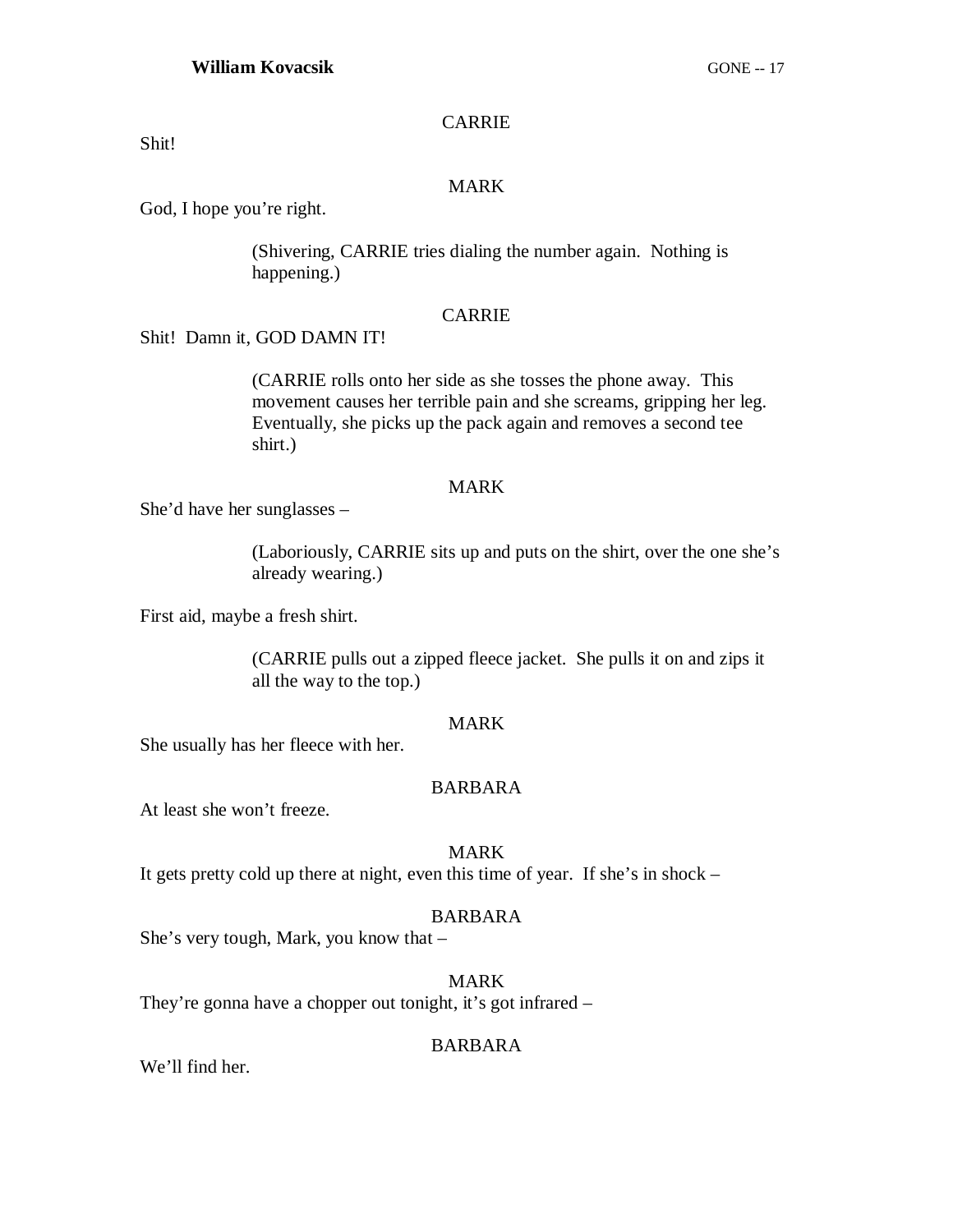#### MARK

It's been three days, --

#### BARBARA

 $-$  if anyone can, she'll –

#### MARK

I know, I just  $-$  I just  $-$ 

(BARBARA takes MARK in her arms as he begins to cry. CARRIE lies down with her back on the ground.)

#### CARRIE

Oh, God!

#### BARBARA

I know, sweetie, I know.

#### CARRIE

God. Please. Help me! HELP ME!

(Lights cross-fade to THE SHERIFF as he steps into the downstage end of the neutral area.)

#### THE SHERIFF

Everyone leaves something behind. No one just vanishes. No one. So, when the days went by and we didn't find this young woman – when we found nothing other than the car – it wasn't surprising that people started to get frustrated. Physical evidence is important for morale. If you find some torn bit of cloth, it's something you can hold in your hand, it makes you feel as if there's a trail that's eventually going to lead somewhere. But we didn't have anything like that. Nothing. It was weird. It made you feel as if there was some other power behind it all. Not that that idea made any sense either, but the mind plays tricks when it's searching for hope. So we kept looking for the tangible things – but I knew we had to step back and take a broader view. Maybe, if we couldn't follow a trail of physical evidence, we could follow a trail of relationships.

(THE SHERIFF exits as the lights cross-fade to the cliff.)

#### BARBARA

Can I ask you something?

#### CARRIE

Sure?

#### BARBARA

How did you get to be you?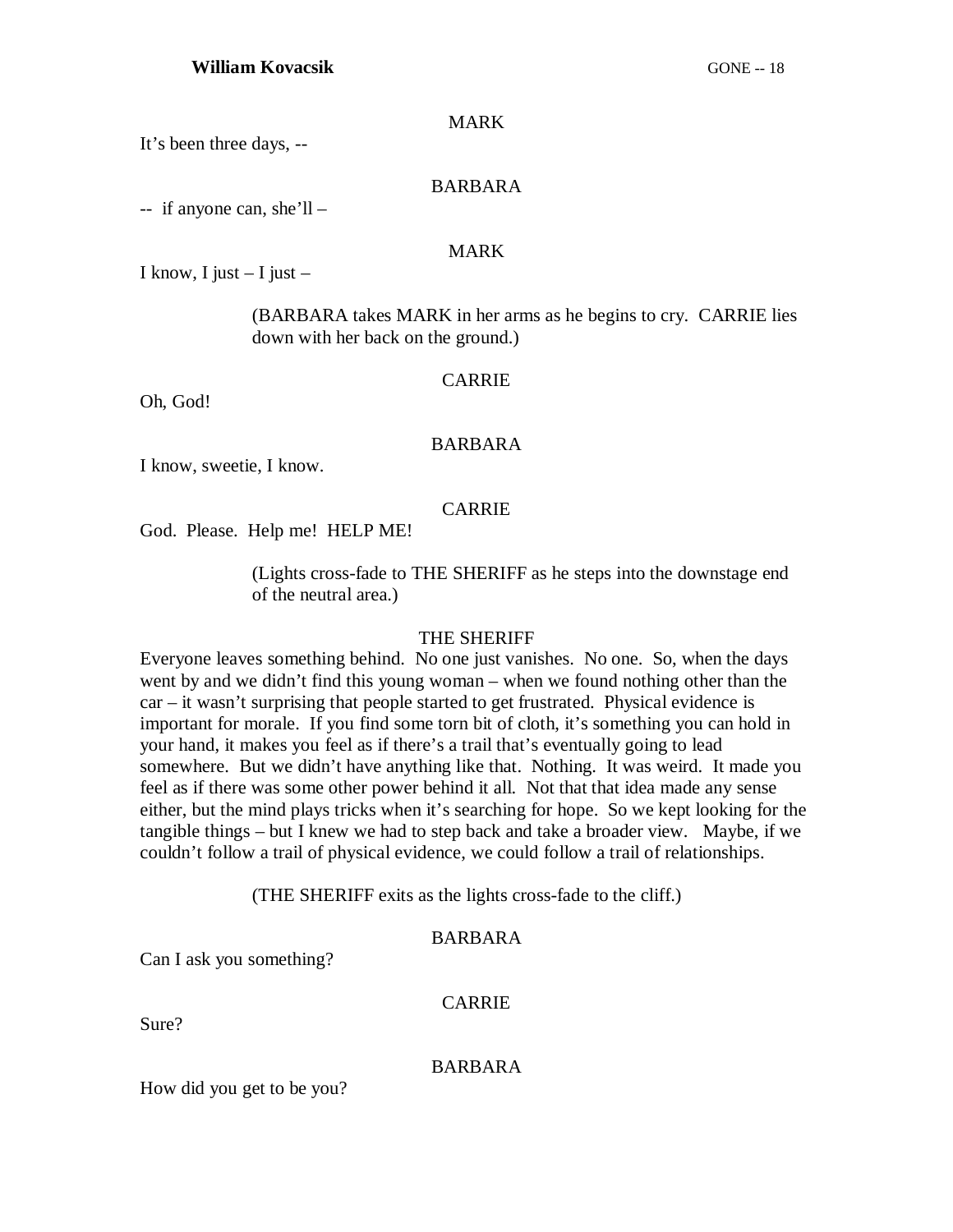#### CARRIE

# I just kept climbing, that's all. If I'd had to think about it, I would've turned into someone else.

#### BARBARA

I don't believe that. (The two women lie back on the rock and bask in the sun.) We'll have to bring Mark up here sometime.

#### CARRIE

Good luck.

#### BARBARA

You don't think he'd like –

#### CARRIE

If you can get him to come up here, more power to you.

#### BARBARA

I don't understand.

#### CARRIE

Except for what he needs to do, you know, things connected to the school, he doesn't leave the ground much any more.

#### BARBARA

CARRIE

He's writing?

Yeah. And buying things.

#### BARBARA

Such as?

# CARRIE

You name it.

(Lights cross-fade as MARK enters the living room. He picks up a remote control and points it at the audience. He clicks a button and the sound of a television show is heard. He clicks another button, and the sound of a sporting event is heard. He clicks once again and the sound of a television commercial is heard. CARRIE enters, carrying a grocery bag. MARK turns to her, smiling.)

#### MARK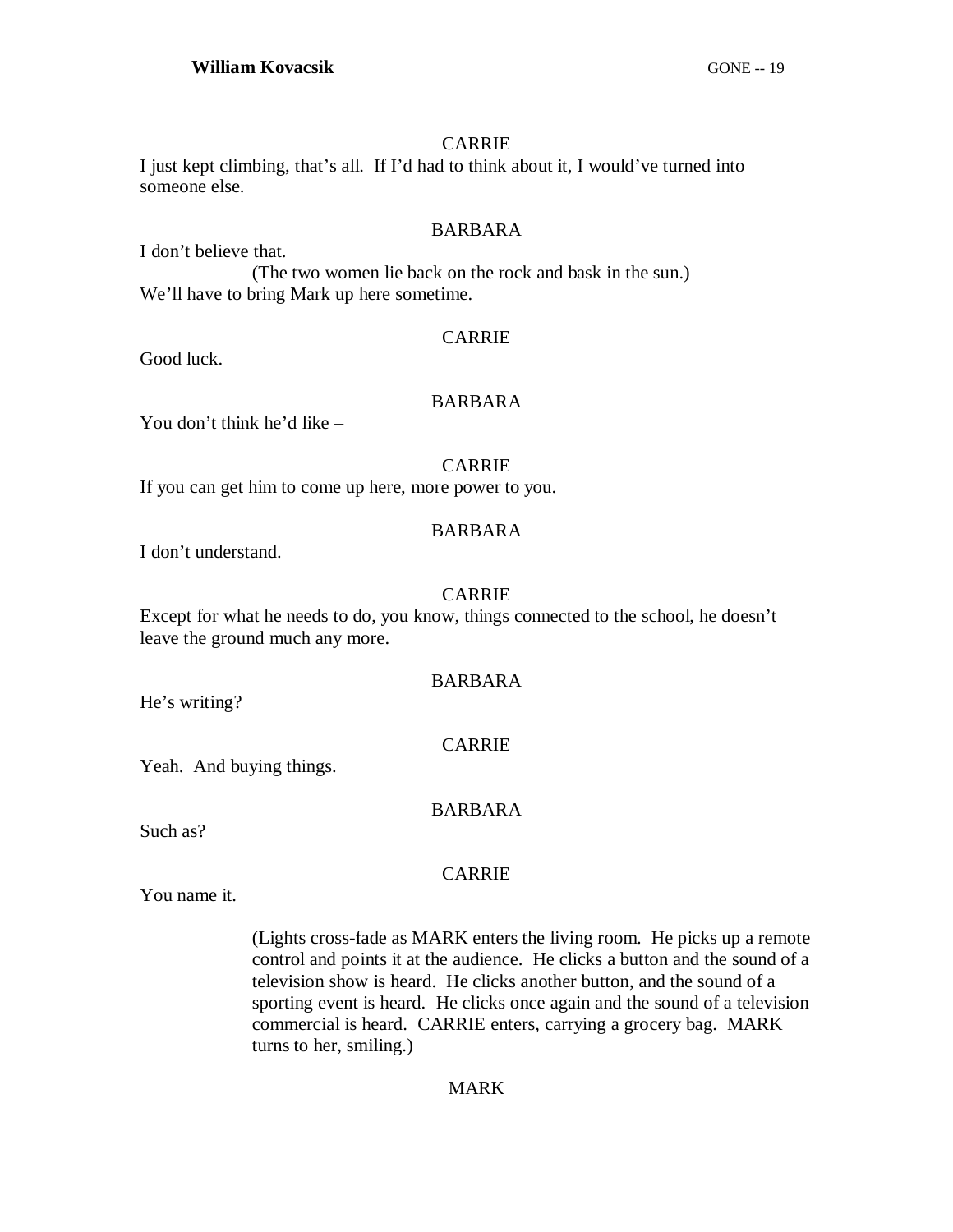#### **William Kovacsik** GONE -- 20

What do you think?

#### CARRIE

It's  $-$ 

#### MARK

It's a television.

# CARRIE

That's not a television, it's a wall. I feel like I ought to climb it.

# MARK

Well, it's an entertainment center.

# CARRIE

It's so  $-$ 

# MARK

It's got a VCR. Look – (MARK picks up a remote control and punches a button.) That's you at Arco.

# CARRIE

Great.

# MARK

You're just getting to the crux  $-$ 

# CARRIE

We've never even owned a radio. Except in the car.

# MARK

I thought it was about time. It's paid for. The school's doing well. I can't believe what people will pay.

# CARRIE Right. MARK What is it? CARRIE I'm just getting used to  $-$ MARK

To…?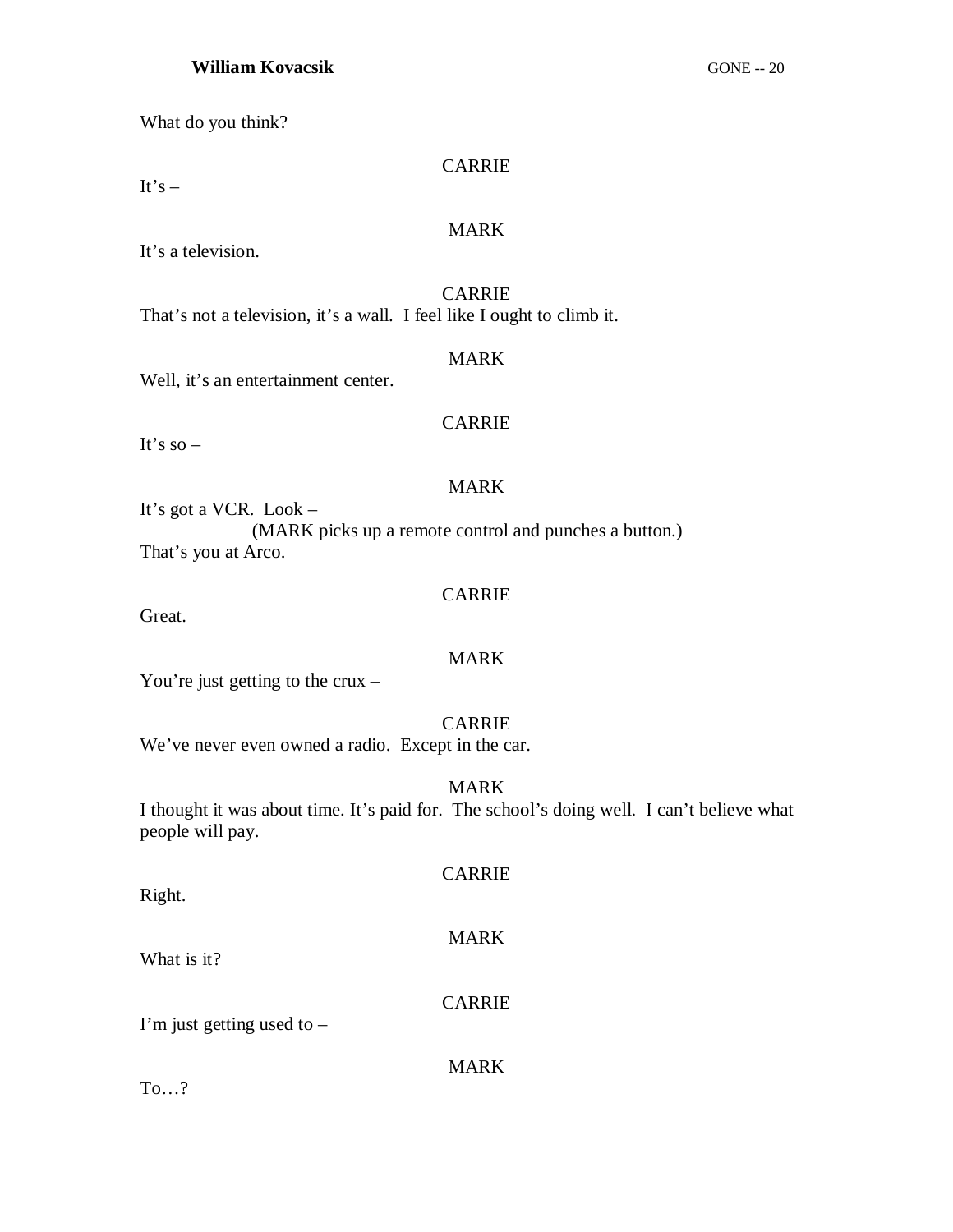## CARRIE

To having so much *stuff*. I remember a time when all we owned was our gear and this.

(The sound of Tibetan bells is heard. CARRIE picks up a corner of the prayer rug.)

Remember when we bought this?

(THE STRANGER, dressed in whites robes, and wearing a turban on his head, enters the neutral area.)

#### MARK

Islamabad.

# CARRIE

The man in the bazaar.

# THE STRANGER

It is a rug for prayer, for meditation!

#### MARK

The ad people here could've learned some things from that guy.

# THE STRANGER

A miraculous rug! Works for all faiths!

# CARRIE

He was persuasive.

# THE STRANGER Mohammed, Jesus, Moses, Buddha – it makes no difference!

#### CARRIE

And when we took it with us to base camp –

# THE STRANGER

No difference at all!

MARK And unrolled it on the floor after we pitched our tent --

#### THE STRANGER

You place yourself, sitting, on the rug –

# MARK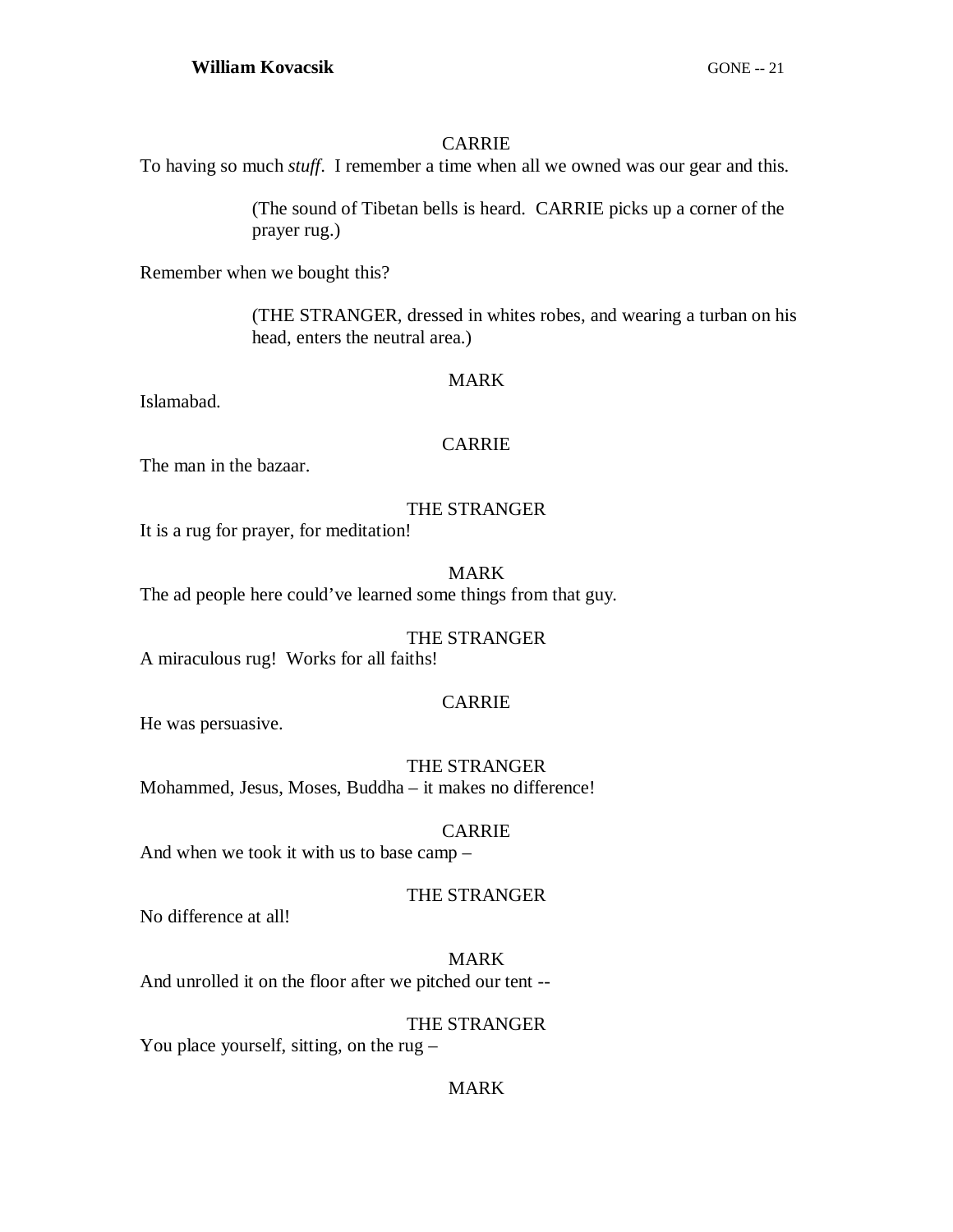I doubt he would have considered what we did prayer.

# THE STRANGER

You pray –

# CARRIE

I did call on God a lot that night.

# THE STRANGER

All prayers will be answered!

(Lights fade out on THE STRANGER. The sound of the Tibetan bells fades. CARRIE leans over and kisses MARK.)

#### CARRIE

Care to say a few prayers, mountain man?

Now?

# CARRIE

MARK

Yeah, now.

# MARK

I can't.

# CARRIE

Why not? It's a good time to pray. I'm feeling especially sacred.

# MARK

I've got another lecture –

(CARRIE sits up straight.)

# CARRIE

MARK

CARRIE

"Disaster on K2."

Right. In Boston.

When?

MARK

Tomorrow. I fly out tonight.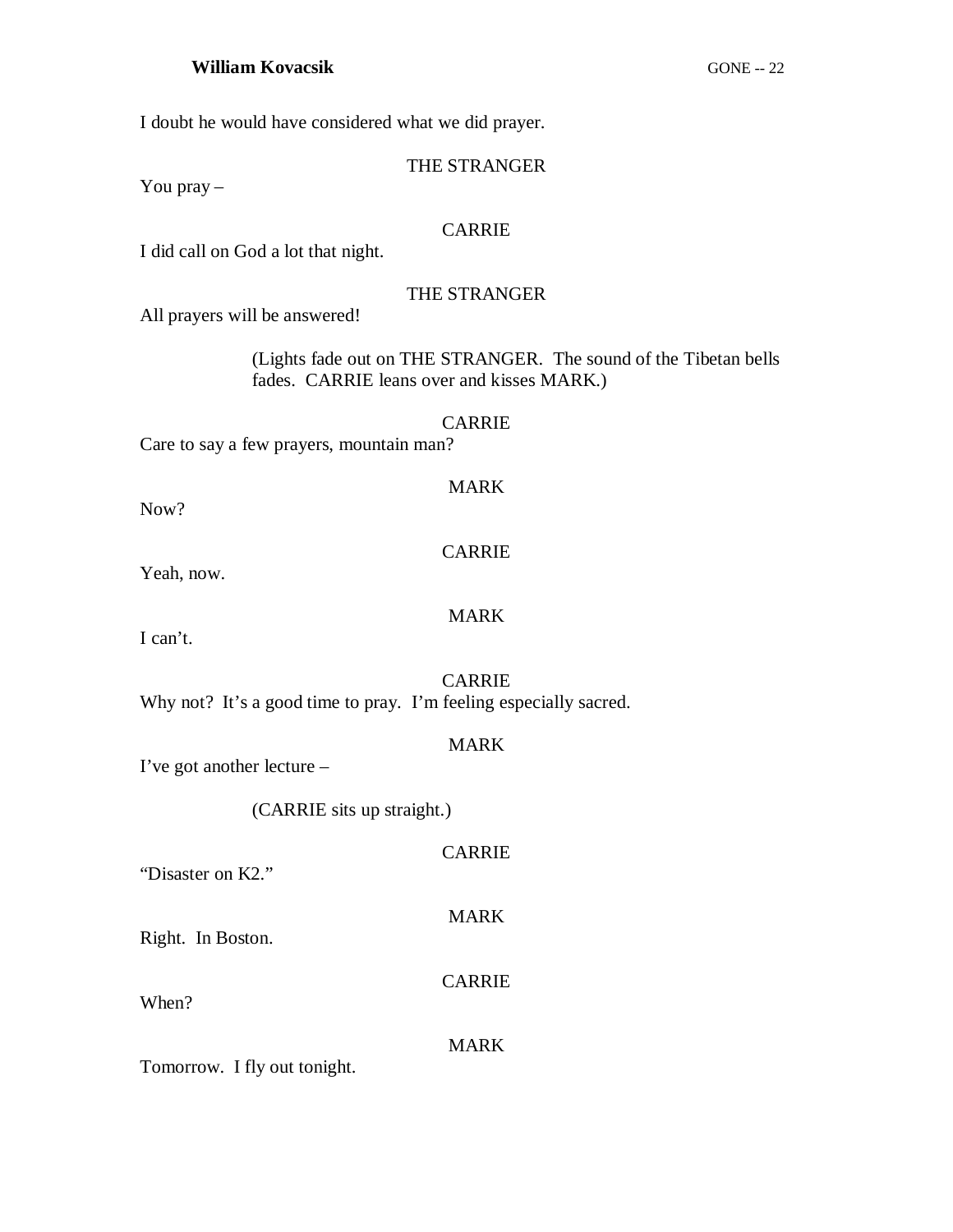# **William Kovacsik** GONE -- 23

| You didn't tell me.                                                        | <b>CARRIE</b> |
|----------------------------------------------------------------------------|---------------|
| I didn't know                                                              | <b>MARK</b>   |
| How I'd feel about it?                                                     | <b>CARRIE</b> |
| Wellyeah.                                                                  | <b>MARK</b>   |
| Are you sure                                                               | <b>CARRIE</b> |
| What?                                                                      | <b>MARK</b>   |
| That it's $-$                                                              | <b>CARRIE</b> |
| What?                                                                      | <b>MARK</b>   |
| That you want to $-$                                                       | <b>CARRIE</b> |
| Want to $-$ ?                                                              | <b>MARK</b>   |
| Go through it again?                                                       | <b>CARRIE</b> |
| I was there.                                                               | <b>MARK</b>   |
| That doesn't mean you have to relive it every time someone writes a check. | <b>CARRIE</b> |
| People want to know.                                                       | <b>MARK</b>   |
|                                                                            | <b>CARRIE</b> |
| That's why you wrote the book.                                             | <b>MARK</b>   |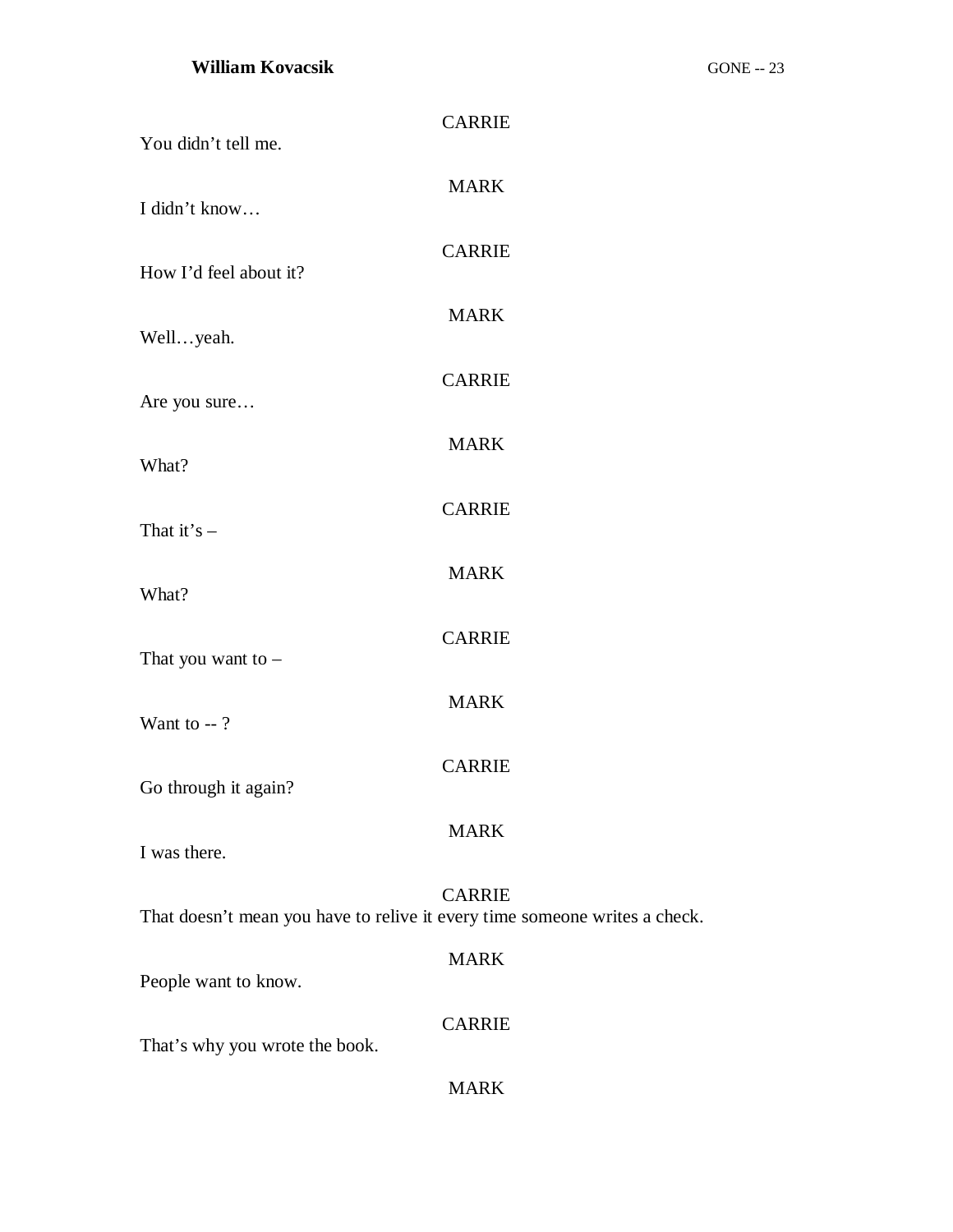# **William Kovacsik** GONE -- 24

So, now people want to meet me.

| <b>CARRIE</b><br>Isn't it enough that -                                                                                             |  |  |
|-------------------------------------------------------------------------------------------------------------------------------------|--|--|
| <b>MARK</b>                                                                                                                         |  |  |
| And it pays the rent.                                                                                                               |  |  |
| <b>CARRIE</b><br>The rent's paid, Mark. The book, the school, it's all doing fine, we have more than we<br>could ever possibly use. |  |  |
| <b>MARK</b><br>It can't hurt.                                                                                                       |  |  |
| <b>CARRIE</b><br>I'm not so sure.                                                                                                   |  |  |
| <b>MARK</b><br>Every little bit $-$                                                                                                 |  |  |
| <b>CARRIE</b><br>I wasn't talking about the bank account.                                                                           |  |  |
| <b>MARK</b><br>I'm fine. I'm fine.                                                                                                  |  |  |
| <b>CARRIE</b><br>Need a ride to the airport?                                                                                        |  |  |
| <b>MARK</b><br>Cool.                                                                                                                |  |  |
| <b>CARRIE</b><br>You'll miss Barb.                                                                                                  |  |  |
| <b>MARK</b><br>She's coming out?                                                                                                    |  |  |
| <b>CARRIE</b><br>Tomorrow.                                                                                                          |  |  |
| <b>MARK</b>                                                                                                                         |  |  |

At least you'll have some company.

(Lights cross-fade to BARBARA in the downstage portion of the neutral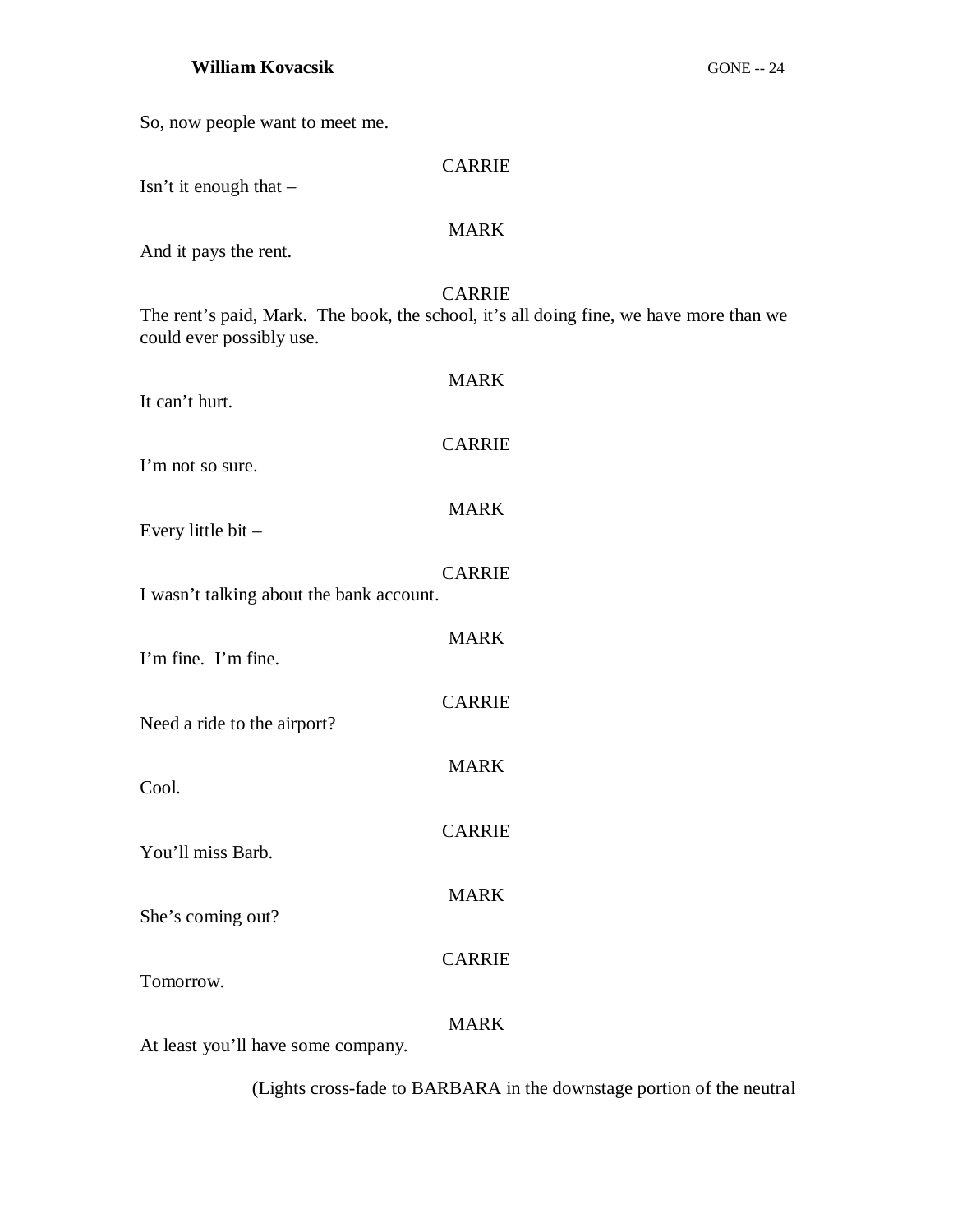area.)

#### BARBARA

Before I knew Carrie, I was a lizard. That's what French climbers used to call someone who clings too tightly to the rock, someone who's afraid to move. I was holding on to my life, clutching things I thought were important. With Carrie – there was something about her, it was like you could see into her, see some of the things she understood, even when you hadn't know her very long. She was open to everything, to everyone. The first time she took me climbing, I could see that most everything I thought I'd learned about life was bullshit. We were driving there, and we were talking, in the car.

> (CARRIE enters the upstage portion of the neutral area, carrying two folding chairs. She sets them up, and BARBARA sits next to CARRIE. CARRIE drives.)

#### BARBARA

So where are you off to next?

#### CARRIE

England. Birmingham.

#### BARBARA

Then you'll come back?

#### CARRIE

Nope. Next I'm going to Slovenia.

# BARBARA

Slovenia? Isn't that near Bosnia?

#### CARRIE

It's in the general vicinity.

# BARBARA

How does Mark feel about your trotting all over the globe?

#### CARRIE

Hey, this is your brother we're talking about. He lives the same way.

#### BARBARA

But you guys are buying a house –

#### CARRIE

That's just a base camp.

#### BARBARA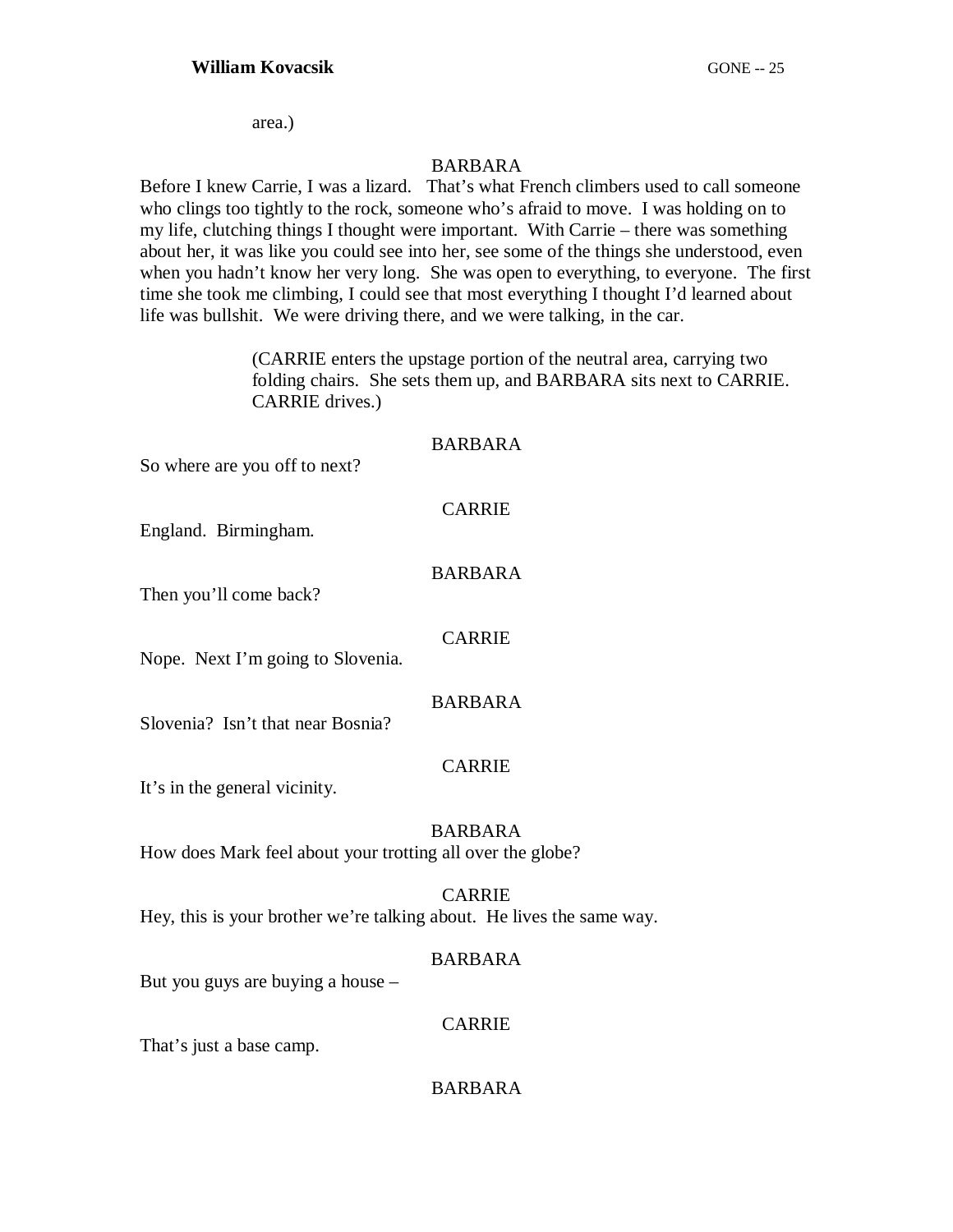Oh.

(beat) I don't know how you do it.

What?

**CARRIE** 

# BARBARA

You never settle down.

CARRIE

It's what I do.

Yeah, but –

BARBARA

#### CARRIE

You know why I love my life?

#### BARBARA

Because you're always off on an adventure?

#### CARRIE

That's right. You know what the adventure is?

#### BARBARA

When you climb. So you have to go wherever you can climb  $-$ 

#### CARRIE

That's not it.

#### BARBARA

Then what?

#### CARRIE

The adventure is laying your head down in a different place, in a strange bed, every night. Knowing you'll see something new, something you don't know much about, as soon as the dawn rolls around. Trusting that you'll figure out what to do, no matter what. That's what keeps things from getting stale.

#### BARBARA

I couldn't live like that.

#### CARRIE

That's because the scales haven't fallen from your eyes yet.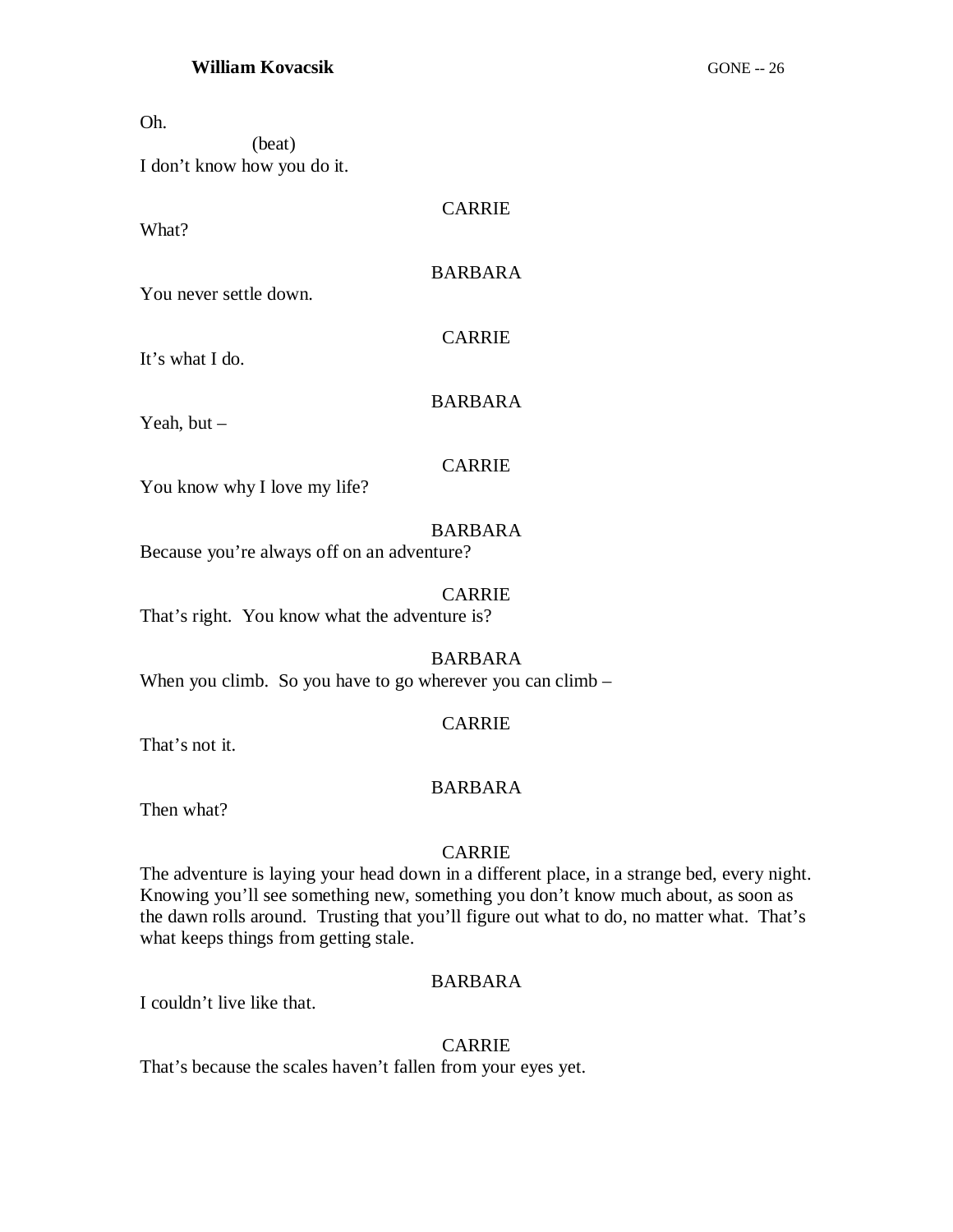| <b>BARBARA</b> |
|----------------|
|                |

I beg your pardon.

CARRIE

Open the window.

#### BARBARA

What?

# CARRIE

*Open the window.*

(BARBARA mimes opening the window of the car.)

#### BARBARA

My God! Pine!

#### CARRIE

Spruce, actually, but I won't hold it against you.

#### BARBARA

It's  $-$  It's so  $-$ 

# CARRIE

I know. Take a deep breath.

(BARBARA moves back toward the mountain. CARRIE takes the chairs off stage.)

# BARBARA

At that moment, I felt like a little girl, before I knew that there were some things that girls weren't supposed to do. We didn't say anything for a long time. She just smiled, and let me drink it all in. What she taught me was so important, but the things she let me learn were priceless. Which is why not knowing wears away a small measure of my soul every day.

> (BARBARA exits as the lights cross-fade to MARK and THE SHERIFF in the living room.)

#### THE SHERIFF

I wish I had some good news, Mark.

#### MARK

I've been thinking –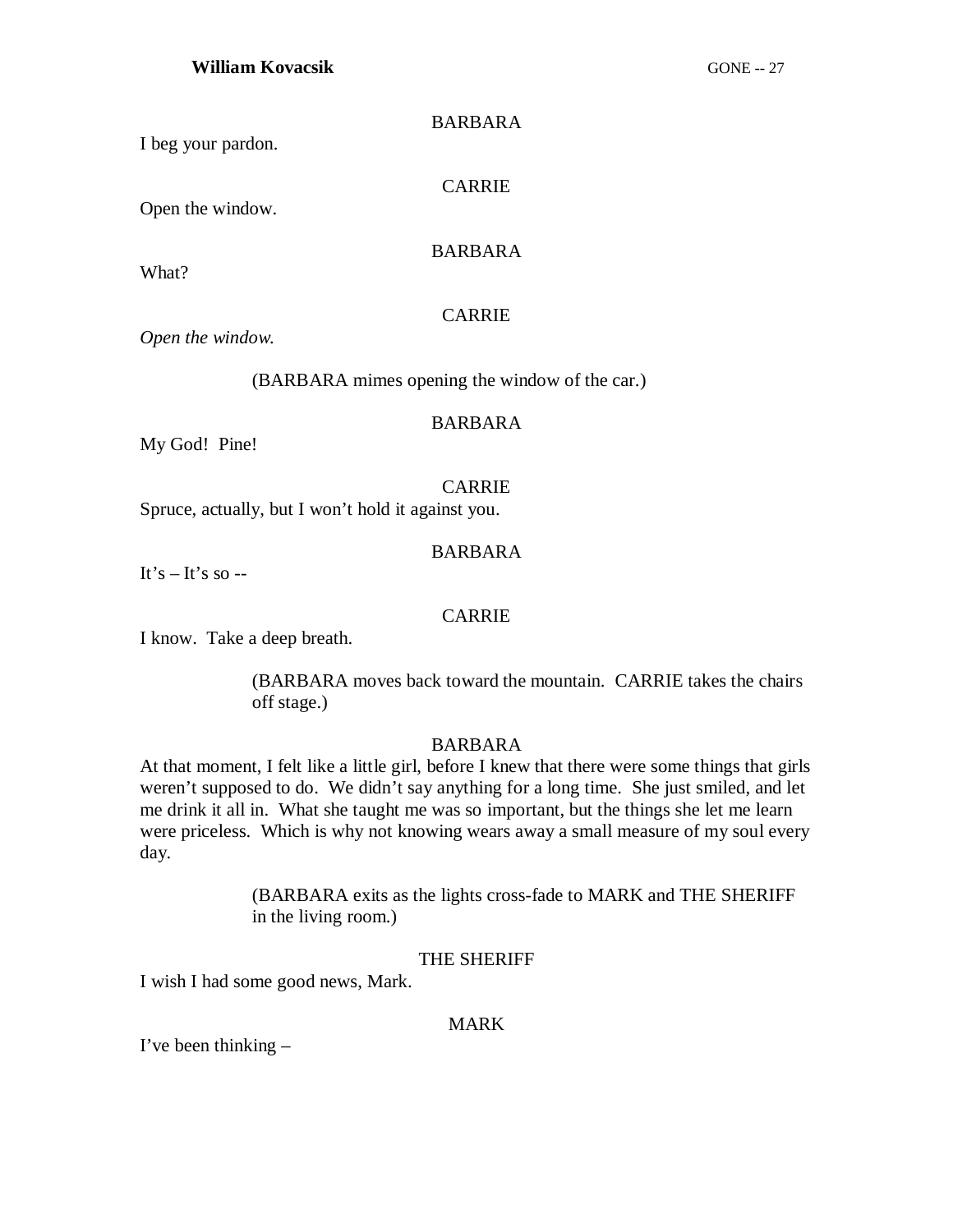(BARBARA enters, carrying a tray. On the other side of the stage, CARRIE enters, handcuffed. THE STRANGER, his hair matted, dressed in ratty outdoor clothes, enters behind her, pointing a pistol at her.)

#### BARBARA

I made some iced tea –

#### THE STRANGER

Down – on your knees – GET DOWN!

#### **CARRIE**

 $I -$ 

#### THE STRANGER

ON YOUR KNEES! NOW!

(CARRIE complies.)

## BARBARA

Sheriff, can I get you something else, would you like –

#### SHERIFF

No, this is fine, thanks.

#### THE STRANGER

That's better.

#### SHERIFF

The only evidence we've found –

#### MARK

Points to the canyon –

#### THE STRANGER

That's good.

#### SHERIFF

Exactly. And because so far there's been no direct evidence of, well –

#### THE STRANGER

I like the view now.

#### SHERIFF

It's made sense to concentrate the search there.

#### CARRIE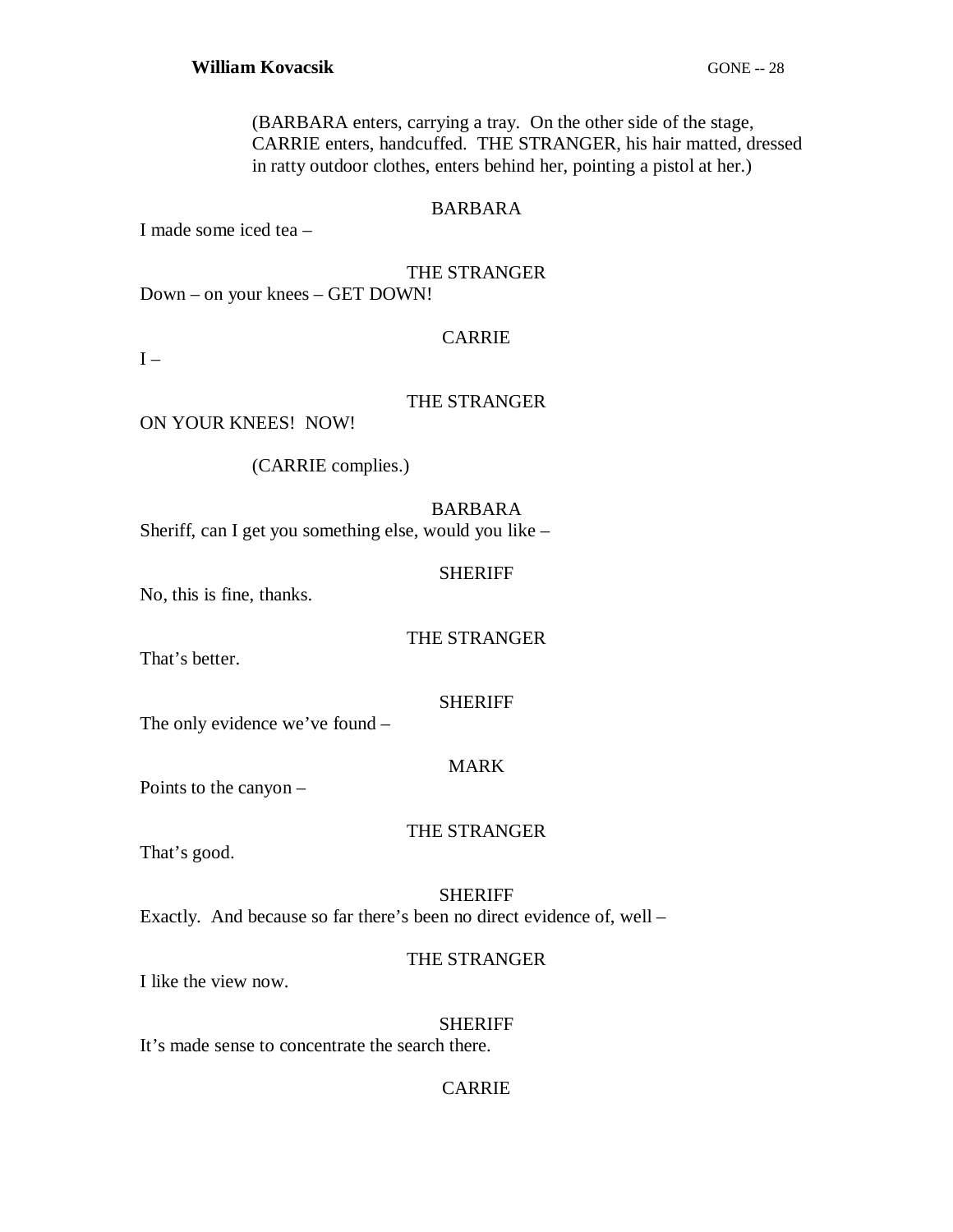| <b>SHERIFF</b><br>Assuming, of course, that she decided to do some climbing - |                |  |
|-------------------------------------------------------------------------------|----------------|--|
| Of course --                                                                  | THE STRANGER   |  |
| maybe fell $-$                                                                | <b>SHERIFF</b> |  |
| I'd like it even better --                                                    | THE STRANGER   |  |
| or maybe got off trail –                                                      | <b>SHERIFF</b> |  |
| -- it would fulfill me --                                                     | THE STRANGER   |  |
| -- got lost.                                                                  | <b>SHERIFF</b> |  |
| -- if you bent over a little.                                                 | THE STRANGER   |  |
| But then                                                                      | <b>SHERIFF</b> |  |
| Please don't $-$                                                              | <b>CARRIE</b>  |  |
| (THE STRANGER kneels next to CARRIE.)                                         |                |  |
| You're saying $-$                                                             | <b>MARK</b>    |  |
| What's the matter?                                                            | THE STRANGER   |  |
| We should look at other possibilities.                                        | <b>SHERIFF</b> |  |

# THE STRANGER

You don't want to kiss Mother Earth?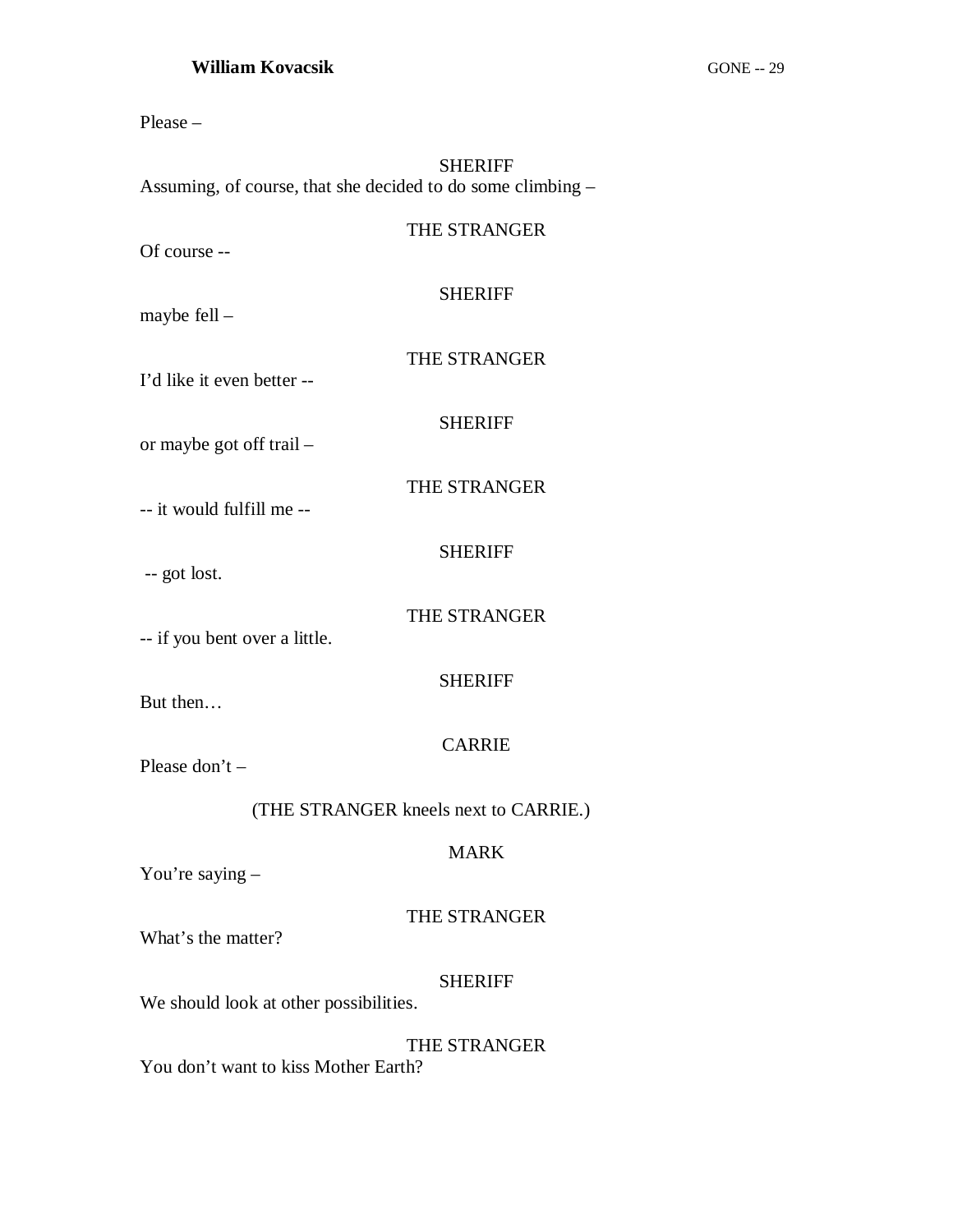#### BARBARA

What possibilities?

#### SHERIFF

I'm not saying she was abducted --

#### CARRIE

What are you going to --

#### SHERIFF

I am saying we can't rule it out.

(THE STRANGER grabs her by the hair and pulls her head back.)

#### THE STRANGER I SAID BEND OVER AND EAT THE DIRT!

(THE STRANGER forces CARRIE to bend over so that her face is on the ground.)

#### MARK

God.

(THE STRANGER runs his hands over CARRIE's body.)

# CARRIE

Please –

#### THE STRANGER

Shut up.

# SHERIFF

And because we can't rule it out –

#### CARRIE

Please don't –

# SHERIFF

-- we've got to think about changing the way we're approaching the search.

(THE STRANGER places the muzzle of his pistol against CARRIE's temple.)

# THE STRANGER

You feel that?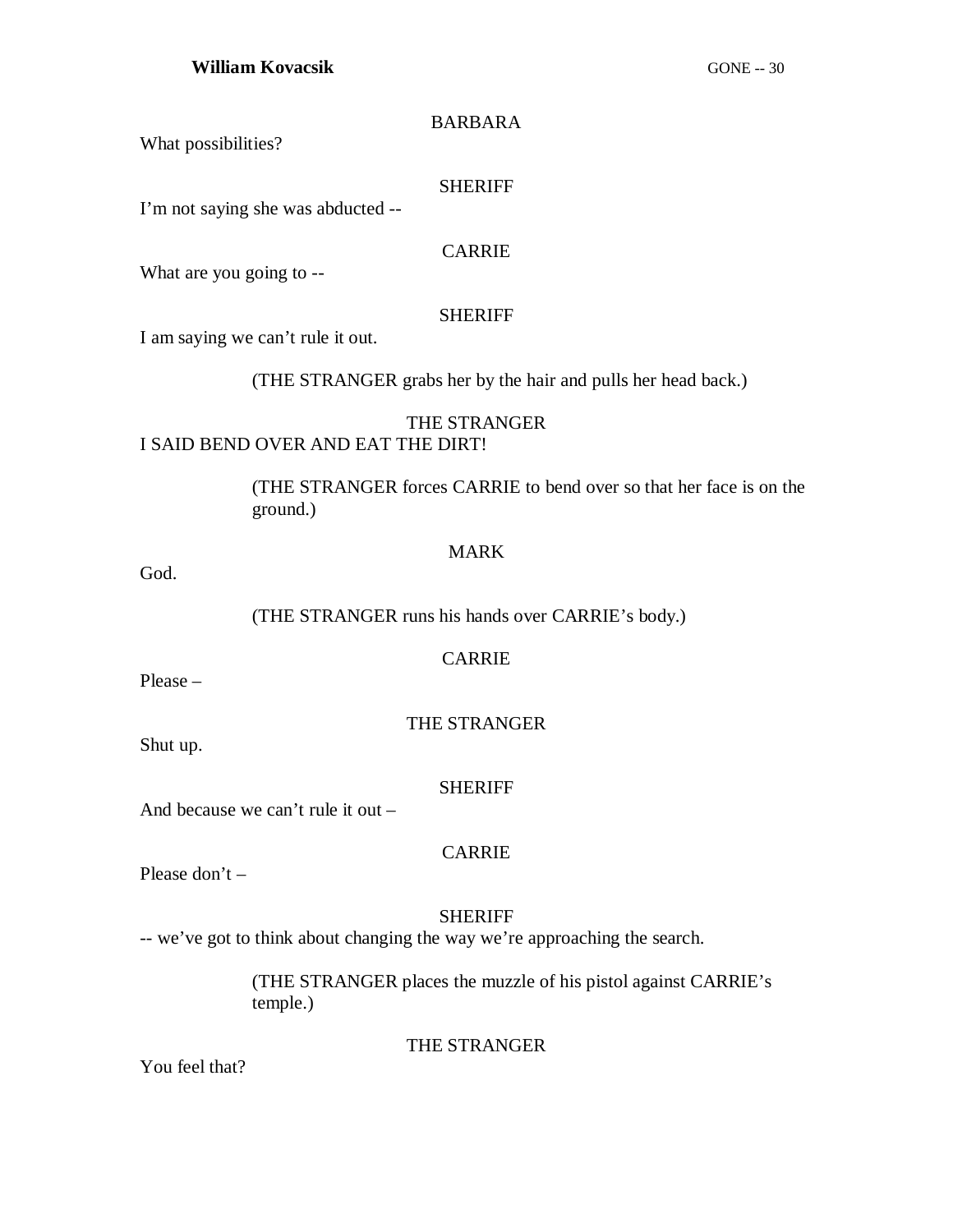#### MARK

What are you going to do?

## CARRIE

 $I-I$ 

# SHERIFF

I'm moving some of the search teams over to Jenner's Pass –

# THE STRANGER

Do you feel it?

# SHERIFF

and one over to Deep River.

# CARRIE

Yes!

# SHERIFF

They're both closer to where the car was found than Easter Creek.

# THE STRANGER

One little squeeze --

#### SHERIFF

If somebody took her –

# THE STRANGER

-- and everything inside your head will be blown out of your skull.

#### SHERIFF

They might still be close by.

#### THE STRANGER

Is that what you want?

# MARK

Unless they drove away in another car.

# THE STRANGER

*Is it?*

#### BARBARA

They could be  $-$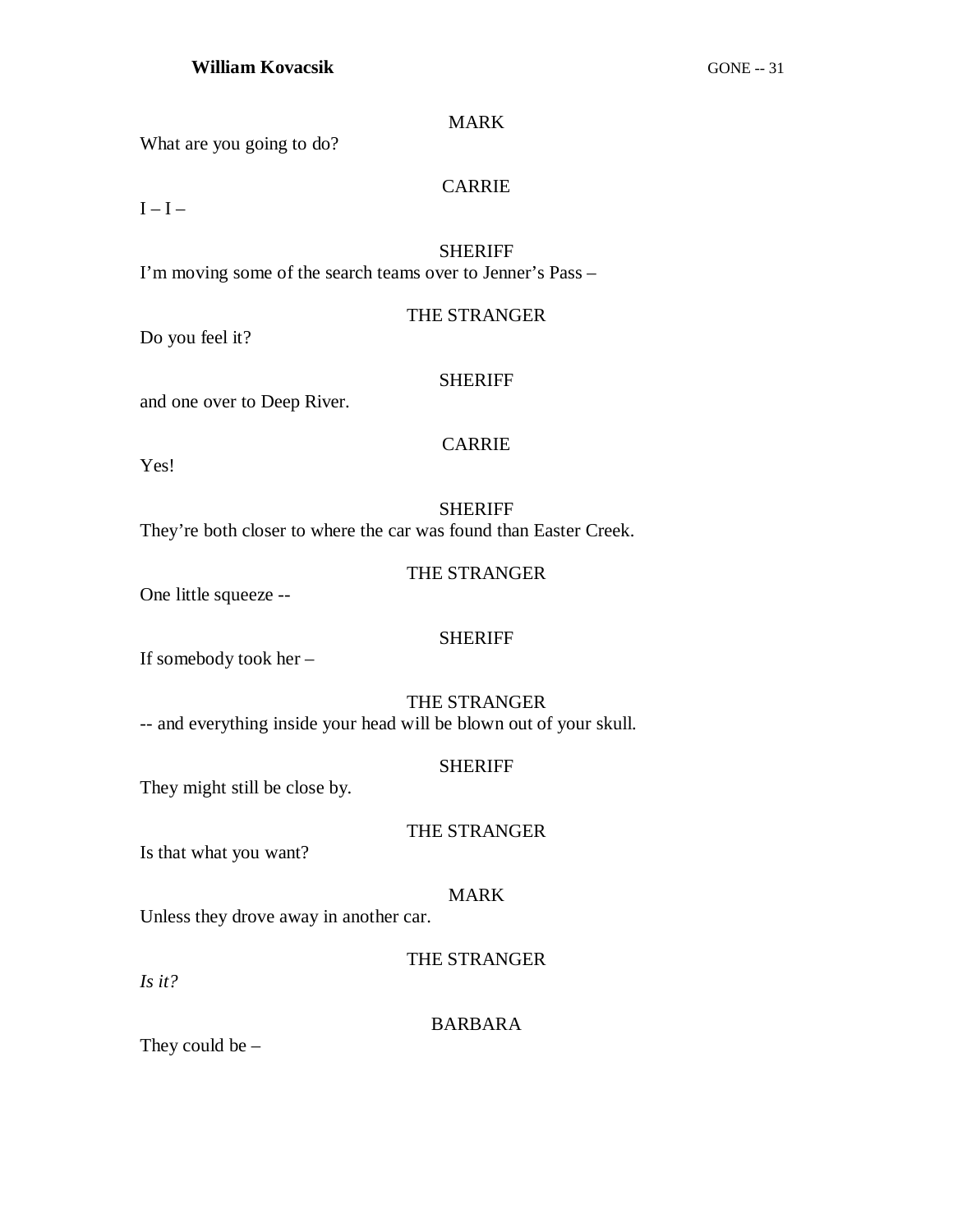# CARRIE

No!

#### SHERIFF

We found some hikers who were out near the Canyon three days ago—

#### THE STRANGER

Then you just keep your mouth shut --

#### SHERIFF

-- walking up 23 from Lemon Arch Valley.

#### THE STRANGER

-- until I tell you I want it open.

#### SHERIFF

They said there were only a couple of vehicles that passed them on the road.

#### THE STRANGER

-- you understand?

#### SHERIFF

There was a semi, an eighteen-wheeler –

(CARRIE nods.)

#### THE SHERIFF

and a blue van.

(THE STRANGER removes his shirt.)

#### SHERIFF

I've called the FBI, we're trying to trace –

#### MARK

Oh, God.

(THE STRANGER kneels behind CARRIE, and begins to rub against her.)

#### BARBARA

She could be anywhere.

#### THE STRANGER

That's better. Much better.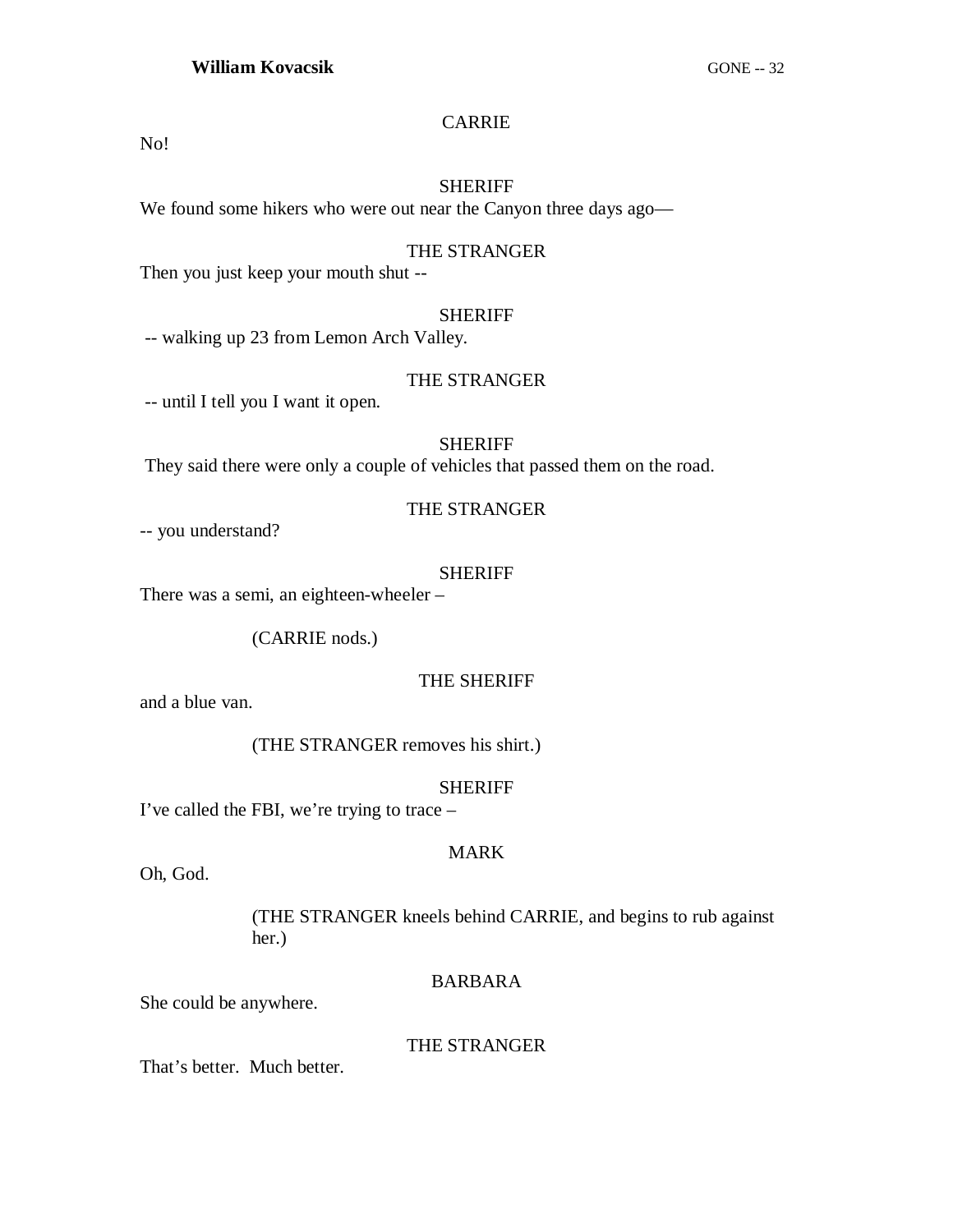(Lights fade on CARRIE and THE STRANGER.)

#### **SHERIFF**

I can't sugarcoat it, Ms. Bering. I'll let you folks know if we hear anything.

(Lights cross-fade as BARBARA moves to the base of the cliff. She takes hold of a climbing rope which hangs from the top of the cliff.)

#### BARBARA

The rope is your life. I learned that early. You take a really evil whipper or two – that is, if you take some nasty falls – you catch on quickly. Rock is the present, the rope the highway between yesterday and tomorrow. Everything that you are, everything that you've been, everything you know, that all exists on the part of the rope that's running from the ground to your last bit of protection. The rest of the rope, from the protection to your harness, that's the future -- hopes, fears, all the possibilities that exist on the earth. At least, that's what the rope is for most of us. For mortals. For Carrie, sometimes the rope became less a lifeline and more a tether. Sometimes it stood between her and the possibility of going on, going higher, a climb that had no end, no summit, no limitations. That's why she liked to climb free, without a rope, severing every tie with what came before and what might come after, living with her fingers, her hands, her toes always gripping the now. I knew that she climbed free because she told me, but she would never BARBARA (cont'd.)

do it while I was around. I think she didn't want to infect me. And maybe she didn't want me to see what would happen if she ever came unglued from this moment.

> (Lights rise on the top portion of the cliff, where CARRIE leans over, calling down to BARBARA.)

# CARRIE

The view any good from that ledge?

#### BARBARA

The views are good everywhere here. I need some more water.

(BARBARA climbs back up to the cliff, climbing on the downstage side of the wall.)

# CARRIE

So listen – this has all been very unfair, you know.

#### BARBARA

What?

#### CARRIE

Well, you know all about me, and what I do. I've showed you exactly, step by step. But you never talk about your life.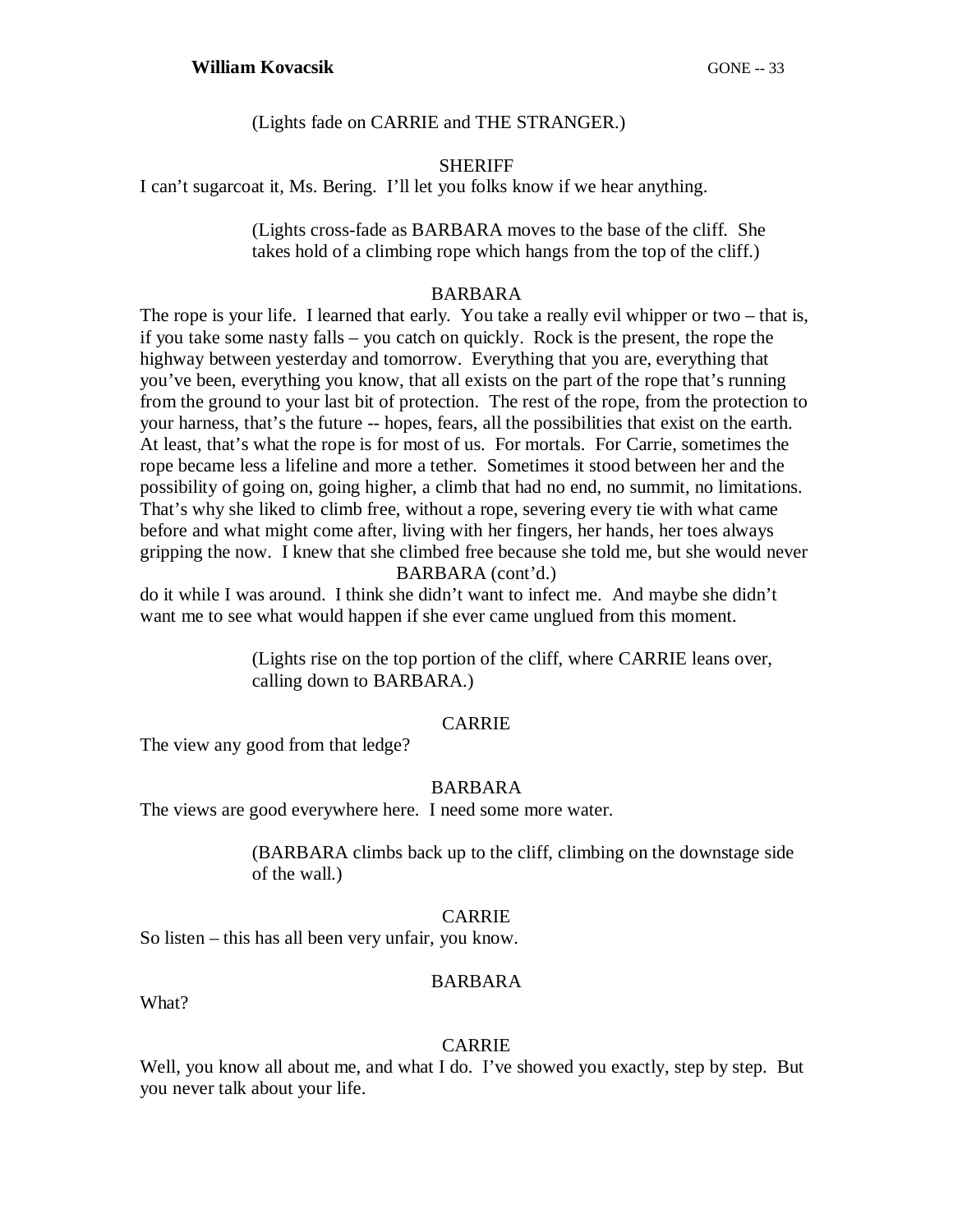#### BARBARA

There's a reason for that.

CARRIE

BARBARA

CARRIE

And that reason would be…?

I'm boring.

No way!

Really,  $I -$ 

# BARBARA

CARRIE

No, that's just not true, and I'll tell you how I know.

#### BARBARA

I wish I was –

#### CARRIE

You learn quickly – you *like* to learn, which already sets you apart from most people. Most people build little boxes for their lives, and they're pretty much content to stay there. But you --

#### BARBARA

I'm exactly the same as everybody else, most of the time. I stay inside my box.

#### CARRIE

BARBARA

Not when you're around me.

No. Not when I'm around you.

#### CARRIE

Tell me what you do for a living.

#### BARBARA

You know what I do.

#### CARRIE

I know you're an actuary. But I have no idea what that means. What do actuaries really do?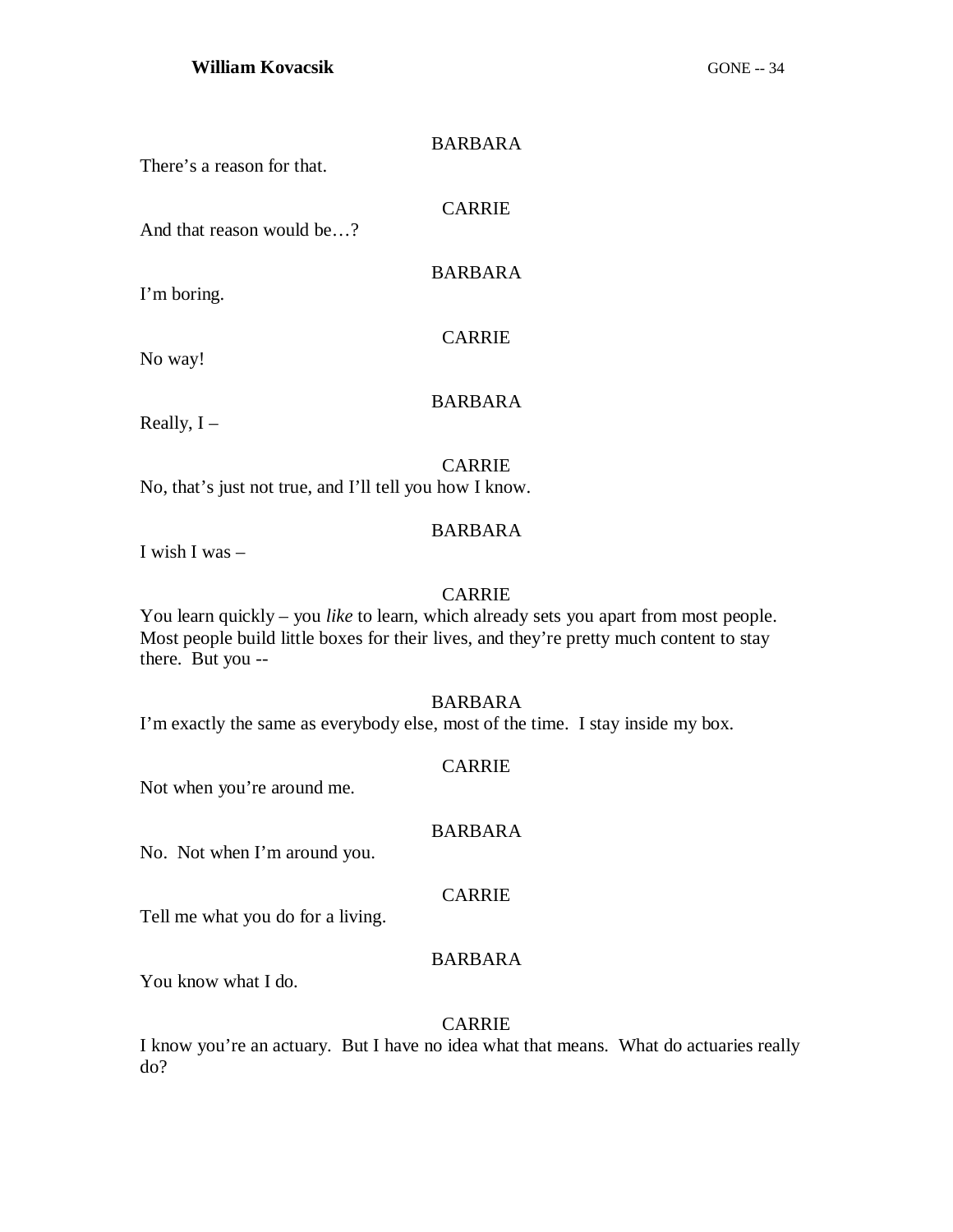#### BARBARA

We figure out when people are going to die.

#### CARRIE

What?

#### BARBARA

You look at certain factors – age, race, personal habits, occupation, health history, things like that – and you can usually get an accurate picture of how much longer a given person's going to live.

#### CARRIE

Wow.

#### BARBARA

There's more to it than that, but that's really the bottom line.

#### CARRIE

That's kind of –

#### BARBARA

Morbid? Yeah. The theory is that if you know when somebody's number is going to be up, you can determine how much it's going to cost society while they're still alive. It's useful information if you're running an insurance company.

> (Lights cross-fade to THE SHERIFF and MARK as they enter the neutral area.)

#### THE SHERIFF

All right, today we're going to cover the section from the stream that branches off the Chute River to the big bend in State Road 23 near the top of Peerless Mountain. Before we get going, Mark wants to have a word with you.

#### MARK

Thanks, Sheriff. A lot of you – most of you, I guess – know Carrie. A lot of you have climbed with her, or with me. You know that the hardest part of the climb is near the top, when you're exhausted, when your body is telling you that there's nothing left. I think – I hope – that we're near the summit now, on this search. This is the time we've all got to dig down and find the reserve that puts us over the top. This is the last section of the search in the areas surrounding Spider Canyon, we're still in the area where Carrie's most likely to be. If she's hurt, or being held by somebody against her will, I know that none of us would want to turn back just before we reached the goal. And listen – thanks, all of you. It's a little easier, knowing that you're all here, giving everything you've got. Let's find her.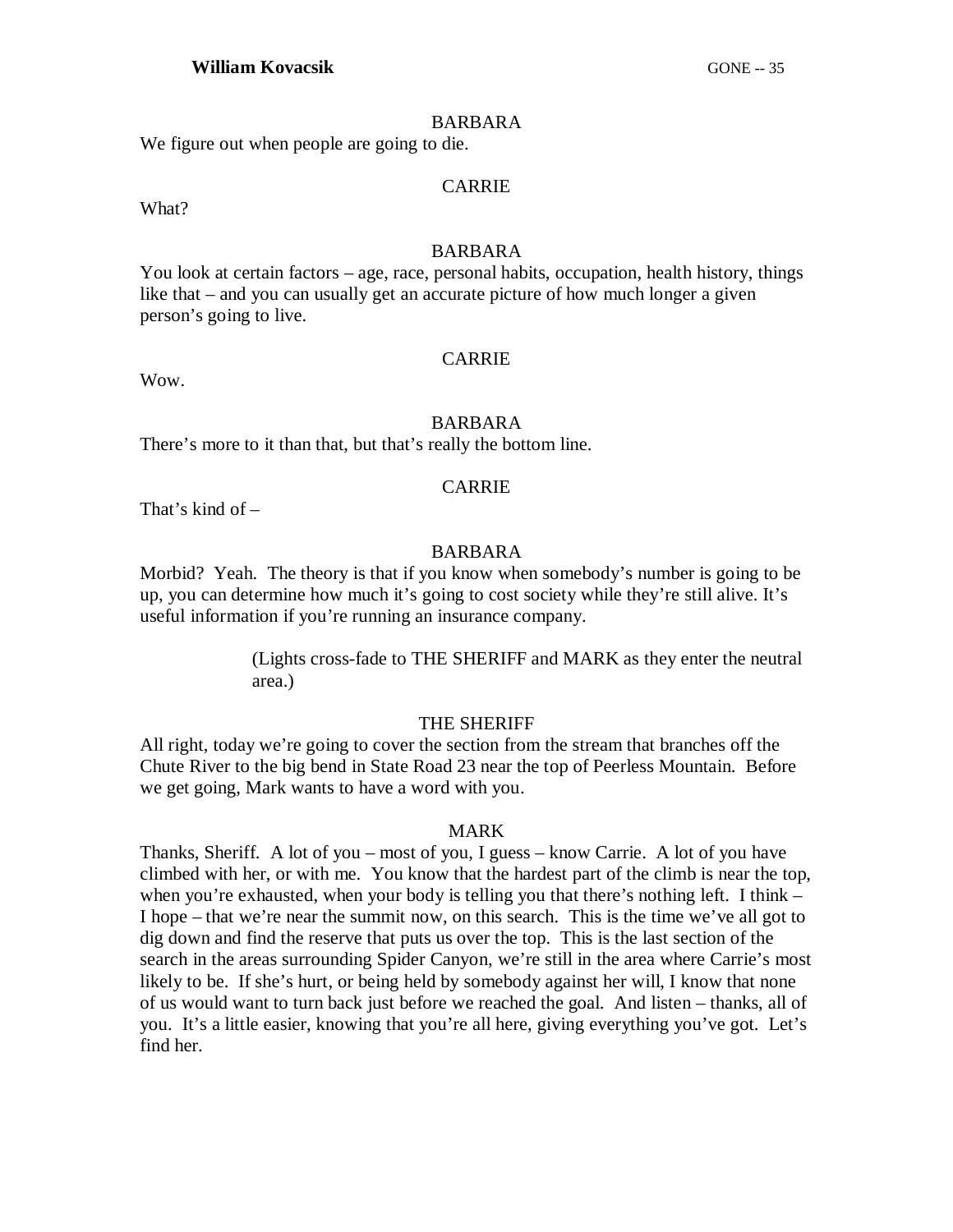(Lights cross-fade to the cliff. The sound of Tibetan bells is heard again. CARRIE and BARBARA both look out over the surrounding mountains.)

| Look!                           | <b>CARRIE</b>                                                                                    |
|---------------------------------|--------------------------------------------------------------------------------------------------|
| What $-$                        | <b>BARBARA</b>                                                                                   |
| Over there!                     | <b>CARRIE</b>                                                                                    |
| I don't see $-$ oh!             | <b>BARBARA</b>                                                                                   |
| See him?                        | <b>CARRIE</b>                                                                                    |
| Yeah. A hawk?                   | <b>BARBARA</b>                                                                                   |
|                                 | <b>CARRIE</b>                                                                                    |
| A golden eagle. They nest here. | <b>BARBARA</b>                                                                                   |
| God, he's $-$ just $-$          |                                                                                                  |
| Yeah. That is one lucky bird.   | <b>CARRIE</b>                                                                                    |
| Un-huh. He gets to live here.   | <b>BARBARA</b>                                                                                   |
|                                 | <b>CARRIE</b><br>You got it. And if he feels like moving on, he just spreads his wings and goes. |
| It is gorgeous.                 | <b>BARBARA</b>                                                                                   |
| I miss this.                    | <b>CARRIE</b>                                                                                    |
| You miss --?                    | <b>BARBARA</b>                                                                                   |
|                                 | <b>CARRIE</b>                                                                                    |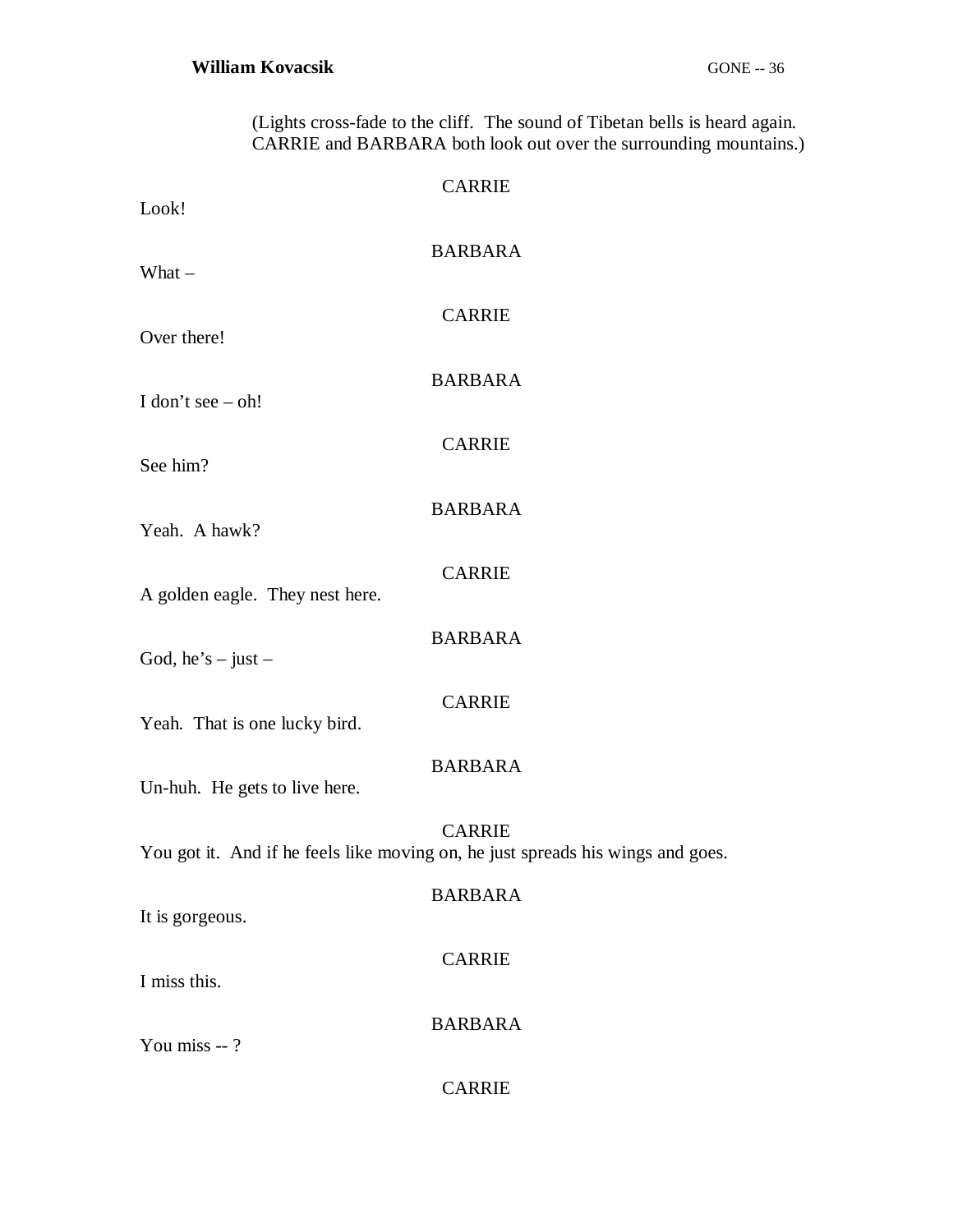This. Climbing, with nothing riding on it. No cash, no competition, no press. Just the rope, and the rock, and the sky. Good company. You know. It's like the way I felt – well, like the beginning.

(The sound of the bells fades out.)

### BARBARA

Thank you.

### CARRIE

For what?

### BARBARA

For being more than an in-law.

### CARRIE

No sweat. You ready to head down?

# BARBARA

Let's go.

(CARRIE and BARBARA start to climb down on the upstage side of the cliff. Lights cross-fade to the living room. MARK enters, dressed in outdoor clothing. He carries a daypack.)

# MARK

Barb?

### BARBARA (offstage)

I'm on my way!

MARK

Make sure to pack some Clif bars, it's going to be  $-$ 

(BARBARA enters. She also carries a daypack.)

### BARBARA

I've got everything.

### MARK

Here, I filled up the water bottles.

### BARBARA

Thanks.

(There is a knock on the door, offstage.)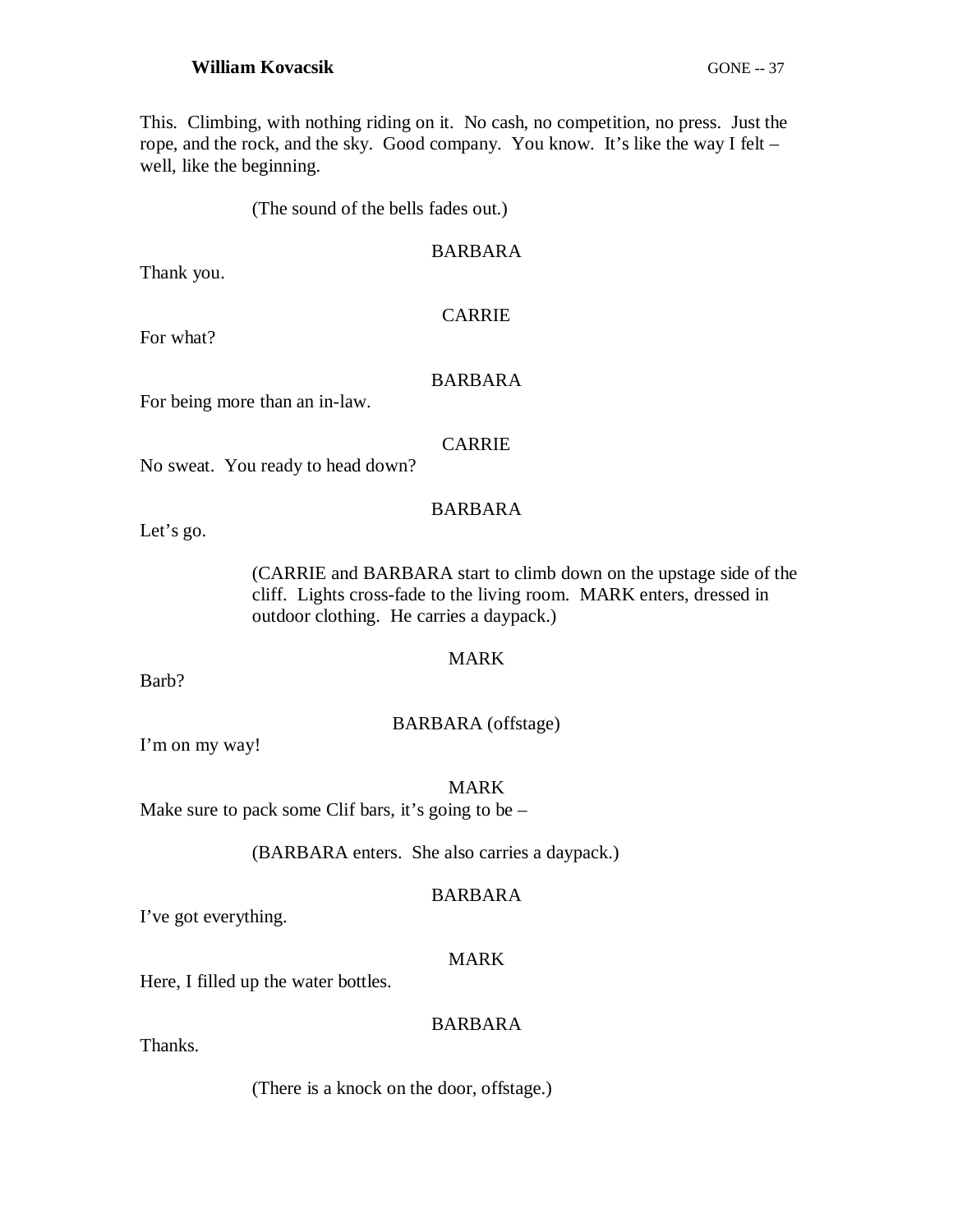### SHERIFF (offstage)

Anybody home?

(MARK exits.)

### MARK

Sheriff?

# (MARK and THE SHERIFF enter)

SHERIFF

I was hoping to catch you folks before you went out to Jenner's Pass.

### MARK

We were almost out the door.

### SHERIFF

This won't take long. I expect we'll finish up the Pass today.

### MARK

You're probably right.

### SHERIFF

I hate to bring this up, because I really hope we find your wife. I hope we find her today. But Mark, we've got to face the fact that we're at the outside edge of the places we thought we were likely to find her if she was lost or injured.

### MARK

What's on your mind?

### SHERIFF

Up to now we've split our focus. We didn't know if it was a criminal matter or an accident. It's time we narrowed the field.

### MARK

What does that mean?

### SHERIFF

As you know, we've already started to look into the idea that someone might have abducted her. That's still a possibility. But there's also the chance that --

### MARK

That somebody killed her?

### SHERIFF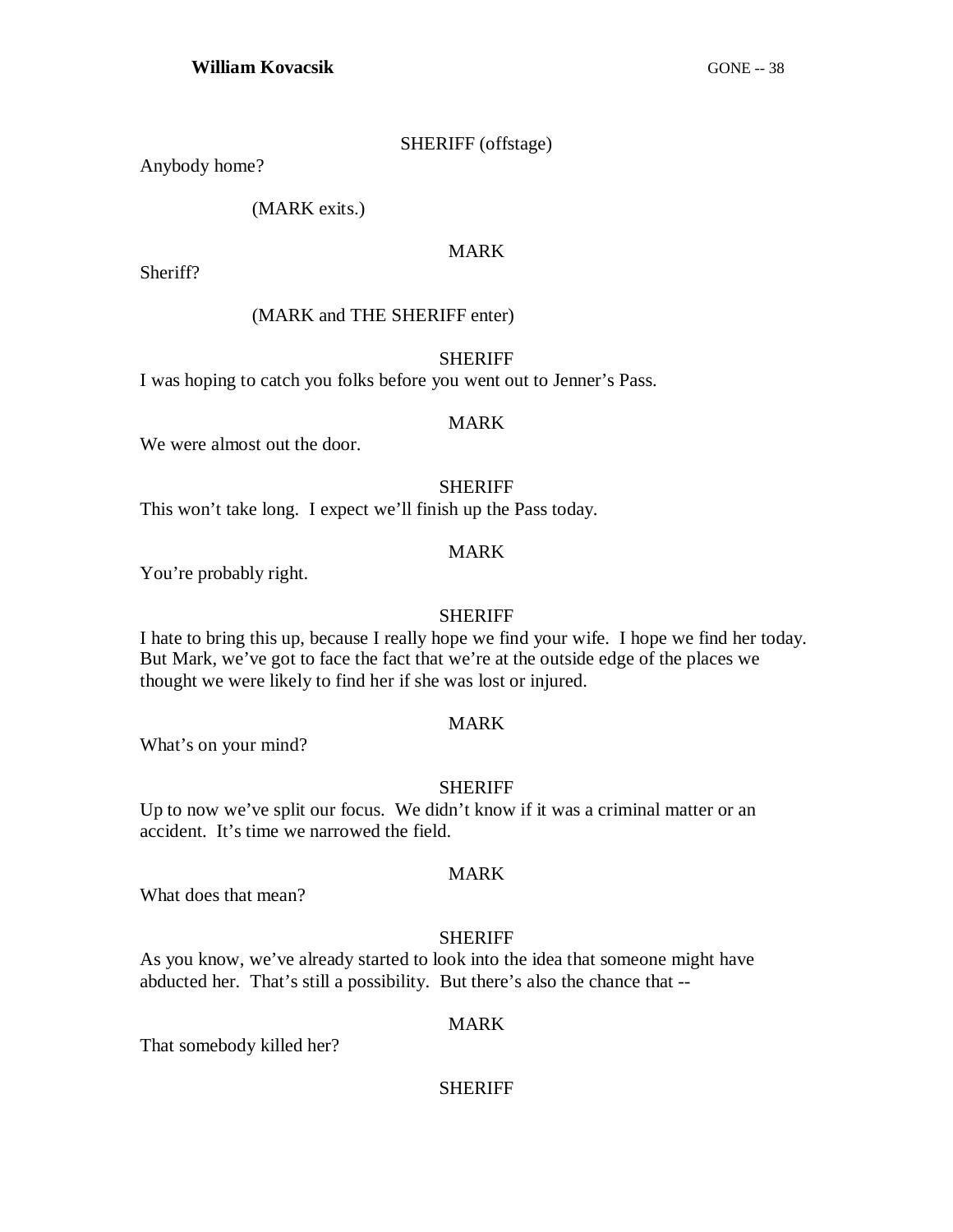I surely hope that's not the case, but --

### BARBARA

Where do you start?

### SHERIFF

MARK

Right here, actually.

Here?

### SHERIFF

I'd like to have your permission to have a crime scene unit come into the house here, and give it a good look-see.

### MARK

Are you trying to say that  $-$ 

SHERIFF

This doesn't mean we think you had anything to do with this –

### MARK

But it also doesn't mean –

# SHERIFF

It just means that if, God forbid, we find a body, we'd need some forensic evidence to compare, so that we could establish whether or not it's your wife.

### BARBARA

Such as  $-$ 

### SHERIFF

Such as hair, from a hairbrush. Things like that.

### BARBARA

Is Mark a suspect in this?

### SHERIFF

Ms. Bering, nobody's a suspect yet.

### BARBARA

But he might become a suspect.

### **SHERIFF**

We start with no assumptions, Ms. Bering, one way or another. That's the only way we can proceed.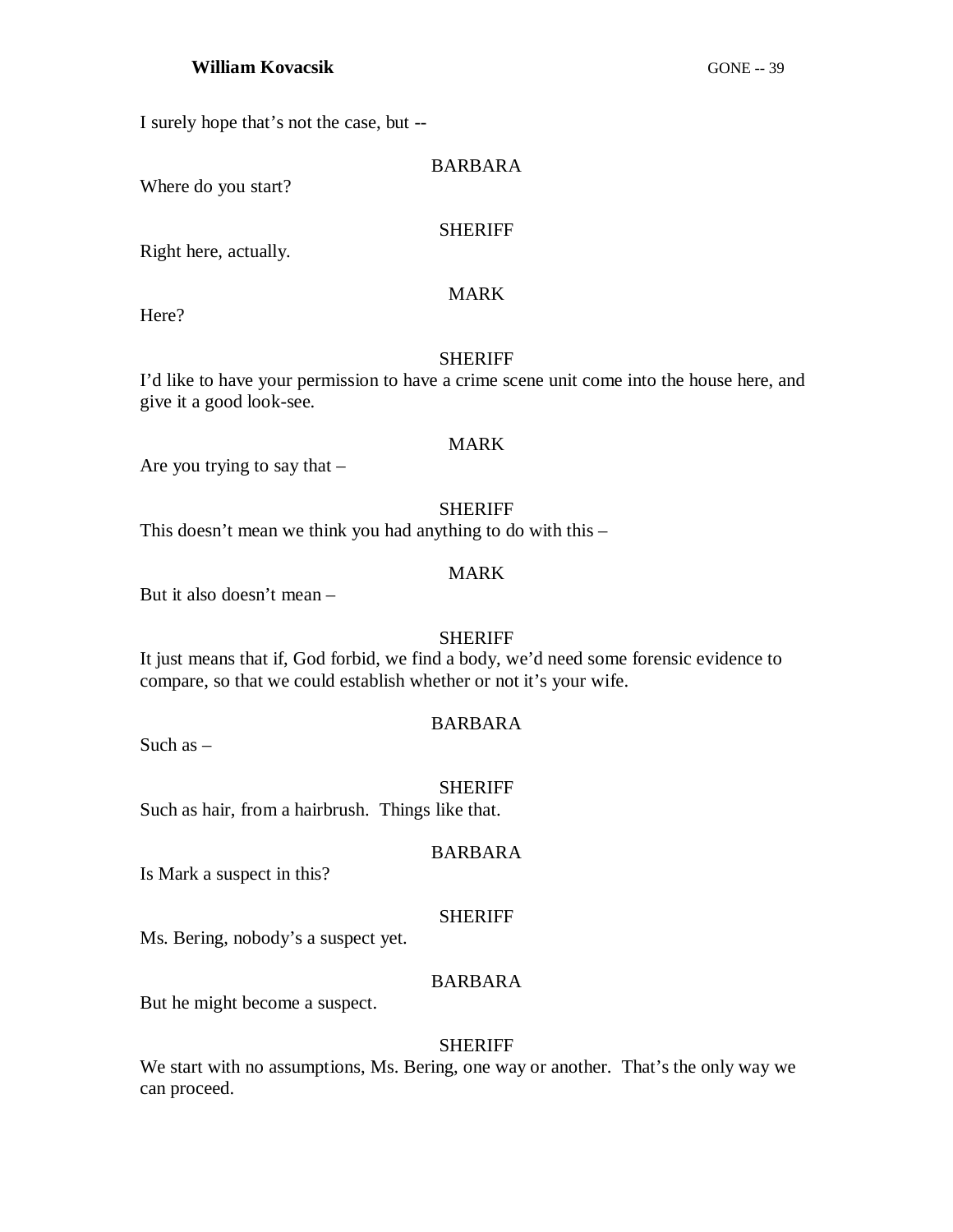### MARK

Bring your people in, Sheriff. I don't have anything to hide.

### **SHERIFF**

Thank you. Listen, there was one other thing I wanted to ask. Ms. Bering, you used to go rock-climbing with Carrie, didn't you?

### BARBARA

Absolutely. She taught me how to climb.

### SHERIFF

Did she ever say anything to you about climbing in Spider Canyon?

### BARBARA

No. No, she didn't.

### SHERIFF

I didn't think so. Just wanted to make sure. I'll let you folks get out to the Pass. I hope the crime scene people will be done by the time you get back –

# MARK

Tell them to take their time, Sheriff. I wouldn't want them to miss anything. Not if you think it might help to – well, if you think it might help.

### SHERIFF

I'll give you a ring later.

### MARK

Right.

### (MARK and THE SHERIFF exit. BARBARA steps forward to the edge of the stage.)

### BARBARA

Why didn't I say anything when he asked me about Spider Canyon? I don't know if anyone will understand. There is a mountain on the border between Nepal and India. , The Nepali people call it "The Five Treasure-Houses of the Snows." They believe that the summit of the mountain is sacred, a dwelling place for gods. Out of respect for the people who live in its shadow, people who climb it typically refrain from stepping on the actual summit of the mountain. They treat it as something holy ground. Spider Canyon may have been only a sixty-foot ascent, but on that vertical face I learned something about myself. It was, as much as anything in my life, a sacred place, and a sacred time. To let intruders into that space, and into the day I spent there with Carrie, felt like sacrilege. Also, at the moment the Sheriff asked the question, there was a little paranoid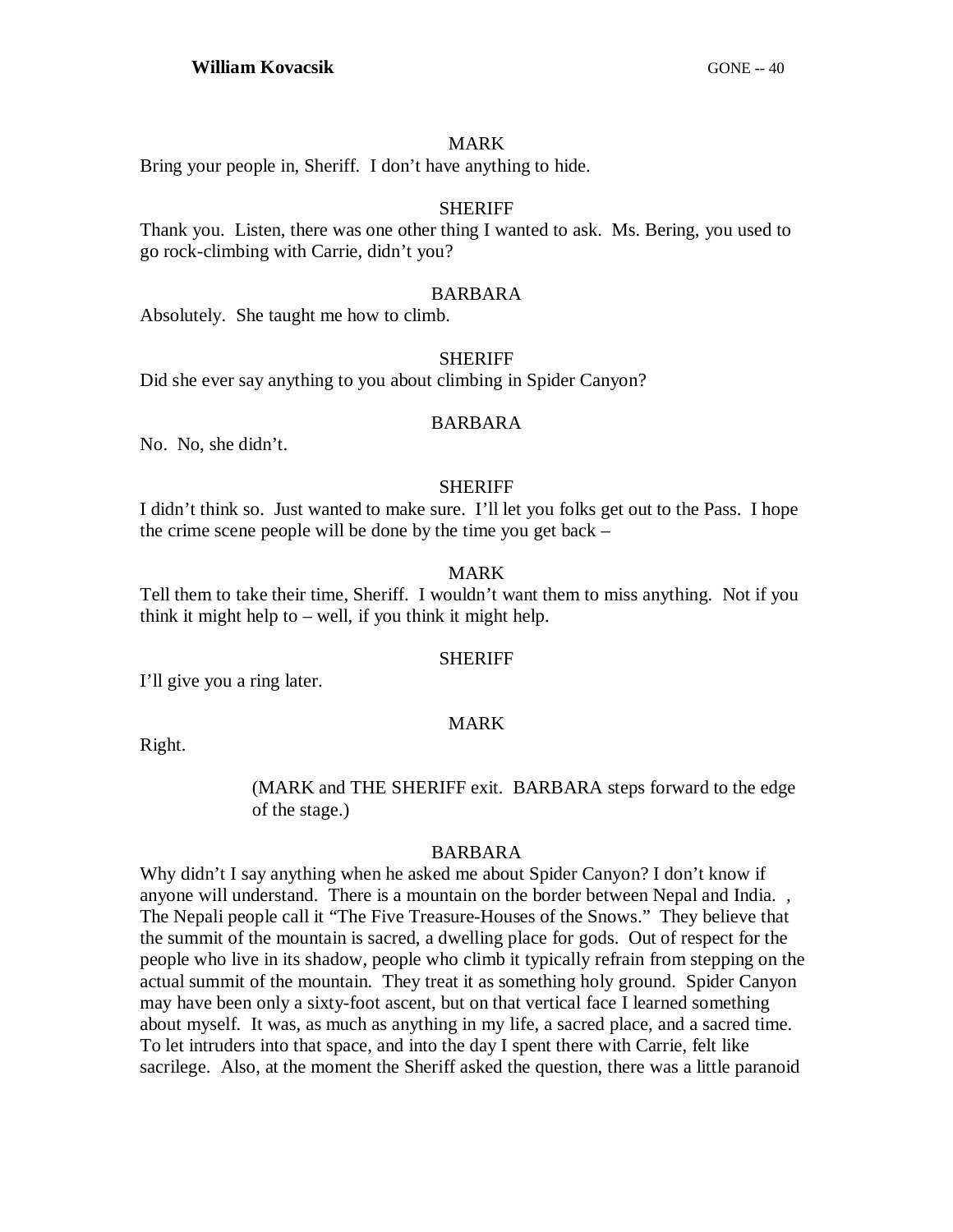edge in my mind, something that said: "Don't give them a scent!" At the time, I was afraid there might be the spirit of a witch hunt gathering in the air.

> (MARK, in his living room, with THE STRANGER, who is dressed in a business suit, and THE SHERIFF.)

### SHERIFF

Mark, you've met Agent Shelton of the FBI.

### MARK

Yeah. How are you?

### THE STRANGER

Mr. Bering.

### SHERIFF

Listen, Mark, you've been very cooperative so far, and I want to thank you for that. It's made my job a lot easier, and, well – there's just one thing more that we think would be really helpful.

### MARK

And that would be?

### THE STRANGER

We think it would help us wrap up some loose ends if you were to take a polygraph exam.

### MARK

Excuse me?

### **SHERIFF**

Mark, now listen. The Hegartys, these people you say you were giving a lesson to on the day Carrie – on the day you reported her as missing – we haven't been able to track them down.

I told you –

# SHERIFF

MARK

We tried every bed and breakfast in Muserville –

### MARK

Maybe they  $-$ 

### SHERIFF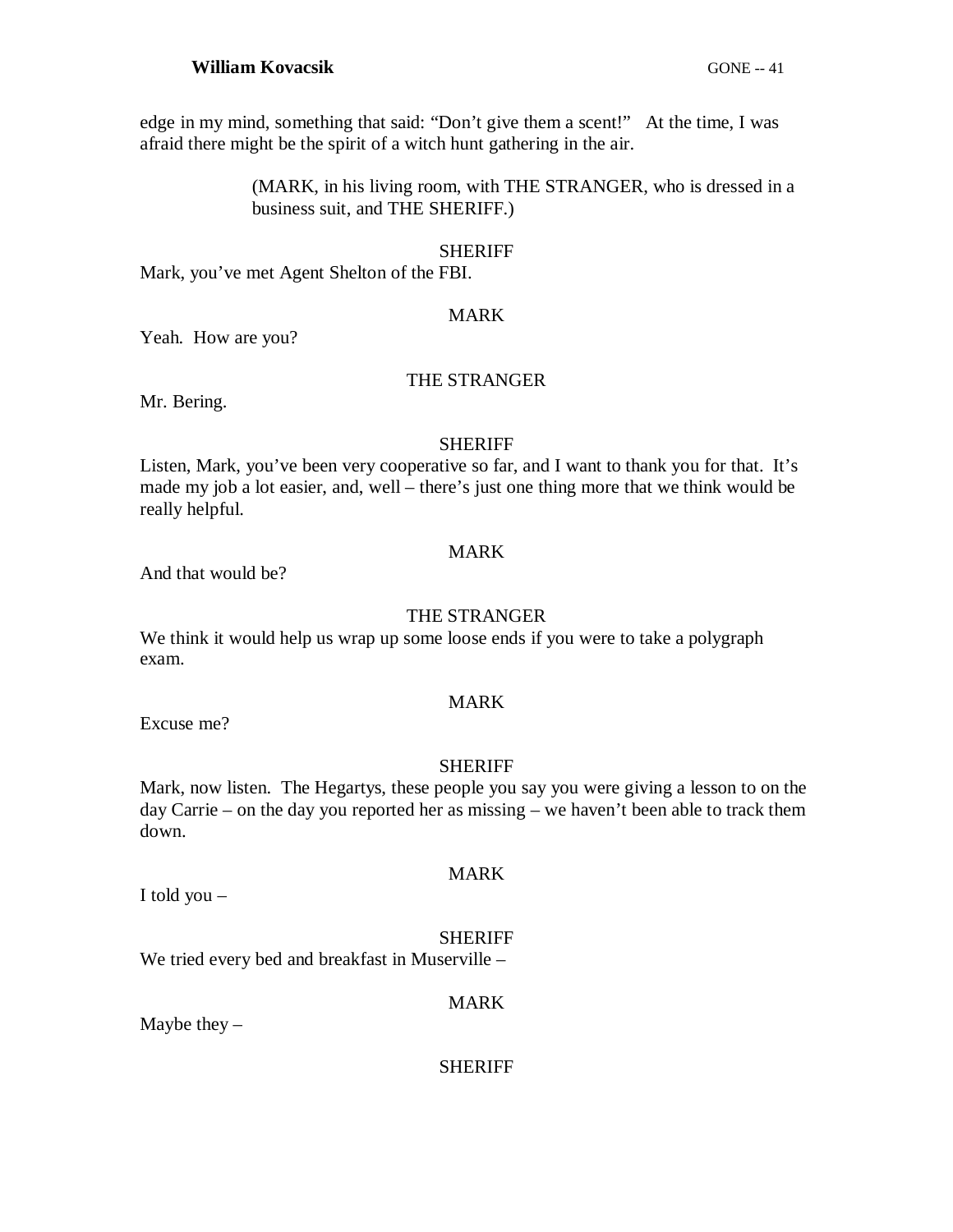In fact, we've tried every  $B \& B$ , every hotel and motel, for that matter, in a hundred-mile radius.

### MARK

So they changed their plans, they decided to drive on that night. How am I supposed to know what they did?

# SHERIFF

We appreciate that fact, it's just that --

# THE STRANGER

There are rumors going around, you know how things get in a small town –

### MARK

Maybe you should tell me how things get, sir.

# SHERIFF

Mark –

# MARK

Do things get to the point where frustrated cops start blaming innocent people for killing their wives?

### **SHERIFF**

Mark, that's not what –

### MARK

I guess I didn't hear him correctly –

# THE STRANGER

Mr. Bering --

### MARK

Because there is no way I'm going to listen to this –

# THE STRANGER

Mr. Bering, the fact that rumors are flying is precisely the reason why we want to eliminate you as –

# MARK

As a suspect?

# THE STRANGER

As a *factor* in the disappearance of your wife. A polygraph examination –

# MARK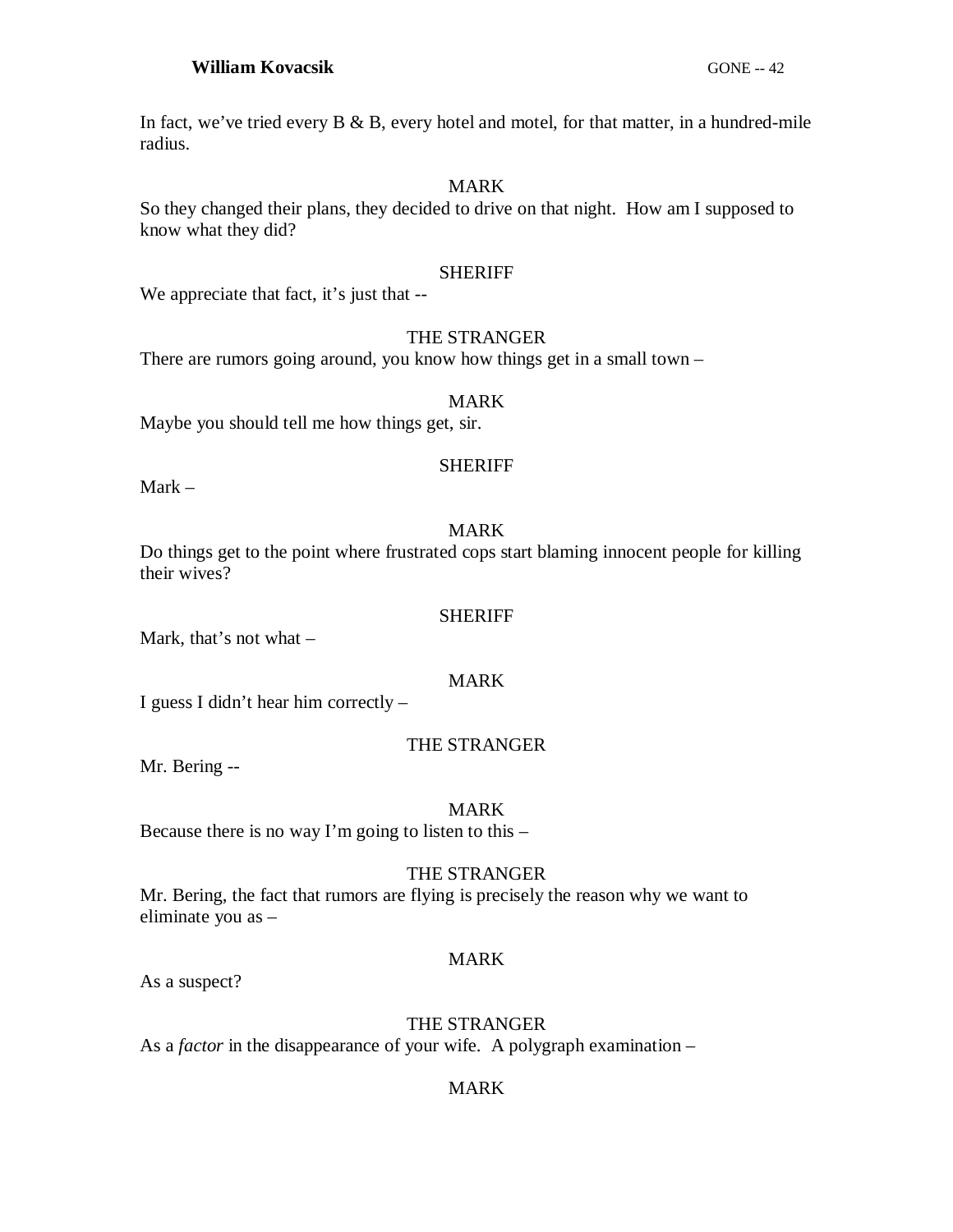Wouldn't be worth shit. That's why courts won't admit them as evidence in criminal trials.

| You know something about this $-$               | <b>THE STRANGER</b>                                                                          |
|-------------------------------------------------|----------------------------------------------------------------------------------------------|
| Only what I've read in the papers.              | <b>MARK</b>                                                                                  |
| Listen, Mark $-$                                | <b>SHERIFF</b>                                                                               |
| I can't believe you'd let them $-$              | <b>MARK</b>                                                                                  |
| $Mark -$                                        | <b>SHERIFF</b>                                                                               |
|                                                 | <b>MARK</b><br>I've let you people interview me five times! I've told you everything I know! |
| Then you have nothing to fear from a polygraph. | THE STRANGER                                                                                 |

MARK Except the fact that they're completely unreliable. Why are you people wasting time?

# THE STRANGER

It's because we want to –

### MARK

It's because you don't have the faintest fucking idea what to do next!

### THE STRANGER

That's not a very useful attitude, Mr. –

### MARK

So you're just grasping at straws!

# SHERIFF

Mark, I'm sorry that –

### MARK

You should be sorry! You should be goddamned sorry you're wasting your time badgering me instead of looking for my wife!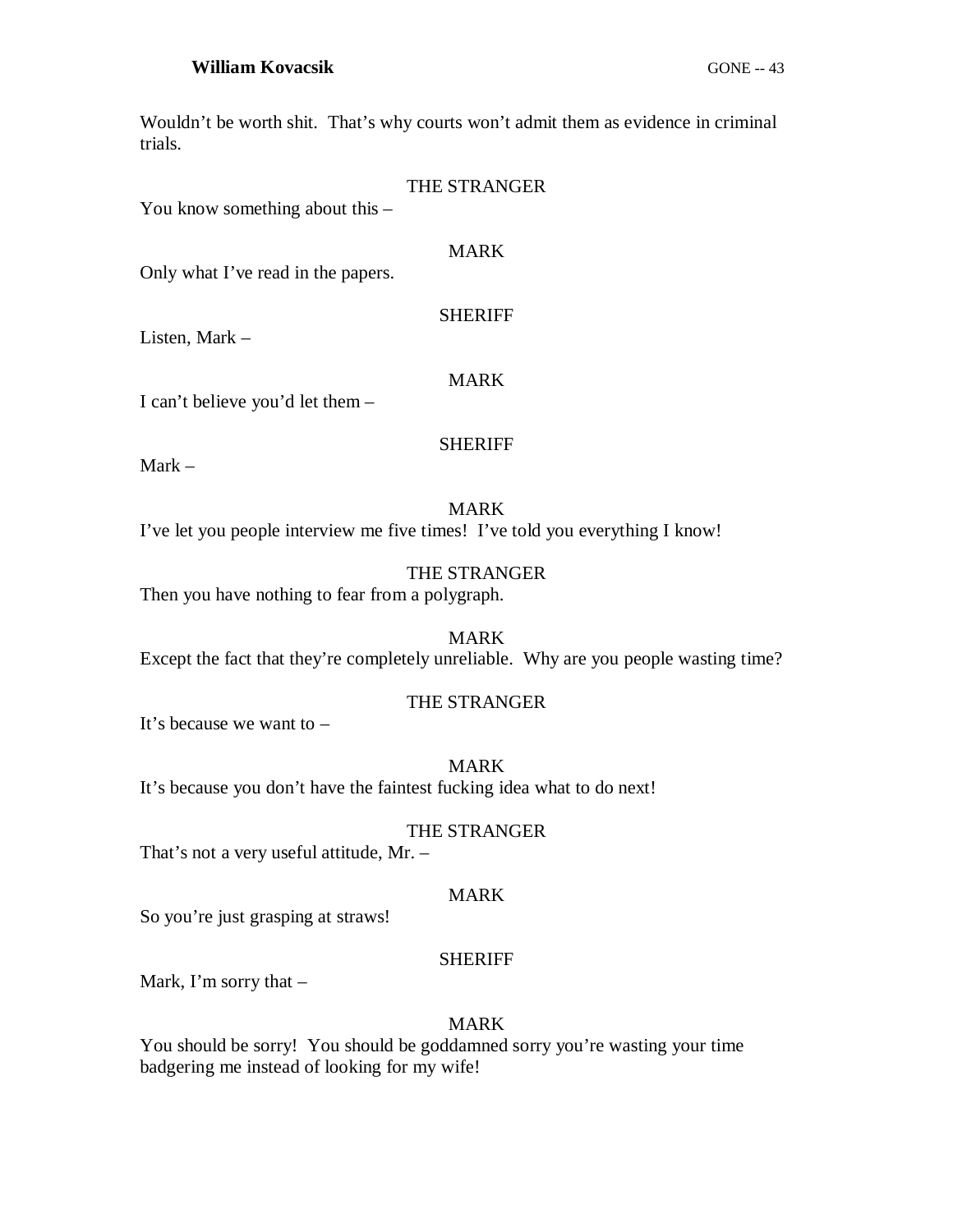### **SHERIFF**

Mark –

# MARK

You get out there and you look again!

# THE STRANGER

What are your neighbors going to  $-$ 

# MARK

If you've run out of ideas then you go back over every single square inch of ground! But *don't* come into my house and pull this bullshit again.

# THE STRANGER

There's going to be suspicion –

# MARK

Not ever again, you hear me? Now get the fuck out of here!

(THE SHERIFF and THE STRANGER cross from the living room to the neutral area.)

### THE STRANGER

Well. He's got himself a temper, doesn't he?

### SHERIFF

He's lost his wife, he's upset.

### THE STRANGER

Maybe.

# SHERIFF

You really think…?

### THE STRANGER

You really think we can rule it out?

### SHERIFF

I don't know.

# (THE SHERIFF and THE STRANGER exit. MARK, BARBARA and NAN enter the neutral area.)

# MARK

Before I say anything, my mother-in-law has a statement she would like to read.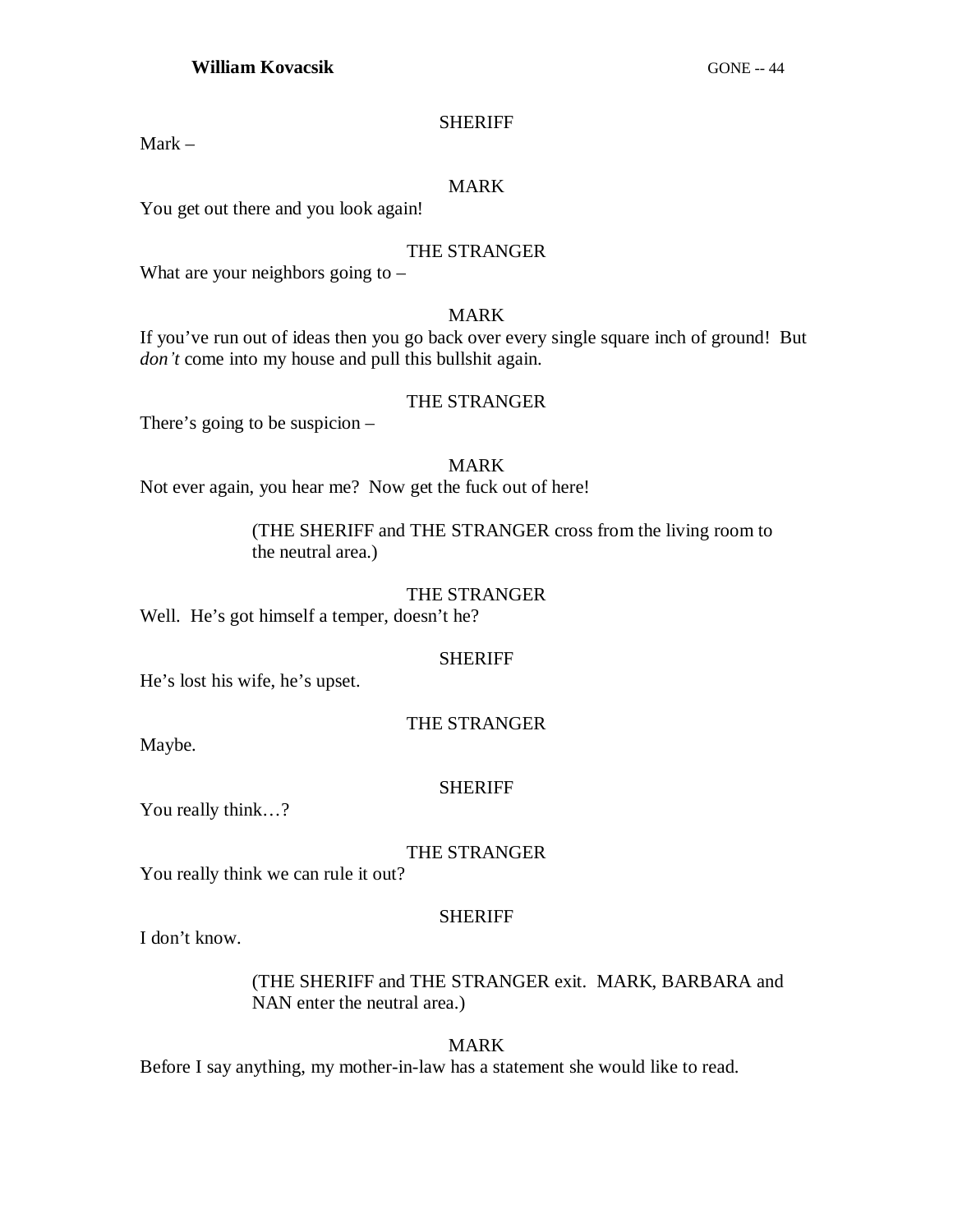### NAN

There has been speculation among many people about the possible involvement of my son-in-law, Mark Bering, in the disappearance of my daughter, Carrie Mueller Bering. I want to go on record and say that these allegations are absolutely preposterous. Anyone who has known Mark, and certainly anyone who ever saw Mark and Carrie together, would understand the kind of relationship they had, and would know that it's completely impossible that he played any role whatsoever in what happened to Carrie. Wherever Carrie is – and I pray that…I pray that she is alive and…well…I know that we'll be together again someday. I hope that…that's all.

> (NAN turns away; BARBARA puts her arm around NAN as MARK steps to the forefront.)

### MARK

No, there has been no new information… Yes, the FBI has been involved in the case, but you'll have to ask them… The official investigation is being run jointly by the FBI and by local authorities, you'll have to ask them…No, we're not confining our efforts to…Yes, we have hired private investigators… The search has extended over virtually MARK (cont'd.)

the entire nation…We have a website, where people can learn about the case, and anyone who has seen Carrie, or who has any information about her whereabouts, can contact us… That's true…No, I haven't changed my mind…the reason is that lie detectors are inherently unreliable…I'm not going to comment on that…*I said I¶m not going to comment on that* ... That's all we have for you now... No more questions now!...*I SAID NO MORE QUESTIONS NOW!*

(NAN, BARBARA and MARK cross into the living room.)

### MARK

Shit. You all right, mom?

### NAN

I'll be fine. They're like vultures.

### BARBARA

At least they give us publicity for the search.

### MARK

Yeah, but at a price.

NAN

They're just plain rude, that's all. That's what I can't stand.

### BARBARA

I guess they think they're justified.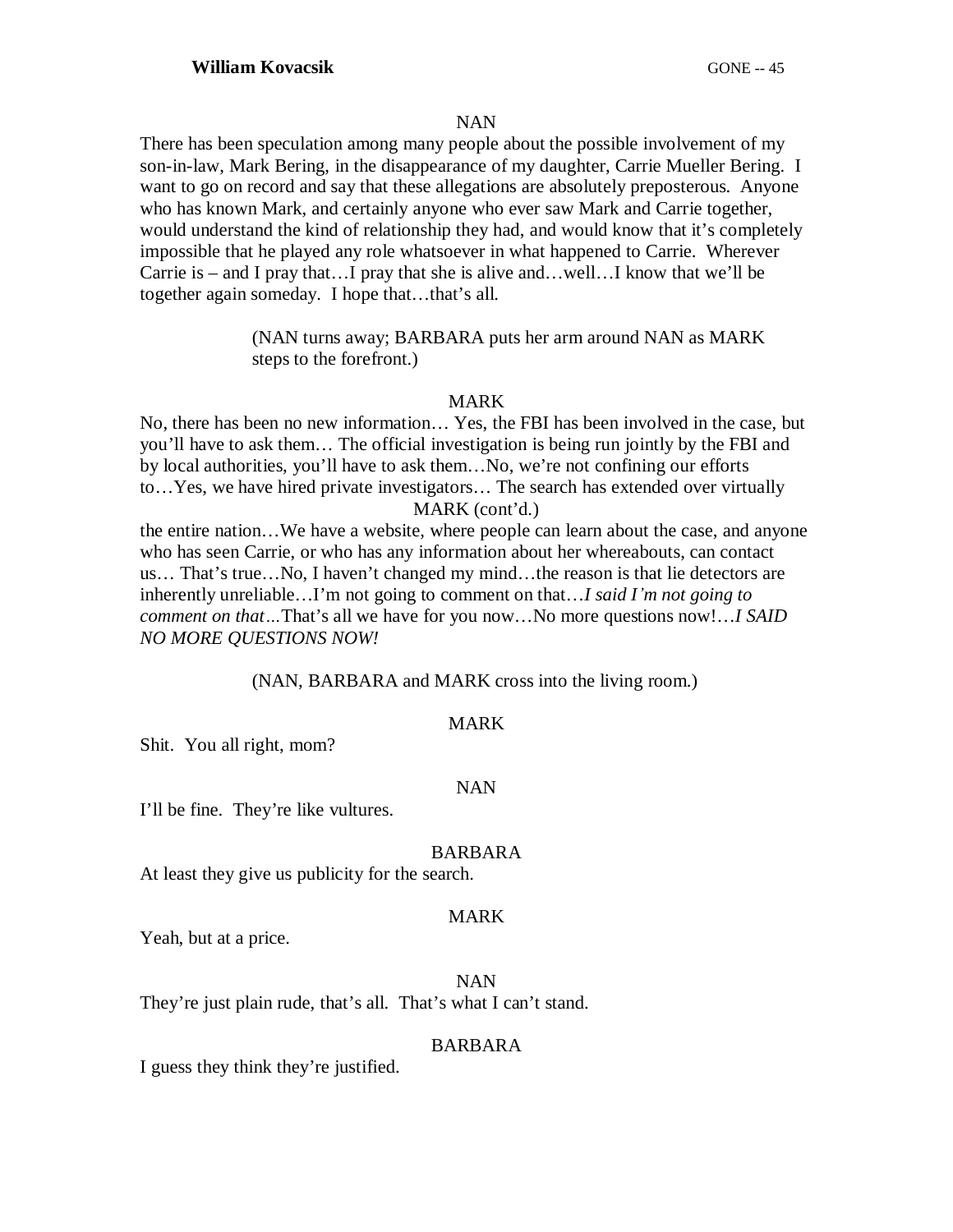### MARK

Who gives a damn what they think? Mom, do you want something to drink, some iced tea?

Just some water would be fine, dear.

### MARK

NAN

Coming up.

(MARK exits.)

# BARBARA

NAN

BARBARA

NAN

You held up really well out there.

If it helps find her, then it's worth it.

I wish…

What, dear?

# BARBARA

NAN

Sometimes I just wish that Mark would –

What?

BARBARA He does antagonize them, when he loses his patience like that.

Can you blame him?

# BARBARA

NAN

They wouldn't be so obnoxious if he just –

(MARK re-enters.)

# MARK

If he just what?

BARBARA

Nothing.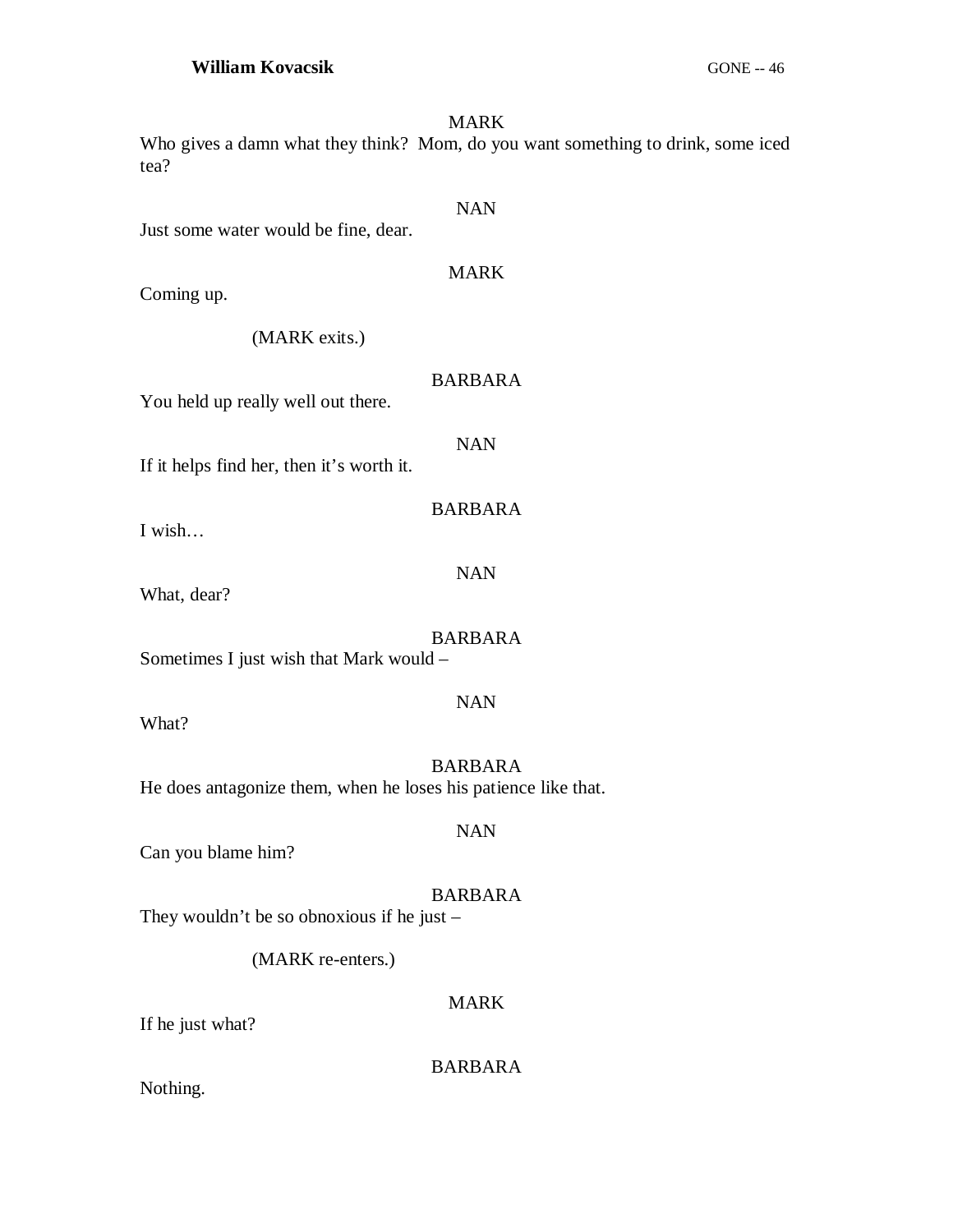### MARK

Don't do this, Barbara.

### BARBARA

It's just that there's a simple way to deal with this.

### MARK

NAN

That's bullshit.

# Barbara, if Mark --

### BARBARA

I know you had nothing to do with any of this. Why not give everyone else a reason to believe in you the same way I do? You can make all the speculation go away, Mark, if you –

### MARK

You don't have any idea what you're talking about.

# BARBARA

I don't?

### MARK

No, you don't. If I took the polygraph, and passed, you think it would stop people from thinking whatever they want? They'll just say the same thing I'm saying now, that the test isn't worth crap, and that I figured out some way to beat it. And since the test isn't worth the wires it's made of, I can't say I'd blame them.

### BARBARA

It just looks bad.

### MARK

You want to know what looks bad? I'll tell you. The police not being able to find a single damned clue, that looks bad. Bad for them. So they come up with some wild-ass guess so that people think they're doing their job. I am *not* going to let them make a target out of me because they don't know their ass from their elbow. And I'm not going to listen to this insidious horse shit from my own sister!

### (MARK exits.)

### NAN

He's been under so much pressure.

# BARBARA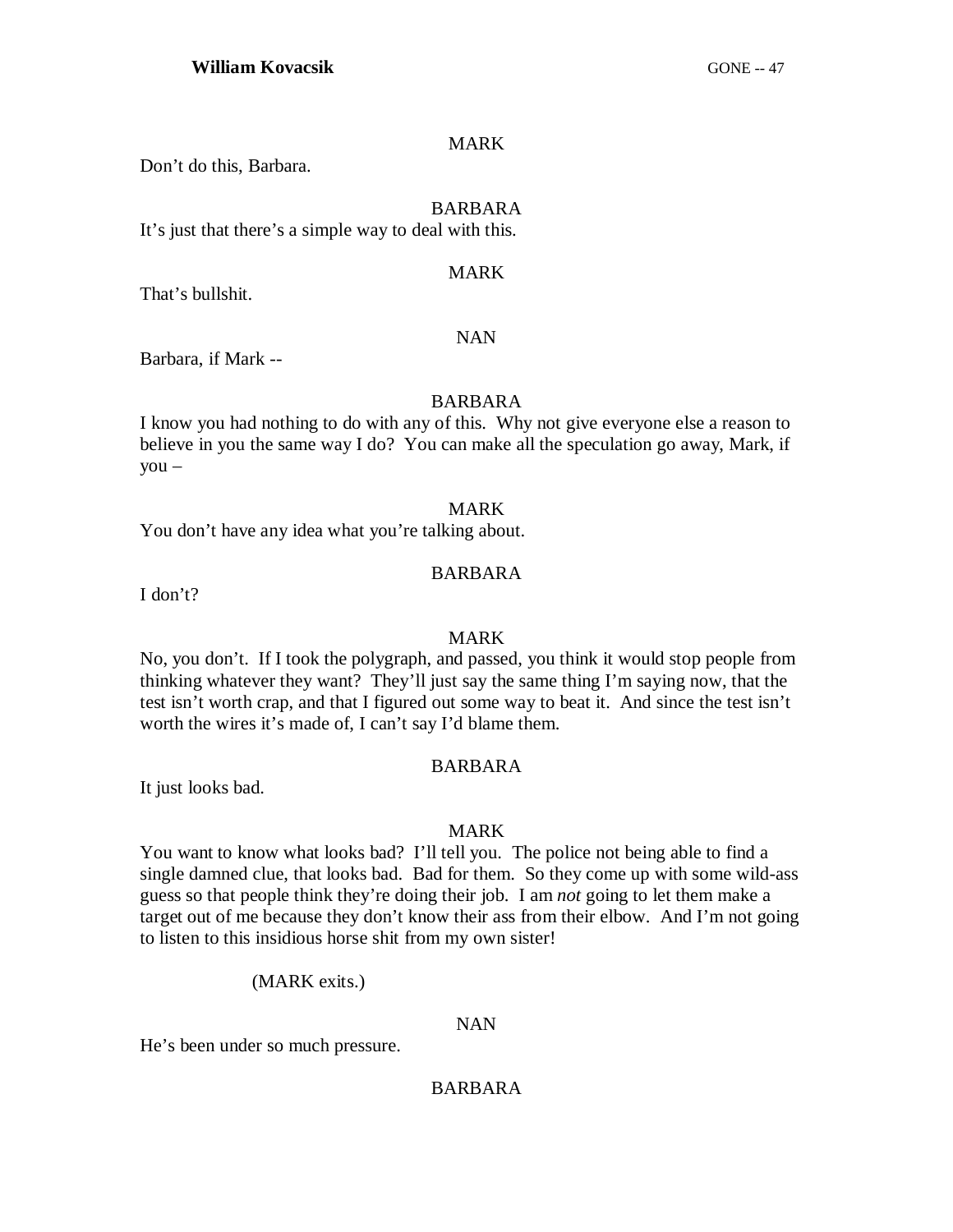Can I ask you something? Do you ever wonder?

| If he $-$                               | <b>NAN</b>                                                                                                   |
|-----------------------------------------|--------------------------------------------------------------------------------------------------------------|
| Yes.                                    | <b>BARBARA</b>                                                                                               |
| I don't believe that. I honestly don't. | <b>NAN</b>                                                                                                   |
| You never have any doubts?              | <b>BARBARA</b>                                                                                               |
| You do?                                 | <b>NAN</b>                                                                                                   |
| If he would only $-$ I suppose not.     | <b>BARBARA</b>                                                                                               |
| do that right now.                      | <b>NAN</b><br>If I let myself think that, then I'd be staring chaos straight in the eye. I'm not prepared to |
| I'm so tired. Of all of it.             | <b>BARBARA</b>                                                                                               |
| You need some sleep.                    | <b>NAN</b>                                                                                                   |
| Fat chance.                             | <b>BARBARA</b>                                                                                               |
| some rest.                              | <b>NAN</b><br>Why don't you try? It would make me feel better if I knew that you at least tried to get       |
|                                         | <b>BARBARA</b>                                                                                               |

Okay.

(BARBARA exits. Lights cross-fade as NAN steps into the neutral area.)

NAN

When she was five, she climbed up on the roof of the barn. She wouldn't come down until it was almost dark. Maybe it was because the farm was so flat, but she couldn't get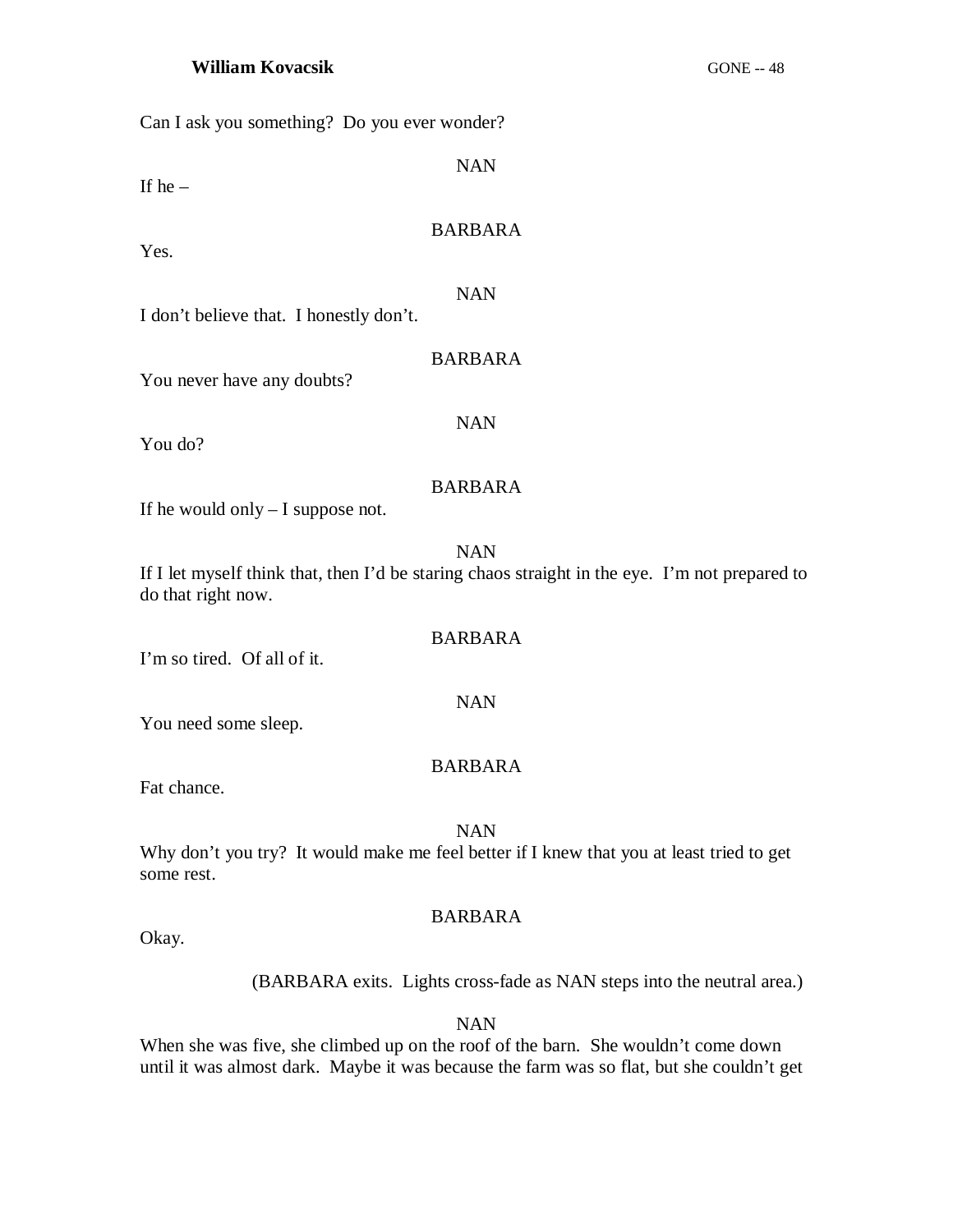enough of high places. She was never afraid. The first time we went to Seattle to see my sister, she couldn't take her eyes off the mountains. I wonder if she knew that she was seeing her destiny, right in front of her…I dreamt last night that we were both back in Springfield, on the farm, and I saw one of those cloud banks, that looks as if it's made of giant white bubbles from some cauldron on the other side of the sky, the kind where you can actually see the clouds change shape as you watch, churning through the air, way up high. These clouds were churning just that way, but the whole fluffy white mass was sitting right on the edge of our fields. And Carrie was walking toward them, carrying all the equipment she uses when she climbs. She looked back at me and smiled. Then I woke up, feeling like I was trying to grab something just out of reach. Neither one of us ever really believed that heaven was in the clouds. Neither of us ever thought God was that prosaic. Now I'm wide awake, and I don't know what to feel.

> (NAN exits. Lights cross-fade to the living room as BARBARA enters, carrying several ream-sized boxes of paper. She sets them down, sits, opens one of the boxes and removes a poster with CARRIE's picture on it. MARK enters from the opposite side of the room, and places a coat on the back of the sofa.)

### BARBARA

Hey.

# MARK

Morning.

### BARBARA

I picked up the new posters. I think the orange is more eye-catching. What do you think?

### MARK

Yeah, it looks good.

# BARBARA

MARK

Listen, what I said the other night –

Don't worry about it.

# BARBARA

No, it was wrong of me to  $-$ 

# MARK

We've all been tense. Just forget about it.

(MARK kisses BARBARA's forehead. BARBARA shows MARK the flyer she has been holding in her hands.)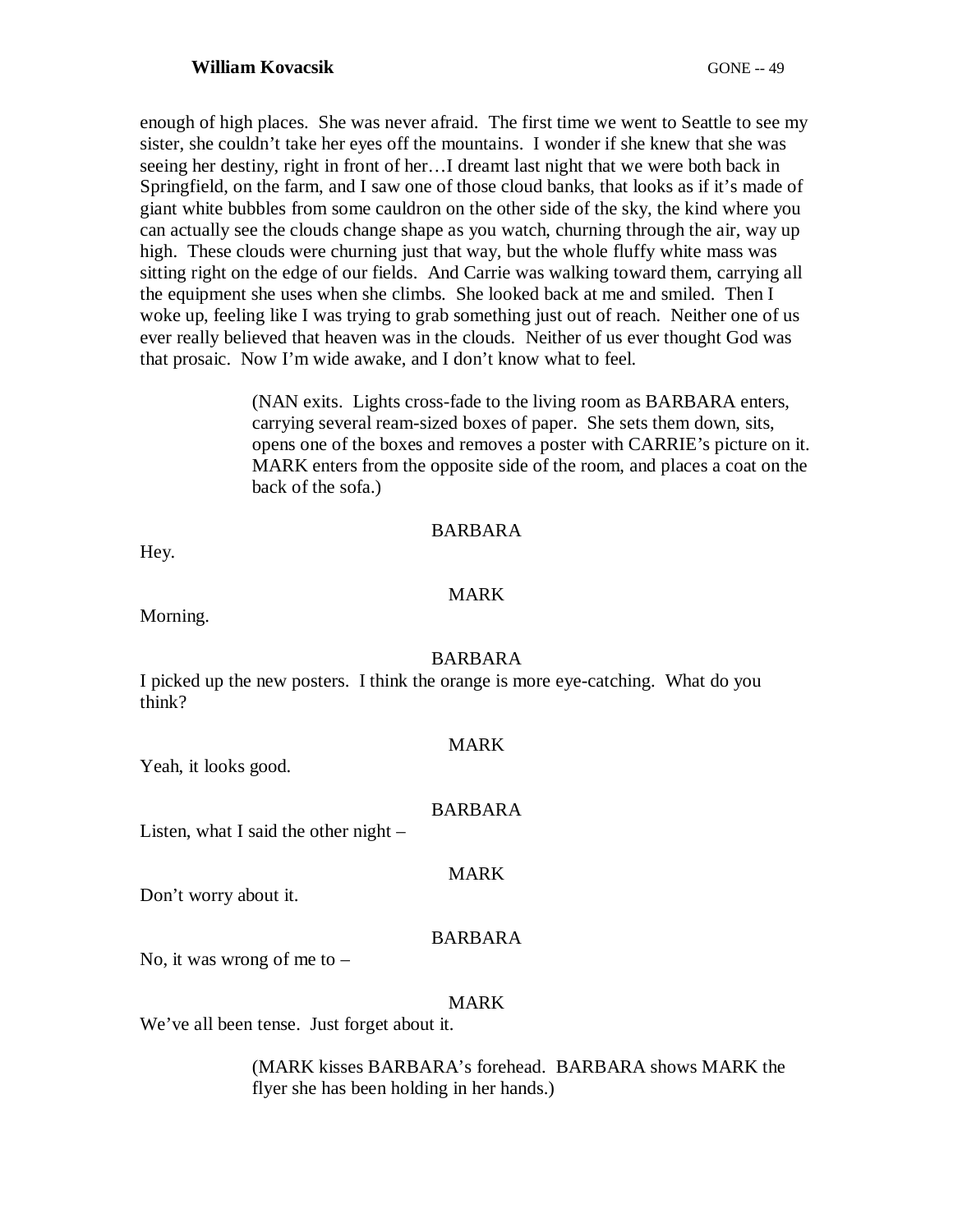### BARBARA

There's more contrast with the photo, don't you think? I think this one looks more like her than the others.

### MARK

Let me see. Yeah, you're right.

(MARK goes offstage.)

# BARBARA

Lem and I are going to go into Portage, really blitz the place.

### MARK (from offstage)

I thought we'd already done Portage.

# BARBARA

That was weeks ago. A lot of the old ones have probably been blown away or covered up anyway. Besides, maybe with something that's more vivid…Cynthia's going to man the hotline in the basement, she has the key. Did I tell you that she updated the web page? We've already gotten some hits.

### MARK (offstage)

Great.

# BARBARA

What's your plan for the day?

(MARK re-enters, carrying a suitcase.)

What's this?

| I have a lecture. | <b>MARK</b>    |
|-------------------|----------------|
| What?             | <b>BARBARA</b> |
| A lecture.        | <b>MARK</b>    |
| Where?            | <b>BARBARA</b> |
| In Seattle.       | <b>MARK</b>    |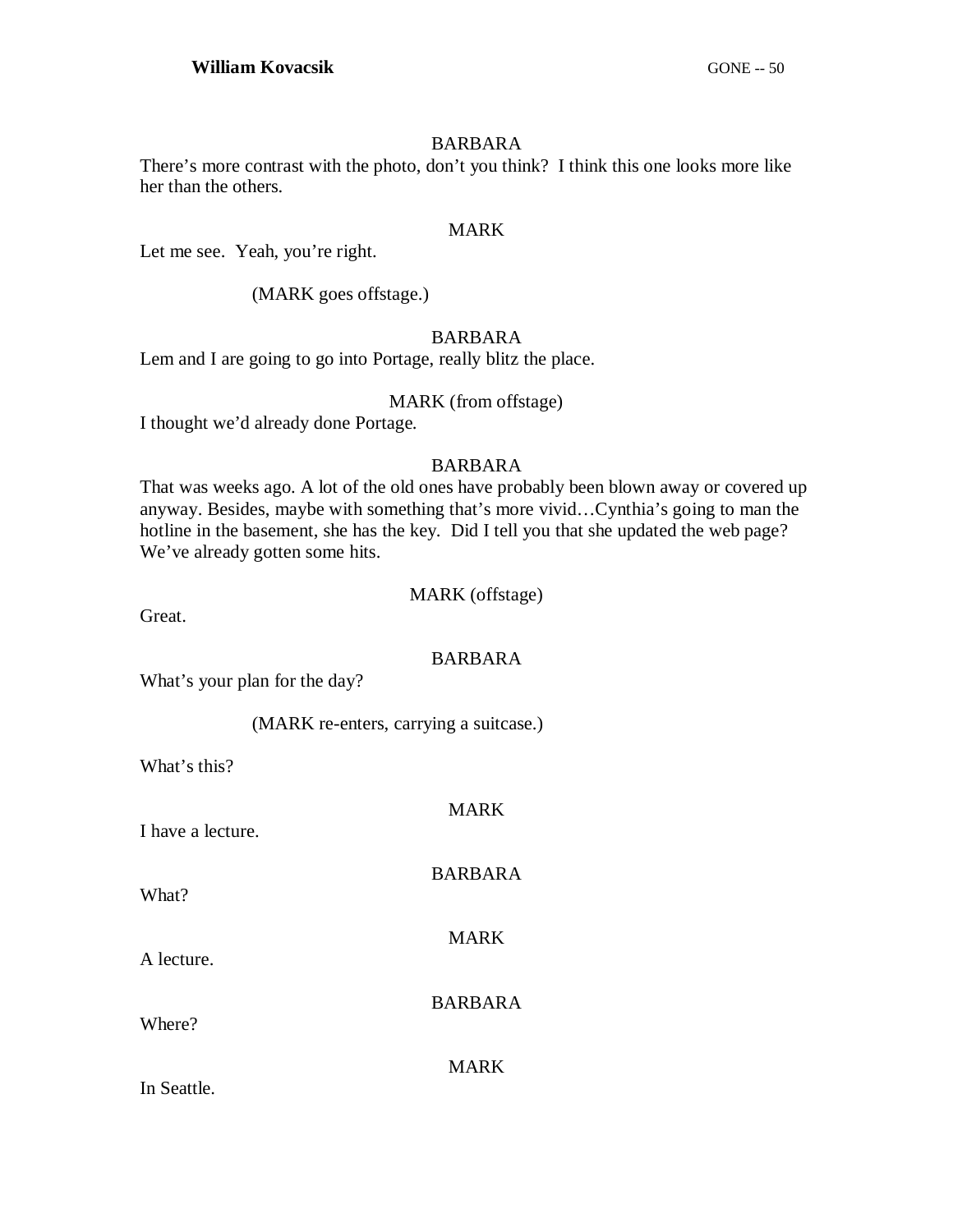### BARBARA

 $But -$ 

### MARK

I have to make a living, Barb.

### BARBARA

I can't believe this. There's work to be done here.

### MARK

There's nothing I can do here that twenty other people aren't already doing. If she were anywhere around here, we would've found her by now. There isn't one square mile in this half of the state we haven't searched. We've got to face it  $-$  if she's alive, whatever's happened to her, she's someplace else.

### BARBARA

If she's alive?

### MARK

You know what I mean.

### BARBARA

Are you giving up? Is that what's going on here?

### MARK

No, I am not giving up!

### BARBARA

Because if I'm in this alone, I want to know.

### MARK

Listen to me. The School's a mess. Without Carrie here, I've had to hire someone else to teach, and it doesn't run itself. The book's about to slip off the bestseller list –

### BARBARA

You're talking as if  $-$ 

### MARK

-- and I've got to milk it for everything it's worth if we're going to have enough cash to see us through the rest of the winter and keep paying for the private detectives.

### BARBARA

And that's it?

### MARK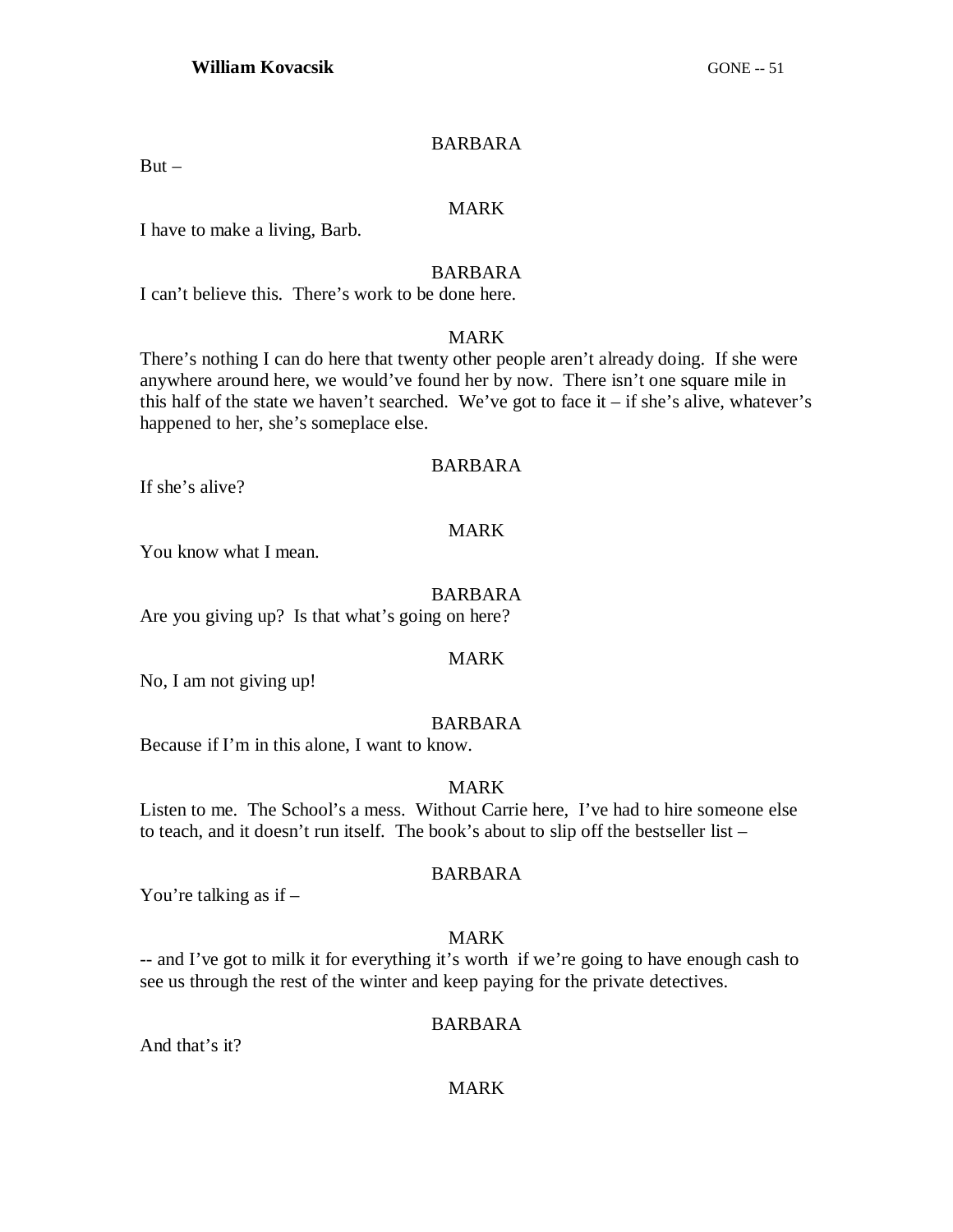What do you expect me to say? What do you want me to do?

BARBARA Sometimes I wonder if I want to find her more than you do.

# Meaning what?

# BARBARA

MARK

Forget it.

MARK

BARBARA

I want to know what you're implying.

Nothing.

MARK

Because implications go both ways.

# BARBARA

What are you –

MARK What if you do want to find her more than I do? What does that say?

| About what?                     | <b>BARBARA</b> |
|---------------------------------|----------------|
| About you. And about Carrie.    | <b>MARK</b>    |
| I'm not hearing this.           | <b>BARBARA</b> |
|                                 | MARK           |
| She taught you how to climb $-$ | <b>BARBARA</b> |
| That's right $-$                |                |
| And what else?                  | <b>MARK</b>    |
| I think you better leave.       | BARBARA        |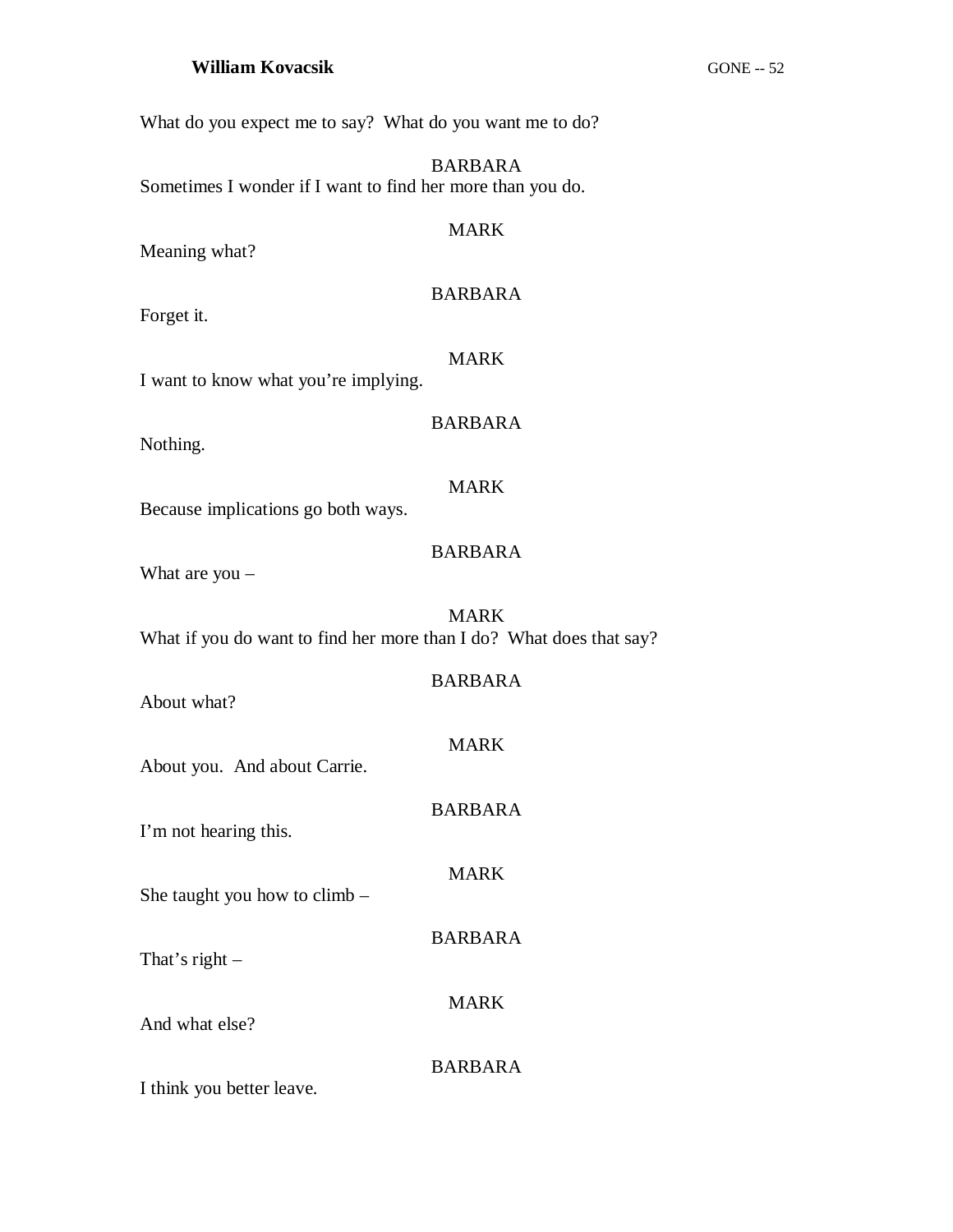### MARK

What else?

### BARBARA

Nothing. Nothing at all.

### MARK

I'll be back the day after tomorrow.

(MARK exits. BARBARA looks in the direction of his departure for a moment, then exits to the other side of the stage. NAN enters the downstage portion of the neutral area.)

### NAN

The way people look at you – not knowing what to say, not knowing how to treat you, not knowing if you're going to break down and crack into pieces right before their eyes – That's the worst part. Everyone has expectations. I'm supposed to be able to feel if she's alive. There's supposed to be some mystical bond between a mother and child that lets you know if the line that connects them to life, and to you, has been cut…but I don't know. And not knowing saps so much energy, every day… Everyone has hopes for a child, and so often, those hopes are dashed. The world takes a son, or a daughter, and changes them from what they were when they were an inseparable part of you. But with Carrie – the world took her to different places, she did things I could never have predicted, but she was always, always the best part of me. Can anybody tell me what you're supposed to do if you lose the best part of yourself?

> (NAN leaves the downstage portion of the neutral area, and the lights cross-fade as BARBARA enters and stands near the base of the cliff.)

### BARBARA

The first time I climbed with Carrie, I was about half way up the route when I fell. We were top-roping, so she was on belay from the bottom of the cliff. She was right on it, so I only fell about four or five feet. Still, it was enough to shock me into a different state of being. I grabbed onto the rope, which was absolutely taut, and I could feel every strand of nylon, and I prayed that I wasn't going to become an aberration in the statistics. Carrie lowered me to the ground. She took me by the shoulders and she made me look her right in the eye.

(CARRIE enters from behind the wall.)

### CARRIE

How do you feel?

BARBARA

Scared!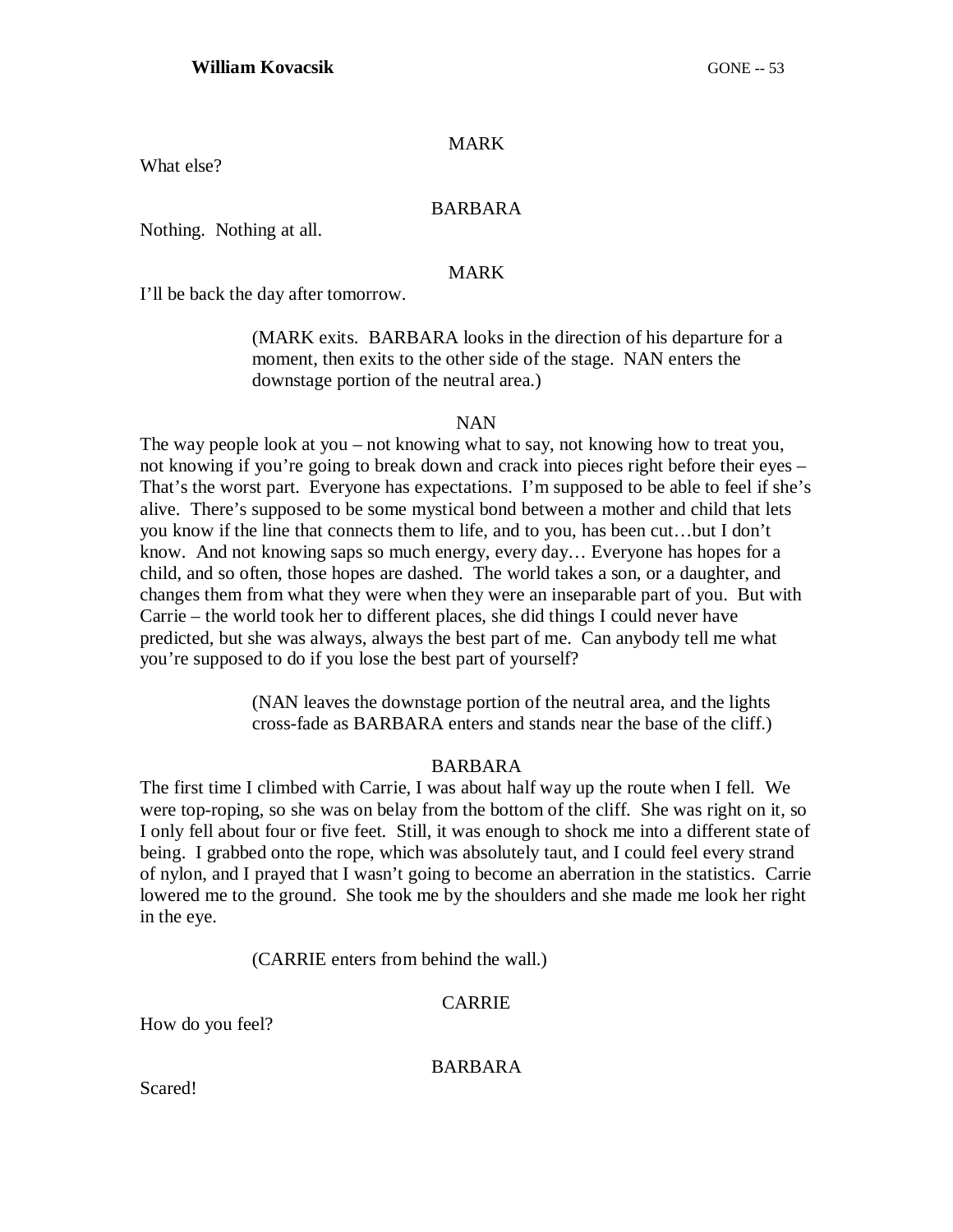### CARRIE

How do you feel?!

### BARBARA

I was scared!

### CARRIE

How do you feel!

### BARBARA

Alive!

### (They hug briefly. CARRIE exits.) BARBARA (cont'd.)

When I went back to Omaha, my cubicle on the fifteenth floor of the Republic Insurance Building felt like it had shrunken. It wasn't big enough any more to contain the person I wanted to be. I didn't want to spend the rest of my life figuring out when everybody else was going to die.

> (BARBARA exits and the lights cross-fade as THE STRANGER, dressed as a sportscaster, enters the downstage portion of the neutral area, and speaks into a microphone.)

### THE STRANGER

Carrie Bering, a champion rock climber, and her husband Mark, a climber who had conquered the highest peaks of the Himalayas and parlayed his experiences into another successful career as a travel and adventure writer, seemed like a couple leading a charmed life. They settled into this small mountain community and started a climbing school, which promised to provide them with a secure lifestyle. All these dreams were shattered this past summer, when Carrie Bering, in the midst of an ordinary day, disappeared. Although her car was soon discovered beside a lonely mountain road, no further trace of her has been found, despite a massive search that has involved hundreds of volunteers, and every resource available to both local law enforcement authorities and the FBI. Sources have told this reporter that the seemingly perfect marriage between these two talented athletes may have been subject to pressures that weren't always apparent to outsiders.

(Lights cross-fade as CARRIE enters the living room.)

# CARRIE

Mark!

(MARK calls from offstage.)

### MARK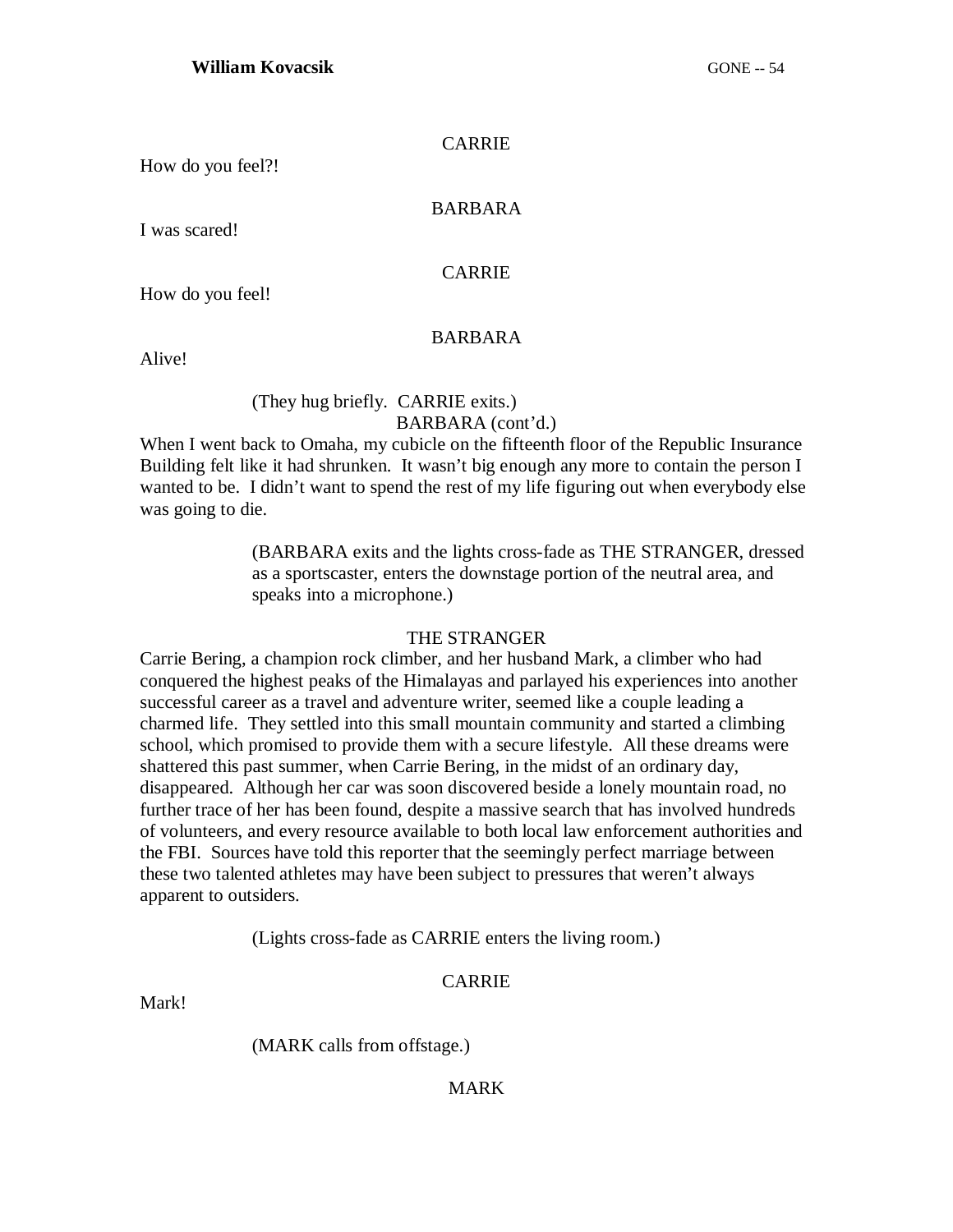I'm in here! I just got out of the shower.

| Hon?                                         | <b>CARRIE</b>                                                                                         |
|----------------------------------------------|-------------------------------------------------------------------------------------------------------|
| Yeah?                                        | <b>MARK</b>                                                                                           |
| Is there anybody else here?                  | <b>CARRIE</b>                                                                                         |
| towel.)                                      | (MARK enters, wearing a pair of boxer shorts, drying his hair with a                                  |
| No. Why?                                     | <b>MARK</b>                                                                                           |
| Somebody's parked their car in our driveway. | <b>CARRIE</b>                                                                                         |
| What kind of car?                            | <b>MARK</b>                                                                                           |
|                                              | <b>CARRIE</b><br>It's a Pathfinder. It looks brand new, it's still got the -- thing -- in the window. |
| The "thing?"                                 | <b>MARK</b>                                                                                           |
| You know, the $-$                            | <b>CARRIE</b>                                                                                         |
| Sticker?                                     | <b>MARK</b>                                                                                           |
| Right.                                       | <b>CARRIE</b>                                                                                         |
| What color is it?                            | <b>MARK</b>                                                                                           |
| It's blue.                                   | <b>CARRIE</b>                                                                                         |
| What a coincidence.                          | <b>MARK</b>                                                                                           |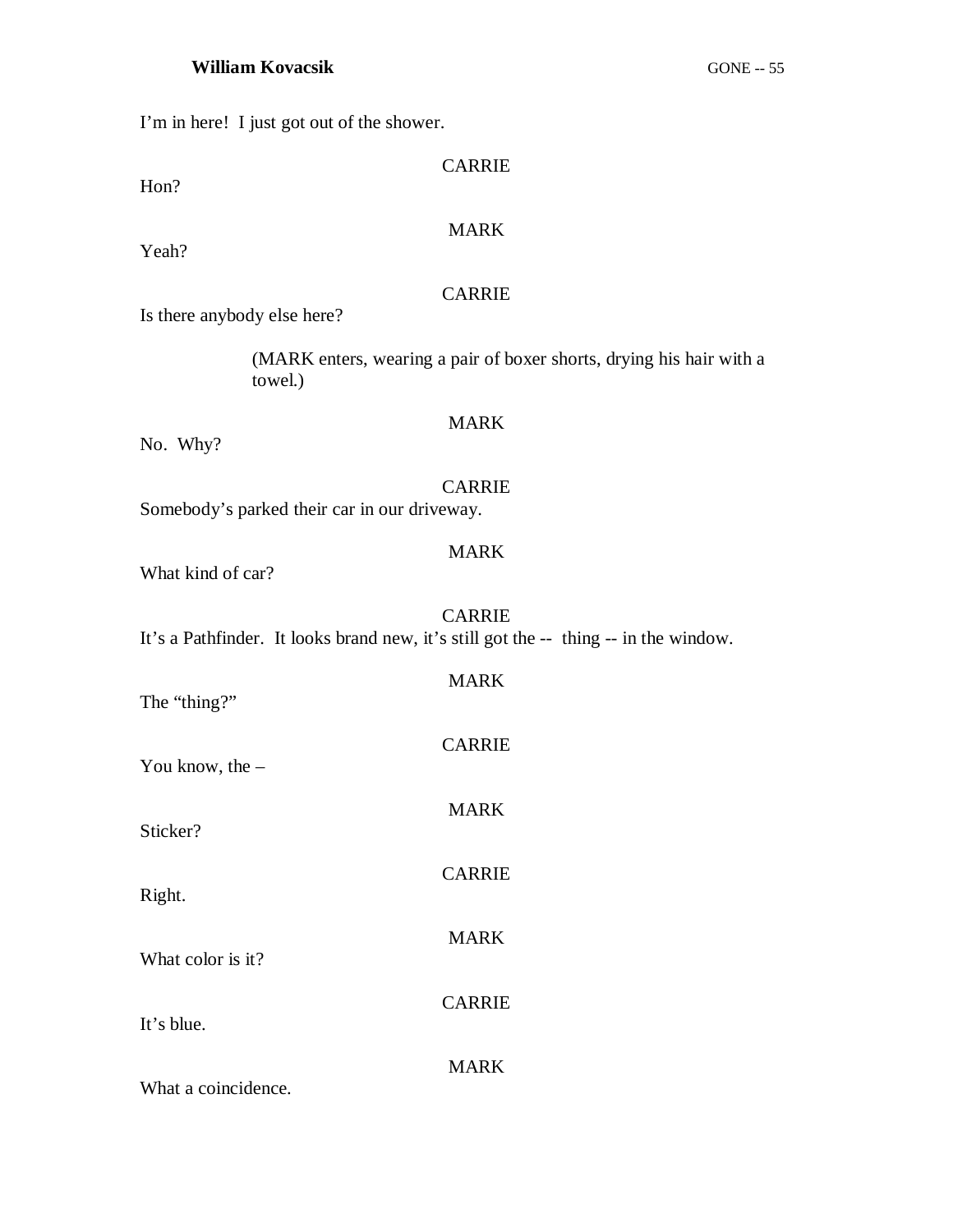### CARRIE

Why would that be  $-$ 

### MARK

Blue's your favorite color, right –

# CARRIE

What's that got to do with the price of yak milk in China?

(MARK hands CARRIE a set of keys.)

### MARK

Here.

### CARRIE

What…?

### MARK

I got tired of worrying about you driving around in that beat-up old wreck.

# CARRIE

Are you saying –

### MARK

I'm saying that I bought you a new car.

(CARRIE, stunned, stands perfectly still.)

Do you like it?

# CARRIE

We can't  $-$ 

# MARK

What's the point of having a book on the bestseller list for almost a year if I can't buy my wife a new car?

### CARRIE

MARK

I'm just – surprised.

Is it that you don't  $-$ 

### CARRIE

No, no, hon. It's not that.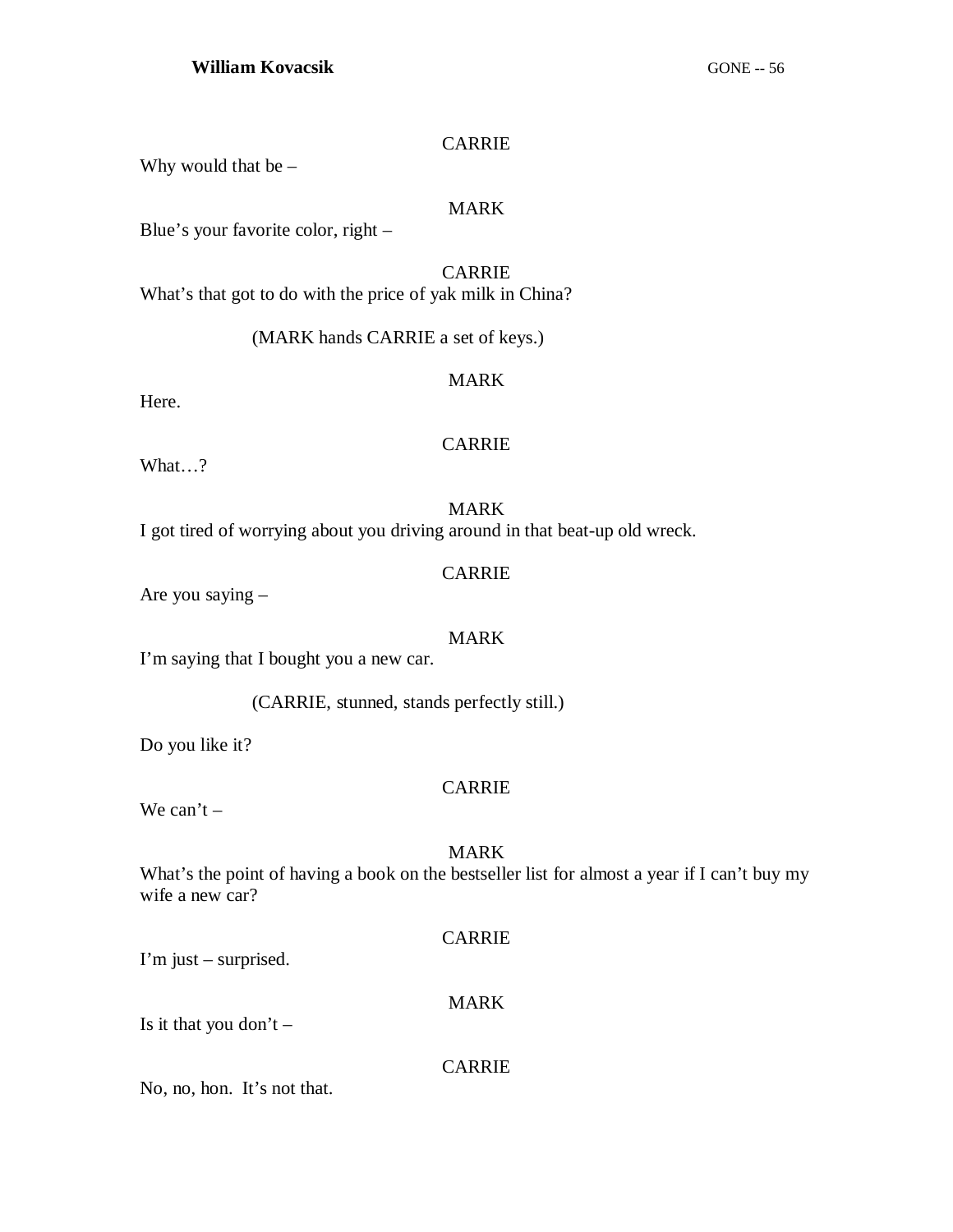### MARK

What's wrong?

### **CARRIE**

Not a thing. I love it. We should take it for a drive.

### MARK

Sounds great. Let me put some clothes on.

(MARK exits. CARRIE moves to the window and looks out. She moves to sit on the couch.)

### CARRIE

Hon?

### MARK

Yeah?

### CARRIE

Did I tell you that Tony McKay called?

### MARK

No. What did he want?

# CARRIE

He wanted to know if you were interested in going back out on an assignment for the magazine.

> (MARK re-enters, carrying socks and hiking boots, which he dons as he speaks with CARRIE.)

### MARK

Where does he want me to go?

### CARRIE

He just said "The Turquoise Goddess, from the north."

(MARK stops whatever he is doing. The sound of Tibetan bells is heard, very softly at first, growing louder throughout the rest of the scene.)

What did he mean by that? Are you okay?

### MARK

Cho Oyu. From the Tibetan side. There are still some interesting routes that haven't been climbed there.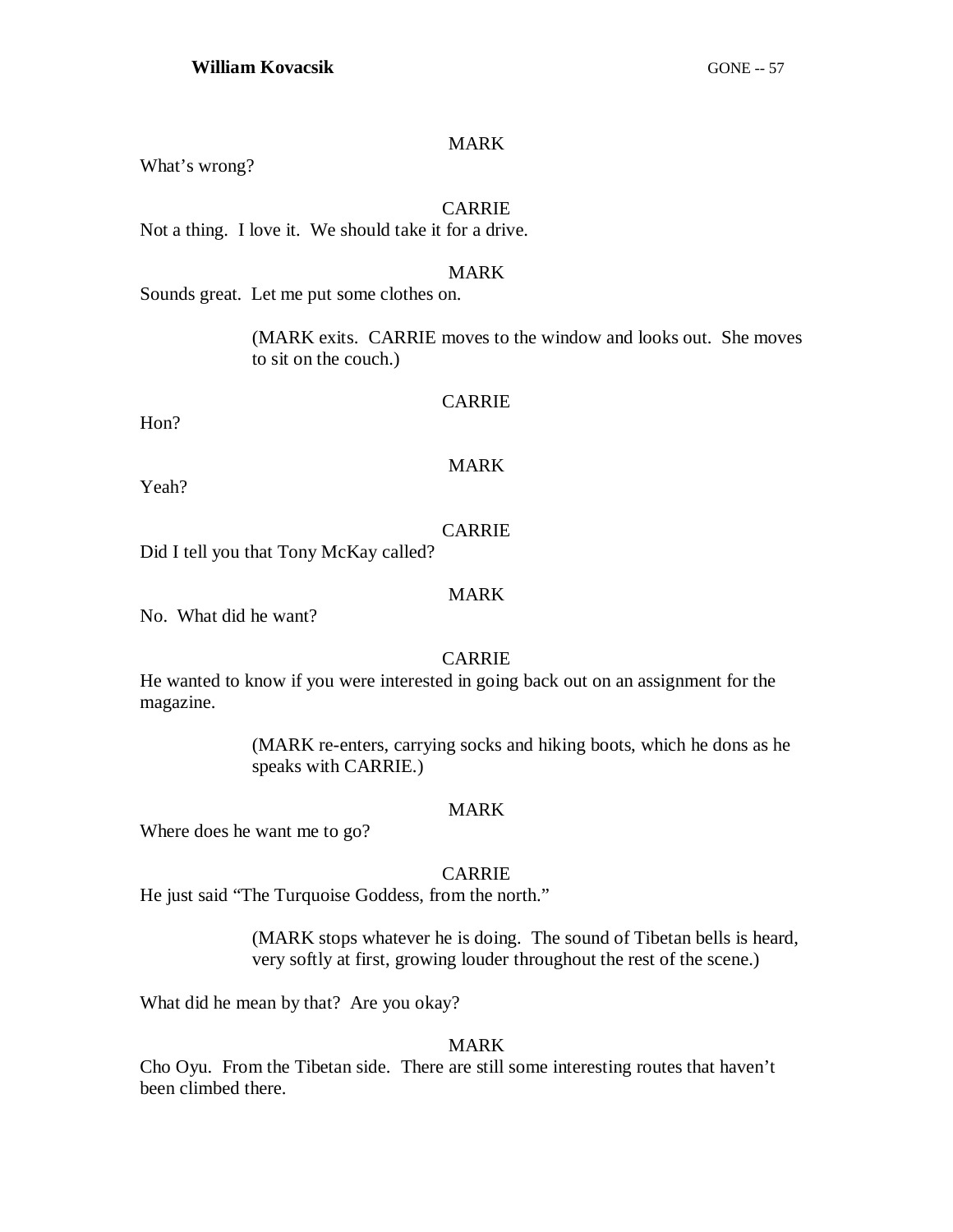| Cho $Oyu - how high?$                            | <b>CARRIE</b>                                                                                       |
|--------------------------------------------------|-----------------------------------------------------------------------------------------------------|
| About 8200 meters.                               | <b>MARK</b>                                                                                         |
|                                                  | <b>CARRIE</b>                                                                                       |
| A shade under -                                  | <b>MARK</b>                                                                                         |
| 27,000 feet. Yeah.                               | <b>CARRIE</b>                                                                                       |
| Have you been there yet?                         |                                                                                                     |
| (MARK shakes his head "no.")                     |                                                                                                     |
| Tempted?                                         |                                                                                                     |
| I don't think so.                                | <b>MARK</b>                                                                                         |
| If you want to go, I'll take care of the school. | <b>CARRIE</b>                                                                                       |
| Naw, it's all right.                             | <b>MARK</b>                                                                                         |
| You sure?                                        | <b>CARRIE</b>                                                                                       |
| somebody will die up there.                      | <b>MARK</b><br>They just want me because I'm good at chronicling climbing disasters. They're hoping |
| Hon, this is Tony.                               | <b>CARRIE</b>                                                                                       |
|                                                  | <b>MARK</b>                                                                                         |

You really think he's different?

# CARRIE

Yeah, actually I – Listen, if it weren't for the magazine, if it were just an offer to go on the expedition for the sake of the climb, would you want to go?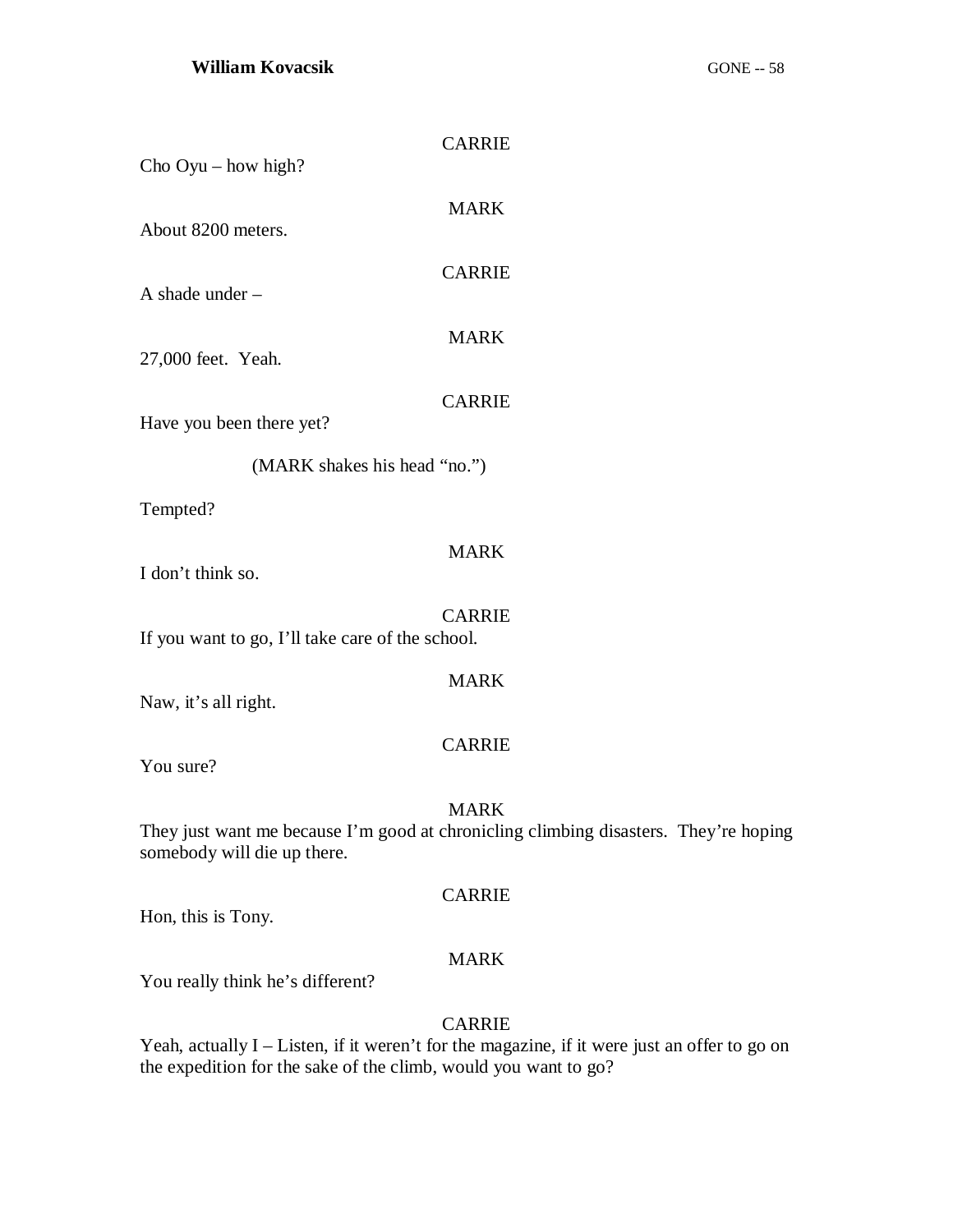### MARK

I don't know.

### CARRIE

You've got to get back on the horse sometime.

MARK You mean I've got to go back to the Himalayas. Back up to the big peaks.

CARRIE

That's up to  $-$ 

Why? Why should I go back?

### CARRIE

CARRIE

MARK

CARRIE

MARK

I didn't mean –

MARK Would you be disappointed if I didn't? If I didn't ever go back?

No. Just a little –

A little…?

Surprised, that's all.

### MARK

There are some things I left out of the book. Some things I never told anyone, not even you.

### CARRIE

You don't have to – If you don't --

### MARK

We went up the Abruzzi Ridge, it's the classical line, the line of the first ascent. Theoretically, the easiest route – "easiest." I'm talking like an idiot. In a situation where every option is all but impossible, a term like "easiest" really ceases to have any meaning. We hadn't heard anything on the radio since the previous night. At that height – everyone knew what it meant. A night out in the mountain, with no tent, no bag. There wasn't any way he was…Trying to find Doug was stupid, we knew that the monsoon was starting any day, another storm could come in any time, they come up so fast, no warning, just the way it happened to Doug. We weren't safe even where we were, in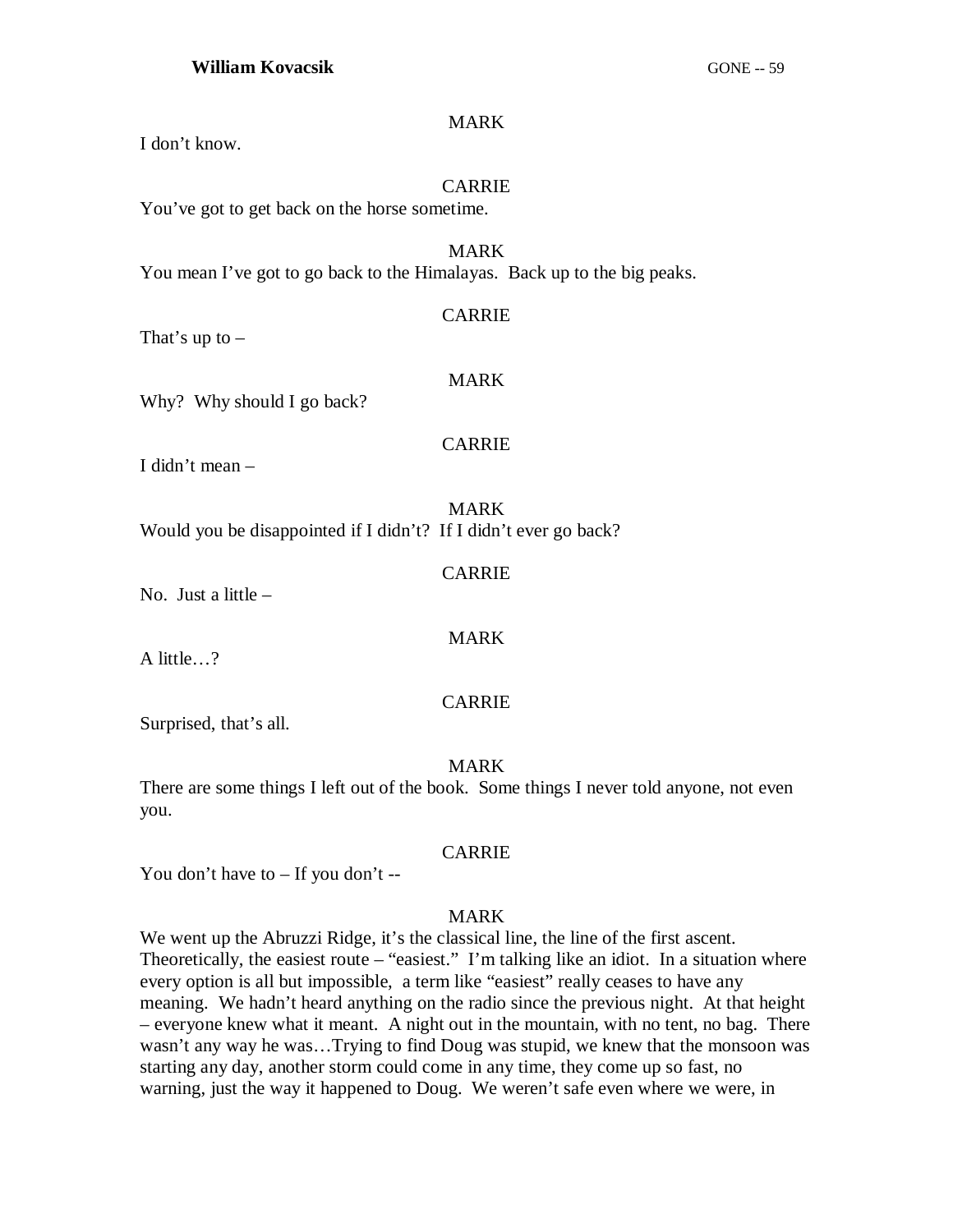camp three. To go back up into the Death Zone was an insane risk. But we had spent too much time too high on the mountain, everyone was feeling the altitude, with so little oxygen getting to your brain it makes your thoughts bend into the strangest shapes, everyone gets stupid after a while. So we went up to find him, to see if he was still…Terje and I started before dawn, the wind had died down a little, we thought we could…By around noon, we were about 300 meters from the summit, we were traversing, we came around a bend – and there he was, on a ledge just wide enough for him to sit with his knees pulled up near his chest. He was tied in to the mountain, the snow had covered most of him. His eyes were open. I don't know why, but I hadn't expected that. There was a thin layer of ice covering his face, his lips were slightly parted, the sunlight was striking him, it refracted the color of his irises, for some reason it struck me – in the light, his eyes looked almost violet. I don't know why I remember that. We could feel MARK (cont'd.)

the summit. I looked at Terje, I knew he felt the same way, we both wanted to go for it, to stand where Doug had wanted to stand. But the clouds were already boiling up from the valley. They were just below us, it looked as if we could step out and walk across the clouds. I'm sure that half of the people who fall off mountains don't fall at all, they just give in to the illusion, expecting to walk home on that endless white carpet. I couldn't decide what to do, whether to climb on or walk out onto the mist. Climbing down seemed like the most ridiculous idea in the world. When I looked over at Terje, he had started down. No word to me, no signal. I started after him. I wonder if he knew that he saved my life. Later on, after he had fallen, after I dragged him back to camp three, after I watched him die from the fluid that gathered on his lungs and choked him, I wished that we had talked about what happened when we found Doug. I wished I had thanked him for climbing down, for saving me from myself. I wished I had spoken those simple words to him – "thank you" – but I didn't get the chance. So now I talk about it, I talk to you, I talk to strangers who pay me money to listen, I talk to anyone who cares to hear, all the time hoping that the words will make me forget Doug's face, or the sound of Terje retching in the tent for three nights running, forget the sound of the wind whipping the tent around our heads. And I buy things so I can forget what it's like to be in the middle of frozen emptiness, to forget all the time I spent embracing nothing, as if there was some gift it had to give me.

> (CARRIE kneels next to MARK, and presses his head to her breasts. They stay silent for a moment. CARRIE pulls away, takes MARK's hand and starts to pull him up. The sound of the bells fades away.)

C'mon.

MARK

What -- ?

CARRIE

Let's go for a drive.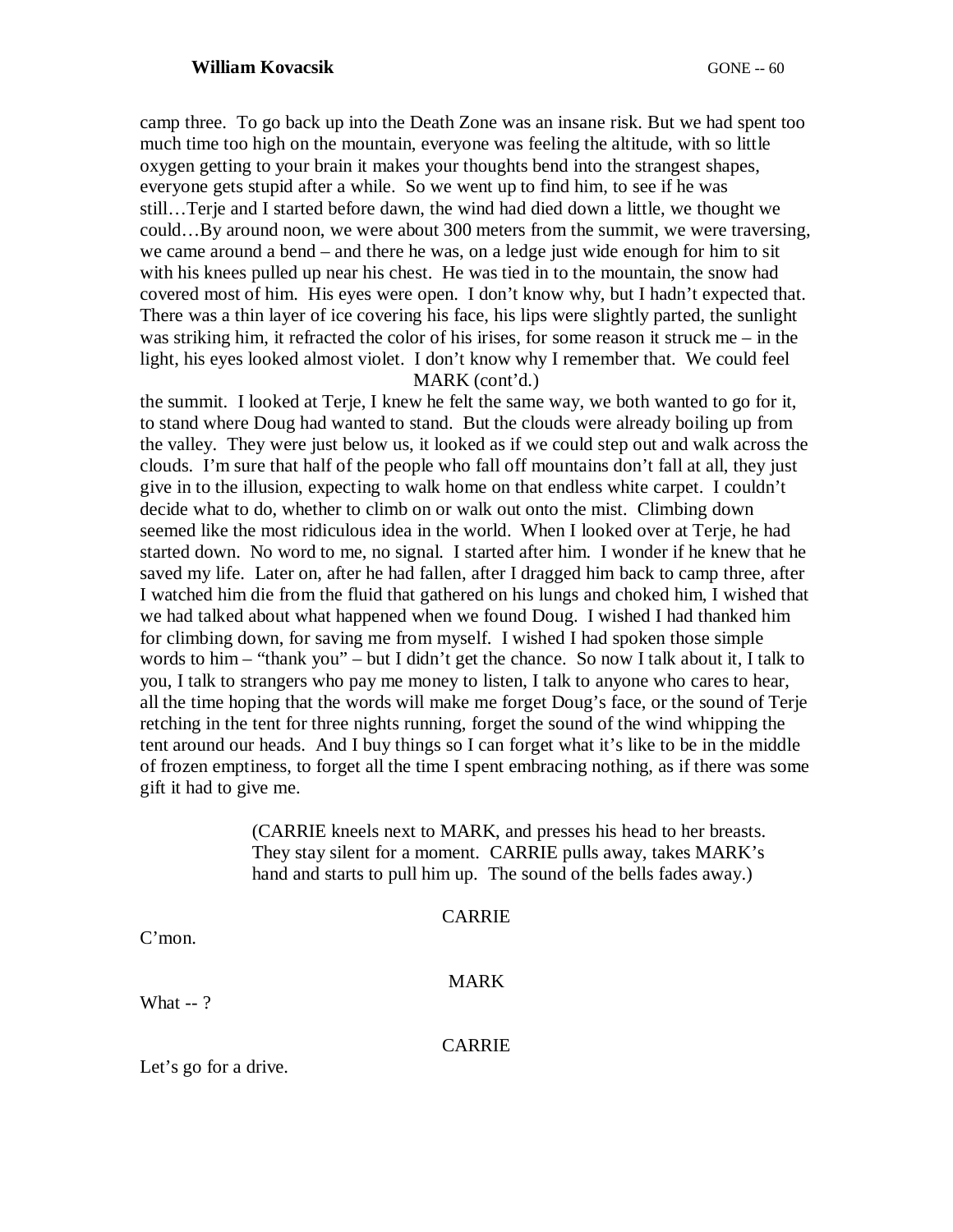(CARRIE and MARK exit. Lights cross-fade to THE SHERIFF in the neutral area.)

### **SHERIFF**

After a while, things start to dwindle. The F.B.I. packs its bags and goes back to Washington, volunteers realize that their own lives are passing by. Hope shrinks, and all that's left are the people who get paid to keep looking, and the people who can't let go of the last dregs.

> (THE SHERIFF exits, and the lights cross-fade to the living room as NAN, wearing pajamas and a bathrobe, enters. She carries a glass of milk. She sits on the couch. She drinks from the glass. BARBARA, also wearing a bathrobe, enters.)

### BARBARA

Can't sleep?

NAN

BARBARA

NAN

No.

Um.

Thank you.

BARBARA

For what?

NAN For helping, with all this. The search, everything.

### BARBARA

It's nothing.

NAN That can't be true. You didn't have to be here, after all. I know you love your brother.

BARBARA I do. But I also loved Carrie. She was a friend to me. She…

### NAN

You were about to say?

# BARBARA

She gave me a part of myself I never knew I had. Some people have the power to do that.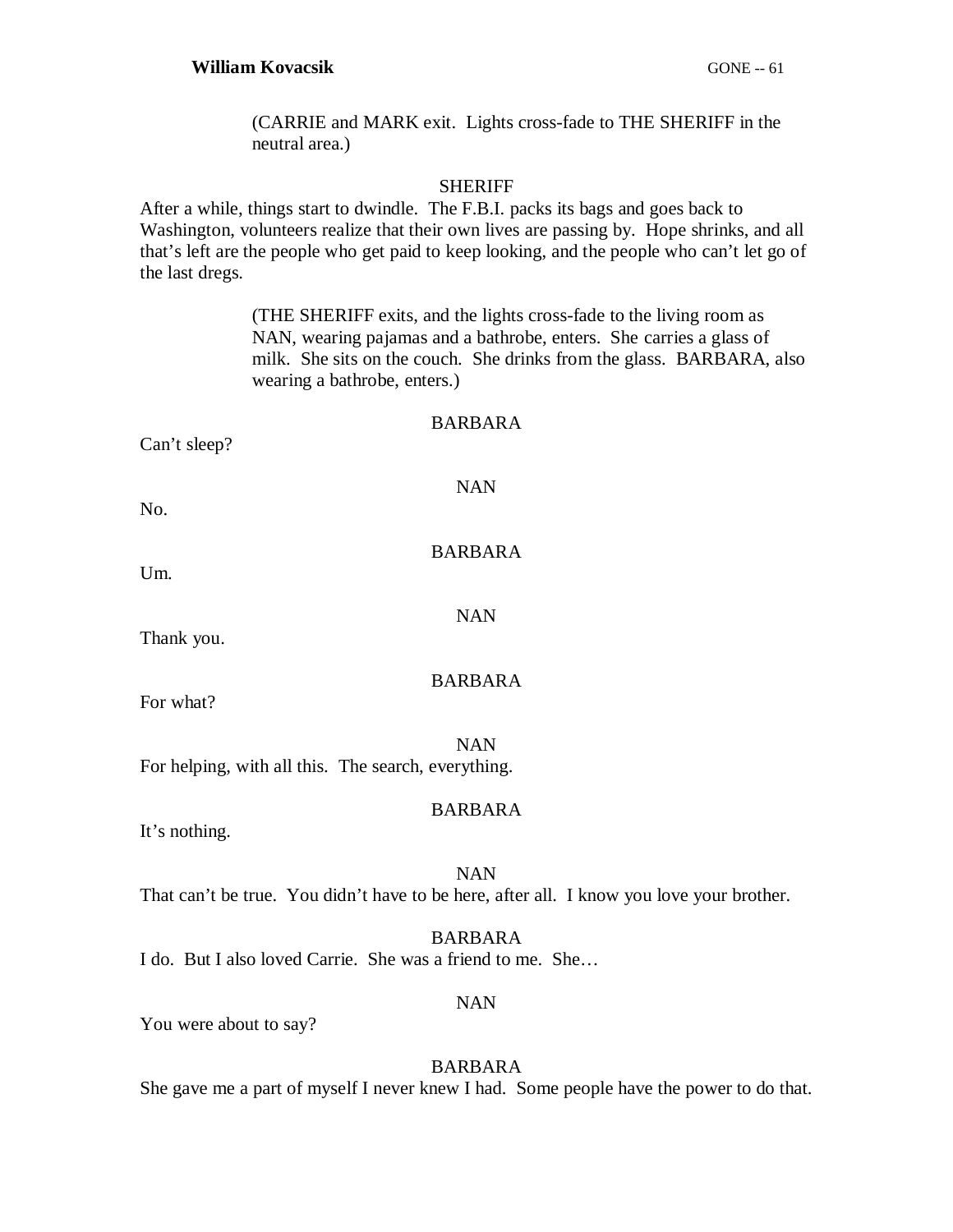### NAN

Yes. How are you – how have you managed to arrange to take so much time off?

### BARBARA

Time off?

# NAN

I'm sure your employer would like to know when you're going to be back.

### BARBARA

Oh, ah… I quit.

### NAN

You…? I didn't know that.

(CARRIE enters the neutral area. She looks dazed as she moves across the stage. She sits down. A reflection of the gumball lights atop a police car flash across the neutral area. THE STRANGER enters, dressed in the uniform of a Georgia State Trooper.)

# THE STRANGER

Miss?

# BARBARA

I knew Mark would need me.

(CARRIE looks at THE STRANGER, but does not respond.)

# THE STRANGER

Excuse me, miss?

# BARBARA

And anyway, I couldn't --

### CARRIE

Do you know -- ?

# BARBARA

-- be anyplace else until we find her.

### THE STRANGER

Are you okay, Miss?

### NAN

You still think we'll –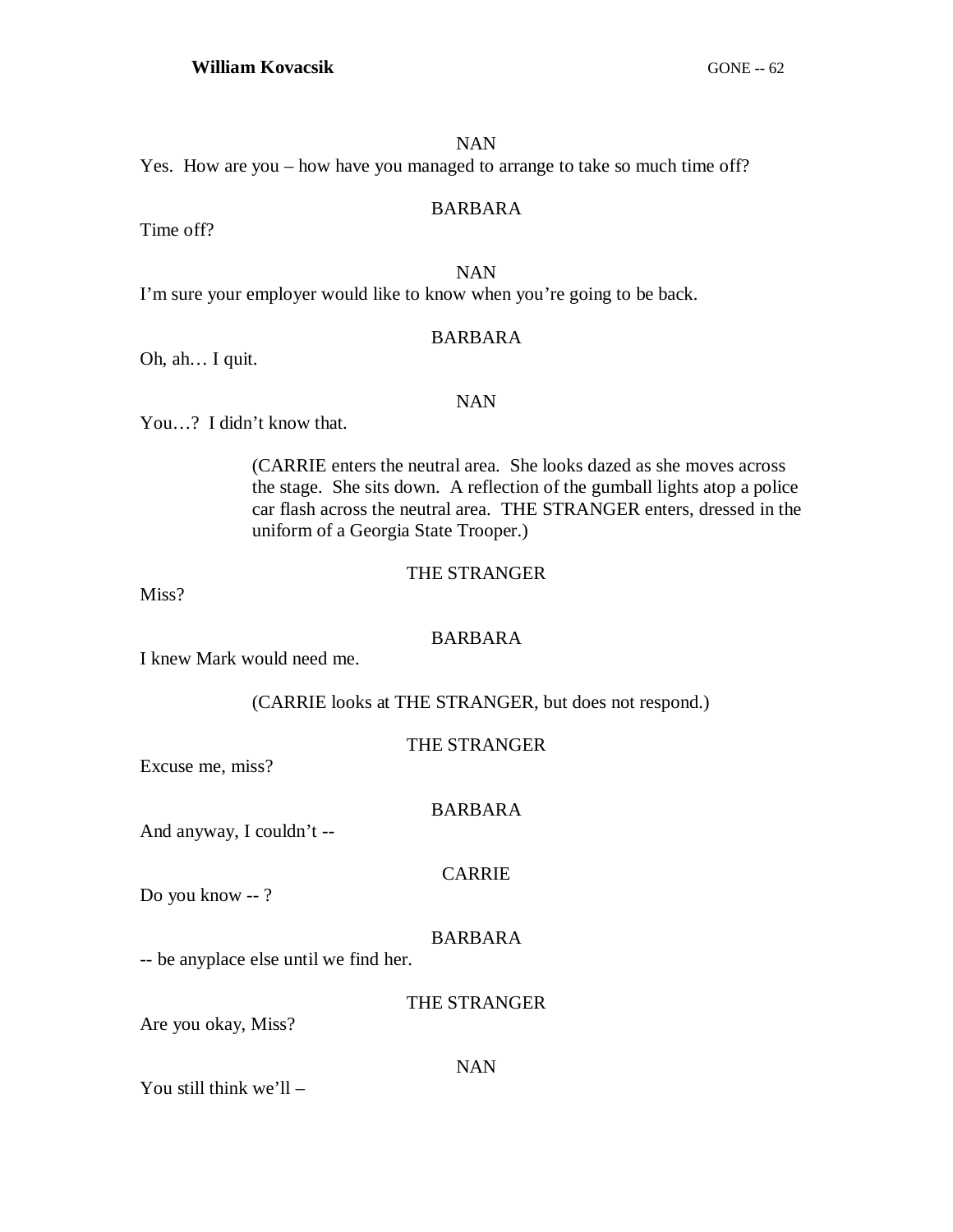| <b>CARRIE</b>                                                          |  |
|------------------------------------------------------------------------|--|
| I don't know, maybe you can - I -                                      |  |
| <b>BARBARA</b>                                                         |  |
| Yes, I do.                                                             |  |
|                                                                        |  |
| THE STRANGER<br>Miss, are you hurt?                                    |  |
|                                                                        |  |
| <b>BARBARA</b>                                                         |  |
| I absolutely do.                                                       |  |
| <b>CARRIE</b>                                                          |  |
| I don't think so.                                                      |  |
| <b>NAN</b>                                                             |  |
| What do you think happened?                                            |  |
| THE STRANGER                                                           |  |
| Listen, Miss, do you have any ID on you?                               |  |
|                                                                        |  |
| <b>BARBARA</b><br>I'm not sure.                                        |  |
|                                                                        |  |
| <b>CARRIE</b>                                                          |  |
| I don't know. Let me look.                                             |  |
| <b>NAN</b>                                                             |  |
| Your best guess.                                                       |  |
| (CARRIE searches the pockets of her fleece jacket, but finds nothing.) |  |
| <b>CARRIE</b>                                                          |  |
| It doesn't seem I have any                                             |  |
| <b>BARBARA</b>                                                         |  |
| I think something happened to make her lose her memory.                |  |
| <b>CARRIE</b>                                                          |  |
| I don't know where it all went –                                       |  |
| <b>NAN</b>                                                             |  |
| Amnesia.                                                               |  |

THE STRANGER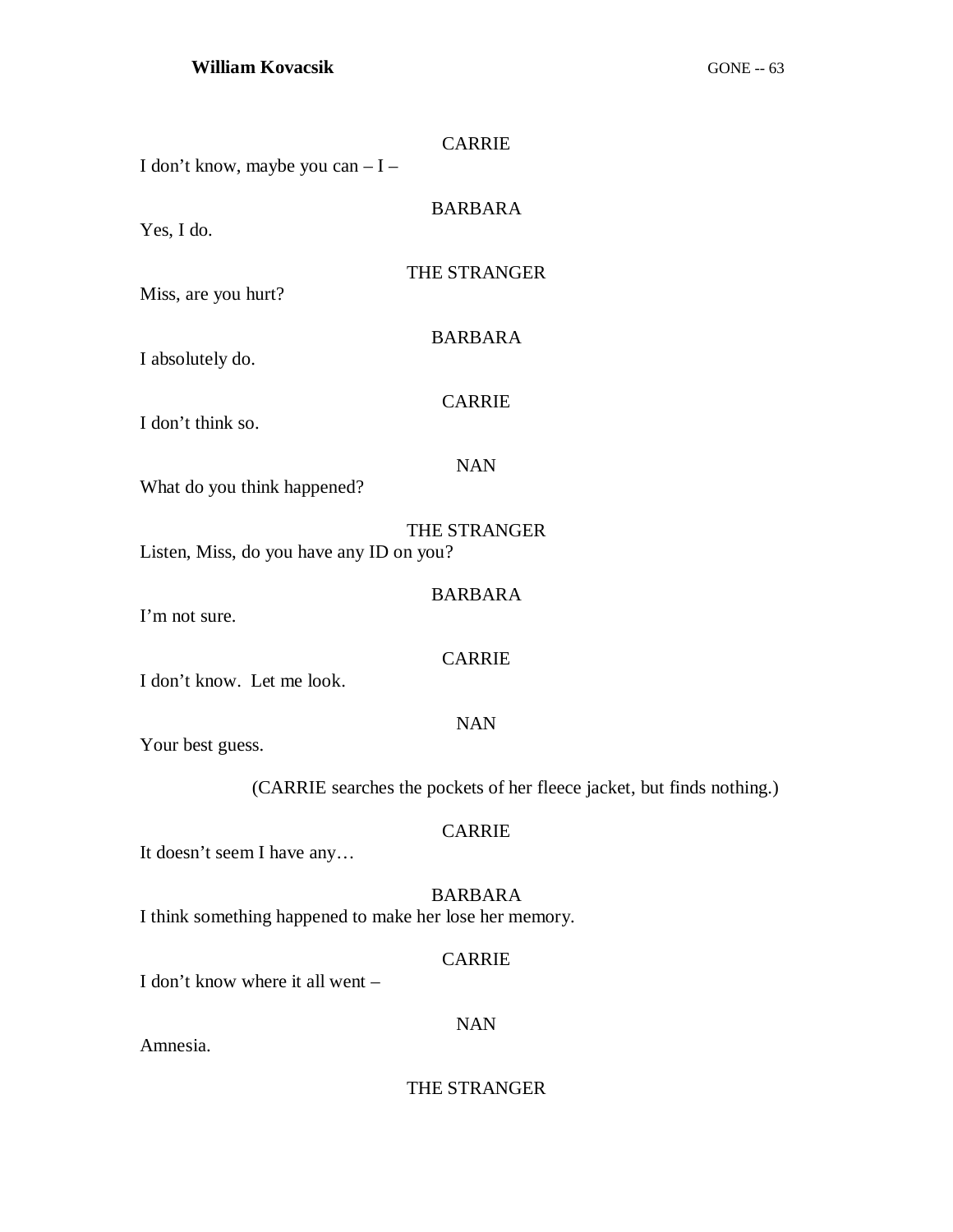Miss, can you tell me your name?

# BARBARA

CARRIE

Yes. I think she's somewhere else now—

### No. I don't know.

### BARBARA

-- and she doesn't know who she is –

# CARRIE

Oh, God, I don't know!

# BARBARA

-- or where she belongs.

# THE STRANGER

All right, just take it easy, miss.

# BARBARA

And I really believe that sometime soon –

# CARRIE

Where am I?

### BARBARA

-- she'll remember --

# THE STRANGER You're a few miles outside of Macon, Georgia.

### BARBARA

And she'll come back.

# CARRIE

Georgia?

# THE STRANGER

That's right, Miss.

### NAN

When she was little, I only had one rule.

THE STRANGER

Do you know where you're from?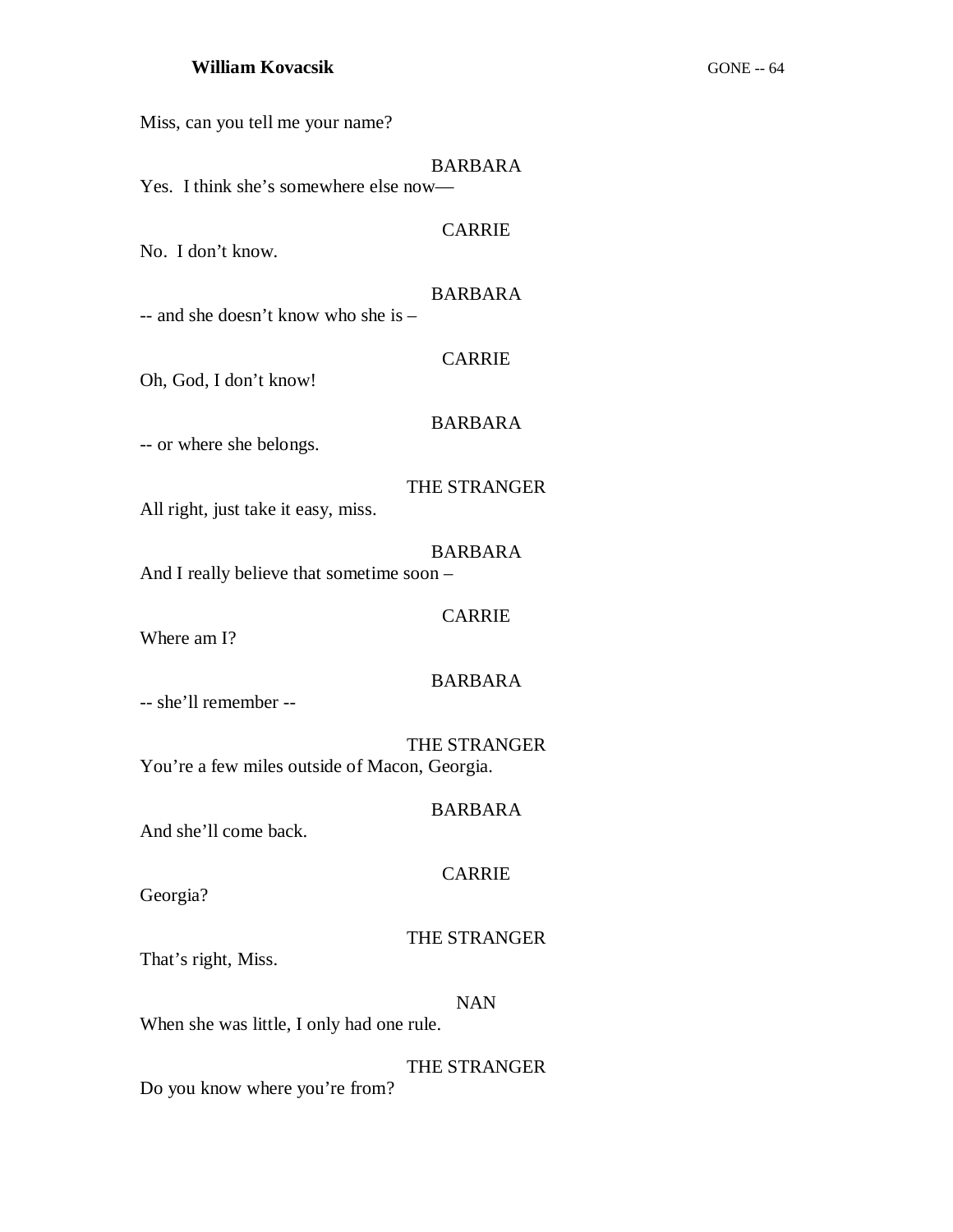|                                                     | <b>NAN</b>    |
|-----------------------------------------------------|---------------|
| She could do anything she wanted --                 |               |
| I have no idea how I got here!                      | <b>CARRIE</b> |
| As long as I could still keep my eye on her.        | <b>NAN</b>    |
| But do you know where you're from?                  | THE STRANGER  |
| I didn't want her to grow up to be timid.           | <b>NAN</b>    |
| No!                                                 | <b>CARRIE</b> |
| Not that there was much chance of that.             | <b>NAN</b>    |
| All right now $-$                                   | THE STRANGER  |
| She would test me.                                  | <b>NAN</b>    |
| I'm sure it'll come back –                          | THE STRANGER  |
| She'd climb trees $-$                               | <b>NAN</b>    |
| Can you help me? Please?                            | <b>CARRIE</b> |
| She'd go all the way to the top $-$                 | <b>NAN</b>    |
| I don't know where I am!                            | <b>CARRIE</b> |
| Until all I could see was the sole of her sneakers. | <b>NAN</b>    |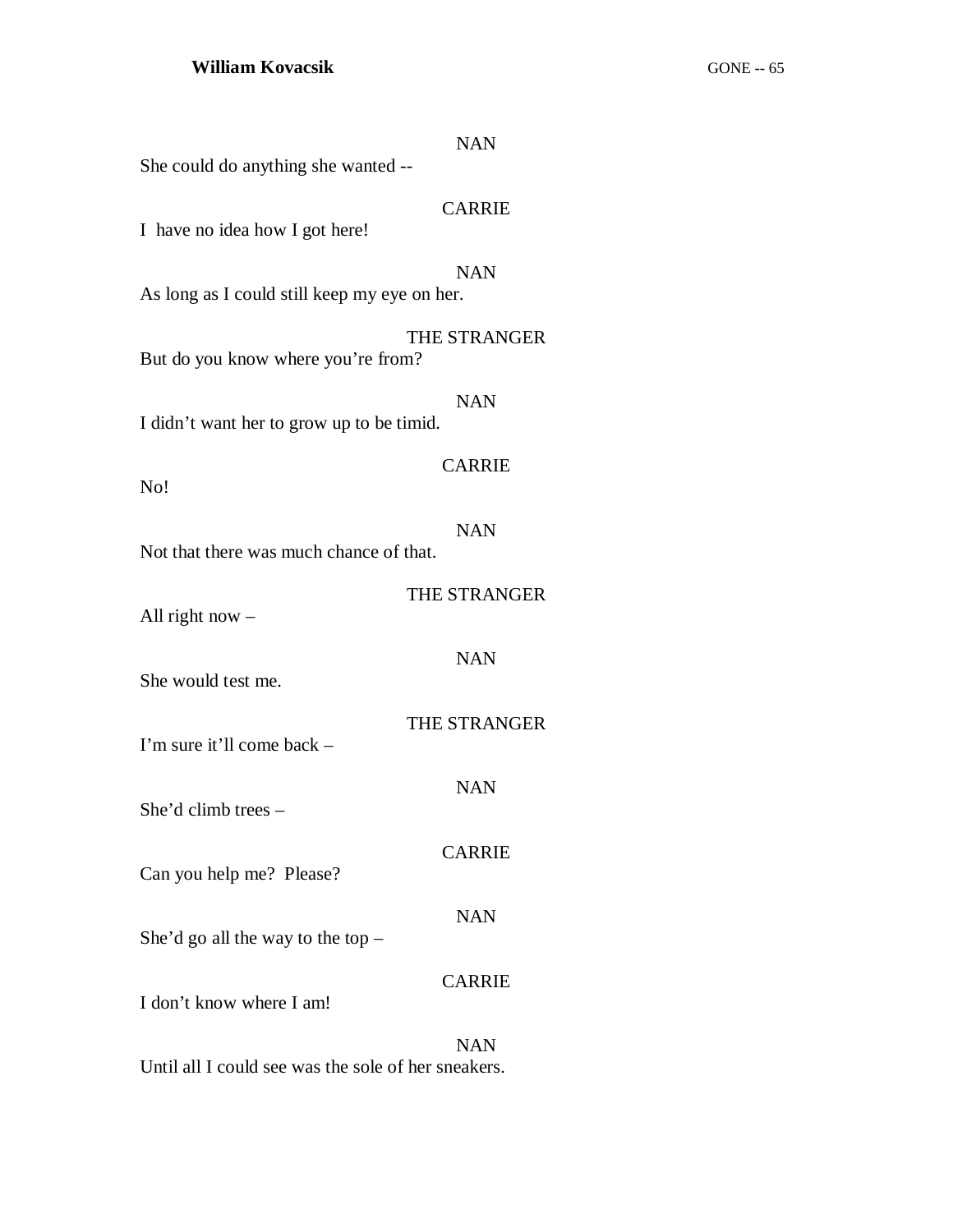| I don't know $-$ I don't know how I $-$ !                                |            |
|--------------------------------------------------------------------------|------------|
|                                                                          | <b>NAN</b> |
| $\mathbb{R}^3$ and $\mathbb{R}^3$ all the wey to the edge $\mathbb{R}^3$ |            |

She'd go all the way to the edge

### THE STRANGER

CARRIE

Okay, miss—

### NAN

But she'd always pull back –

THE STRANGER -- why don't you come back to the station with me --

#### NAN

Just at the last minute.

THE STRANGER -- we'll get you some food – Here we go --

(THE STRANGER helps CARRIE to her feet.)

### BARBARA

You think that's what's happened here?

THE STRANGER

-- a place to rest –

### NAN

That's what I believe.

### THE STRANGER

-- maybe we can figure it out, okay?

### BARBARA

Me, too.

### CARRIE

Help me!

(NAN rises, crosses to BARBARA, and places her hand on BARBARA's cheek.)

### THE STRANGER

All right miss, you come on with me.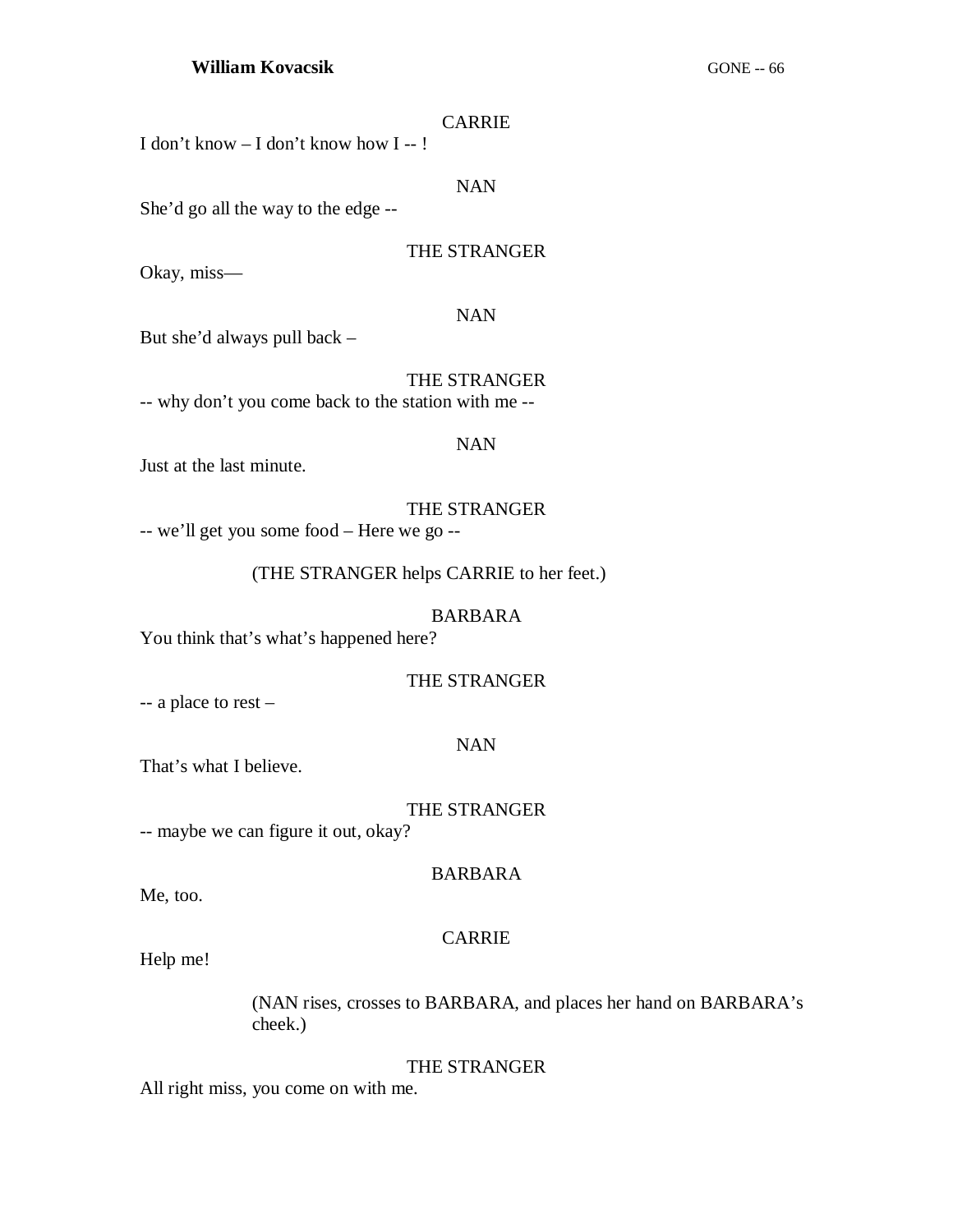### (THE STRANGER helps CARRIE as they both exit.)

#### NAN

Bless you.

### (NAN kisses BARBARA's forehead.)

I'm going up to bed. You should think about doing the same.

### BARBARA

In a little while.

(BARBARA picks up the remote control for the television. She points it at the audience and clicks it several times, surfing through various programs. When she finally puts the remote down, we hear the voice of a news reporter.)

### THE STRANGER (voiceover)

The posters asking for information about the whereabouts of Carrie Bering have mostly been ripped off walls and telephone polls by the wind that rips through the Barrister Mountains in the winter. Search efforts for the missing climber continue, but hope for her safe return has dimmed as the thermometer has dropped in the small city of Culver, which sits at the base of the mountains. The tragedy goes beyond the disappearance of a talented young athlete…

> (The lights rise on the downstage portion of the neutral area and THE STRANGER enters.)

### THE STRANGER

…The cost can be measured in family ties that have been tested, and in some cases broken, by the uncertain agony that has ensued since the June day when Carrie Bering stepped out of the house she and her husband purchased last spring, and into oblivion. After search efforts were unsuccessful, and the case became a criminal matter, Mark Bering, on advice of counsel, refused to take a polygraph exam. Recently, ESPN 2 spoke with Carrie's mother, Nan Mueller, about the progress of the investigation.

> (Lights rise on NAN in a separate part of the neutral area. THE STRANGER crosses to her, microphone in hand. As he does so, the lights fade from the living room and BARBARA exits.)

#### THE STRANGER (cont'd.)

Mrs. Mueller, initially, you and other family members stood by Mark when he declined to submit to a lie detector test.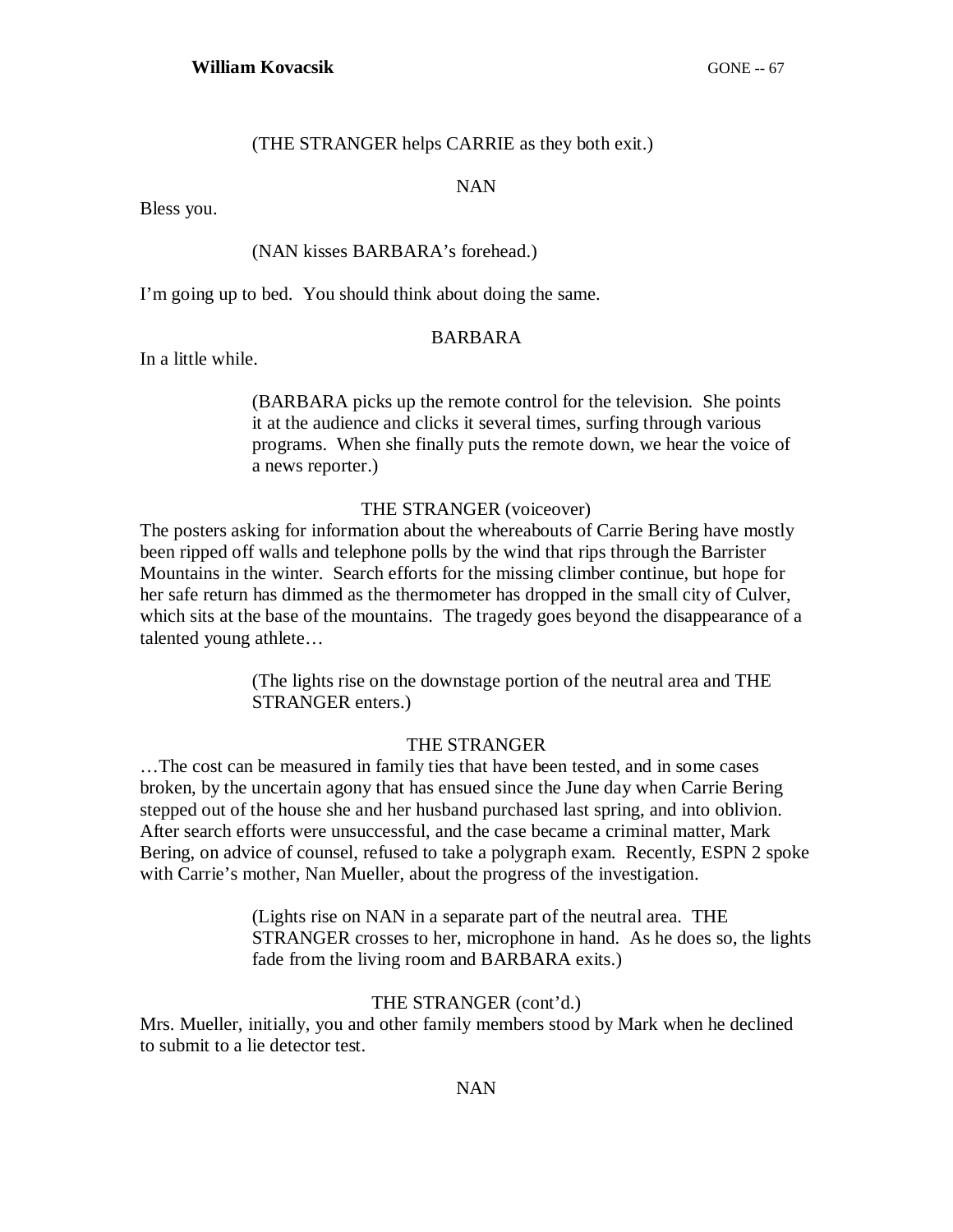It was inconceivable to us that Mark had harmed Carrie in any way.

### THE STRANGER

What caused you to change your mind?

### NAN

After the first weeks of the search had passed, everyone was still optimistic about finding Carrie, but Mark seemed to give up. He wanted to resume a normal life, and that frightened us.

# THE STRANGER

You say it frightened you? In what way?

### NAN

It wasn't normal. It takes longer for most people to recover from something that traumatic. It was as if he was trying too hard to put her behind him. That's what made us suspicious.

# THE STRANGER

Do you believe he killed Carrie?

(long pause)

### NAN

I don't want to speculate about that.

### THE STRANGER

But you must have some feeling, in your heart.

### NAN

I think he loved her. Sometimes love twists in on itself, it gets warped. I don't know if that's what's happened here.

# THE STRANGER

 $But -$ 

# NAN

But I know there's one simple way for Mark to help us put those fears aside.

# THE STRANGER

And that would be for him to take the polygraph?

### NAN

That's right.

### THE STRANGER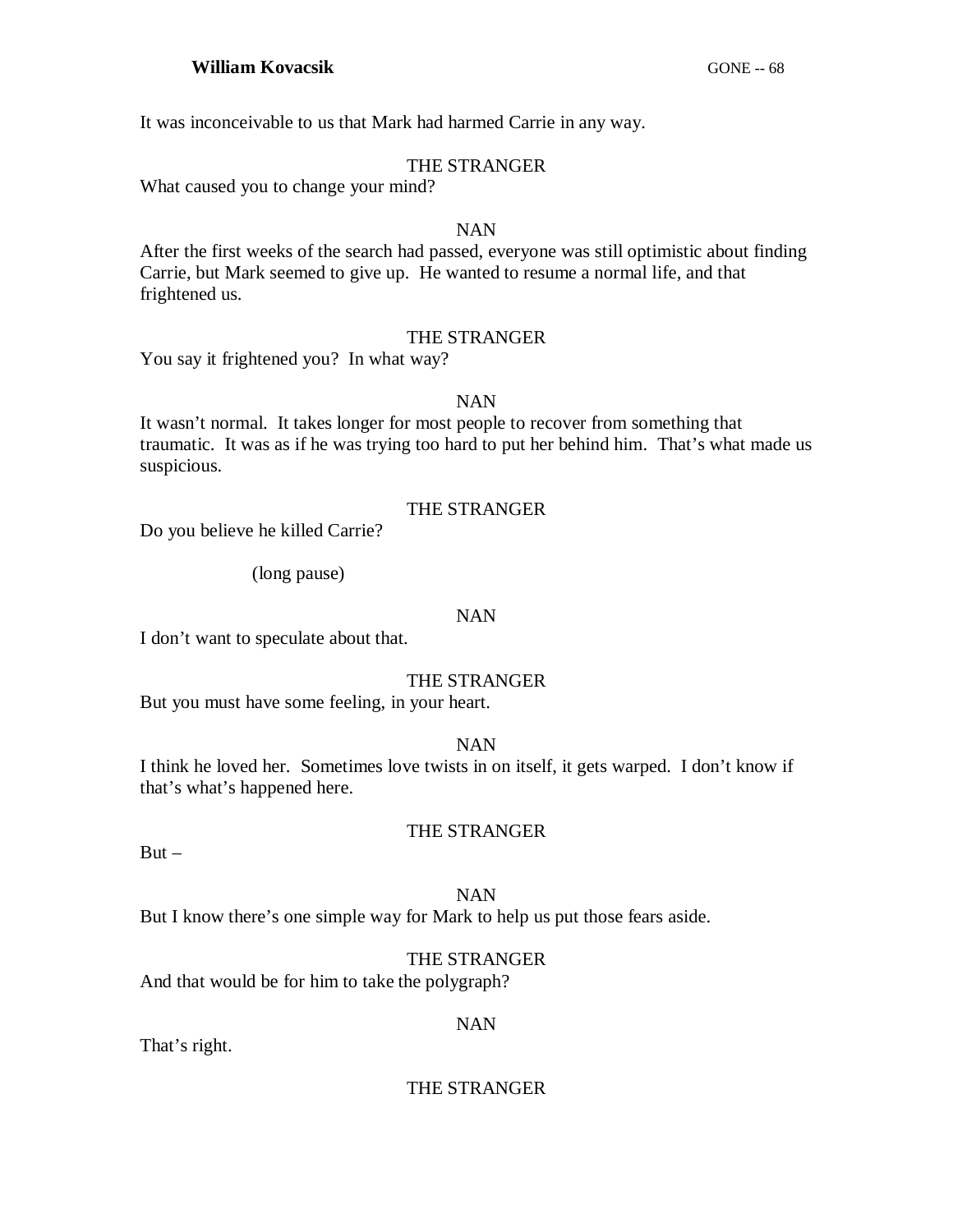You believe that would answer your questions.

### NAN

I have no idea. It would answer certain questions, surely.

### THE STRANGER

I understand that some members of Mark's own family agree with you.

### NAN

Barbara, she's Mark's sister, believes that he should take the exam.

### THE STRANGER

I'm not sure that anyone can imagine what you've been going through these past months. How do you get through the days?

### NAN

By participating in the search, which goes on throughout the country. That keeps me busy, and keeps me moving in a positive direction.

### THE STRANGER

And you believe that she's still alive, still out there somewhere.

### NAN

As long as no one can prove to me that she's gone, I'll feel…She'll always be alive to me.

### THE STRANGER

Don Fisher, ESPN 2, reporting from Springfield, Illinois.

(MARK sits on the couch in the living room. He drinks from a glass of whiskey. He runs his hands over the prayer rug. He pulls the rug off the back of the couch and spreads it out on the living room floor, downstage. BARBARA enters, carrying a suitcase.)

### BARBARA

I left my key on the dresser in the spare bedroom.

### (MARK says nothing.)

### BARBARA

Cindy will be in tomorrow to check the phones. She's going to keep updating the web page. She's usually here by nine, so --

### MARK

I'll let her in.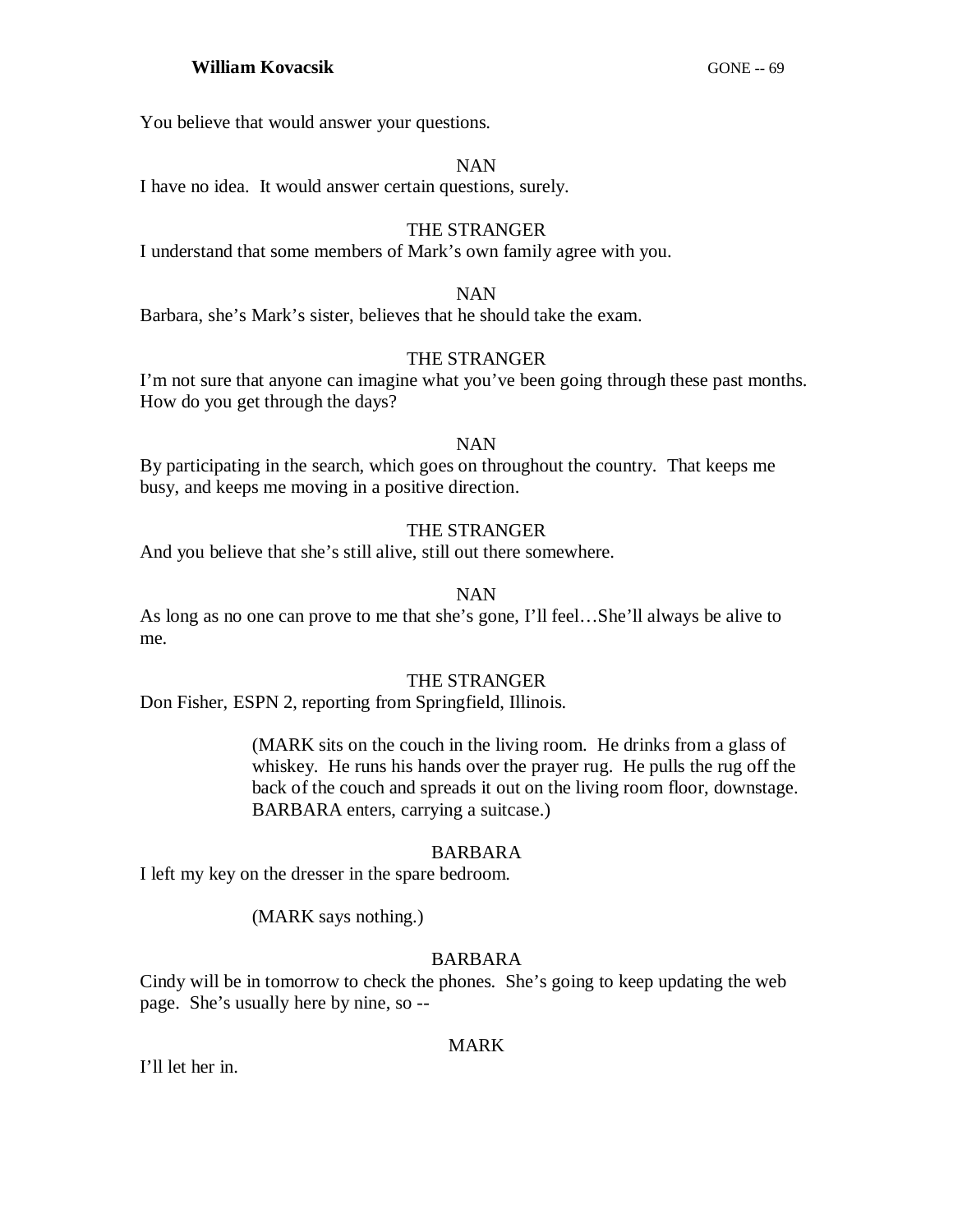# BARBARA

Right.

# (BARBARA moves toward MARK.)

I can't stay here.

# MARK

I'm aware of that.

### BARBARA

I'm still going to be part of the search, it's just –

### MARK

I know.

### BARBARA

It's not that I really think you had anything to  $-$ 

MARK

Can we not say anything stupid? Can we avoid that, please?

### BARBARA

Fine. I'll go.

(BARBARA picks up her suitcase and starts to exit.)

### MARK

I didn't kill her.

(BARBARA stops and turns to face MARK.)

One day, you have this life. Work that you enjoy, friends, a wife you love, a new house. And it all fits together. Then you pull one part out – and the rest of it doesn't add up any more. I try to figure out what would hurt most. If she was killed while she was climbing, I could get around that, I could deal with it. She loved to climb. If you die doing what you love, at least the end has some meaning, some connection to the life that went before. If someone took her, hurt her, killed her…at least I would have someone to hate, someone to blame. There would be a focus.

> (Sounds of a diesel truck pulling up, it brakes squealing as it stops. THE STRANGER, dressed in blue jeans and a flannel shirt, and wearing a baseball cap with the logo of a large trucking corporation, brings two folding chairs onstage in the neutral area. He sets the chairs side by side, about two feet apart. As he does so, the reflection of a red neon sign,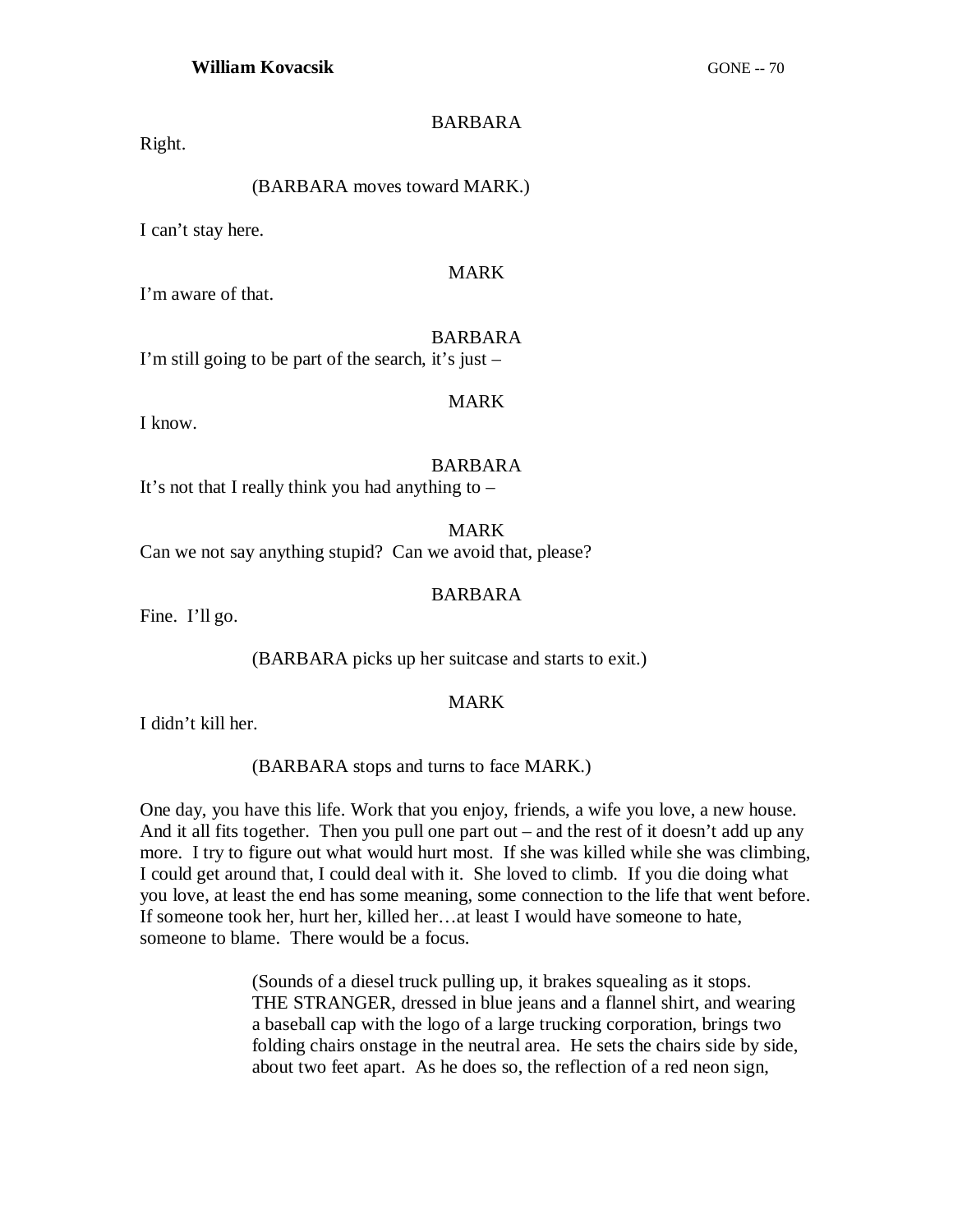blinking on and off, spills across the floor of the stage. The sound of the diesel truck, its engine idling, continues until otherwise noted. THE STRANGER stands in front of the two chairs, smoking a cigarette. CARRIE, wearing her fleece jacket, enters.)

### MARK

But if she just went off –

CARRIE

Good evenin'.

# THE STRANGER

Miss.

# MARK

That would be…

# CARRIE

How you doing tonight?

THE STRANGER Just about how the Lord intended. Which is just fine.

CARRIE

Glad to hear it.

### MARK

What am I supposed to think about that?

THE STRANGER Listen, miss, did you get a look at the back of my trailer?

# CARRIE

Can't say that I did.

# MARK

What am I supposed to feel?

# THE STRANGER

Well, if you step around to the back, you'll see that I've got a sign on it that urges motorists to attend a house of worship of their choice on Sundays.

# MARK

Can I ask you something?

# BARBARA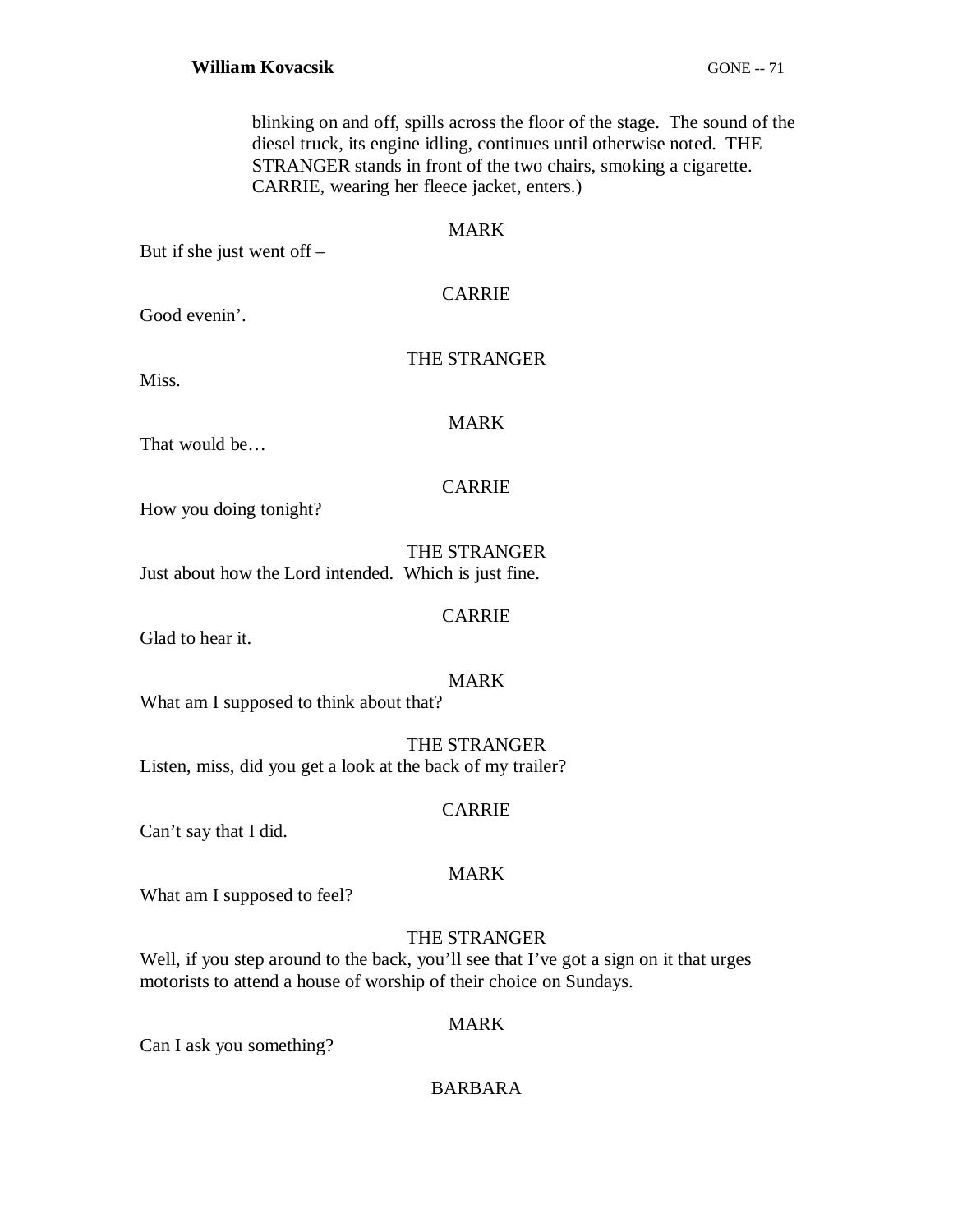Yes.

# THE STRANGER

Which I do myself, in the local Baptist church wherever I find myself come Sunday.

# MARK

How selfish do you think it would be…

# THE STRANGER

You see what I mean?

MARK

To prefer that someone you love be dead…

I'm not sure.

# MARK

CARRIE

Rather than just…

THE STRANGER

I'm only saying that I take my faith seriously.

Gone?

# MARK

THE STRANGER Some people here might be buyin' whatever it is you're sellin', but I'm not in the market.

# MARK

When that goes through my head—

# CARRIE

You think I'm a hooker?

MARK -- when I realize that's what I'm actually thinking --

# THE STRANGER

MARK

I'm not judgin' anyone, miss –

# I can't  $-$

# CARRIE

Do I *look* like a lady of the evening?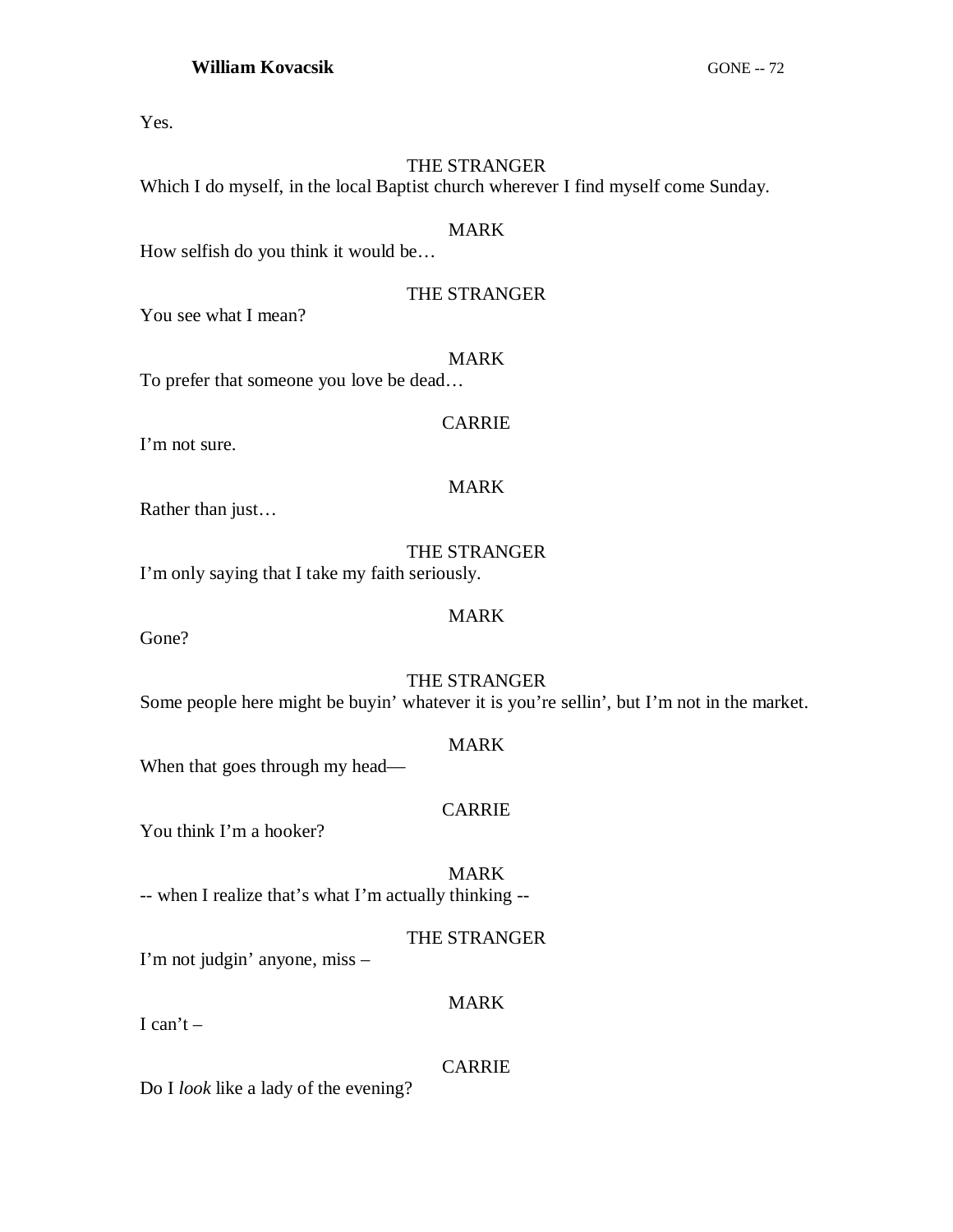| Well, no actually. If I had to guess.              | THE STRANGER  |
|----------------------------------------------------|---------------|
| Whichever direction my mind turns-                 | <b>MARK</b>   |
| I'm not. I'm not a hooker.                         | <b>CARRIE</b> |
| There's guilt.                                     | <b>MARK</b>   |
| I'm relieved to hear it.                           | THE STRANGER  |
| Honest.                                            | <b>CARRIE</b> |
| I believe you.                                     | THE STRANGER  |
| <b>MARK</b><br>Whichever direction my hands reach- |               |
| Actually, I've been walking -                      | <b>CARRIE</b> |
| -- There's nothing solid enough to hold on to.     | <b>MARK</b>   |
| You do look a little the worse for wear.           | THE STRANGER  |
| It makes me wish I could disappear myself.         | <b>MARK</b>   |
| Over the mountains? You walked over the --         | THE STRANGER  |
| What do you think of that?                         | <b>MARK</b>   |

CARRIE

I surely did.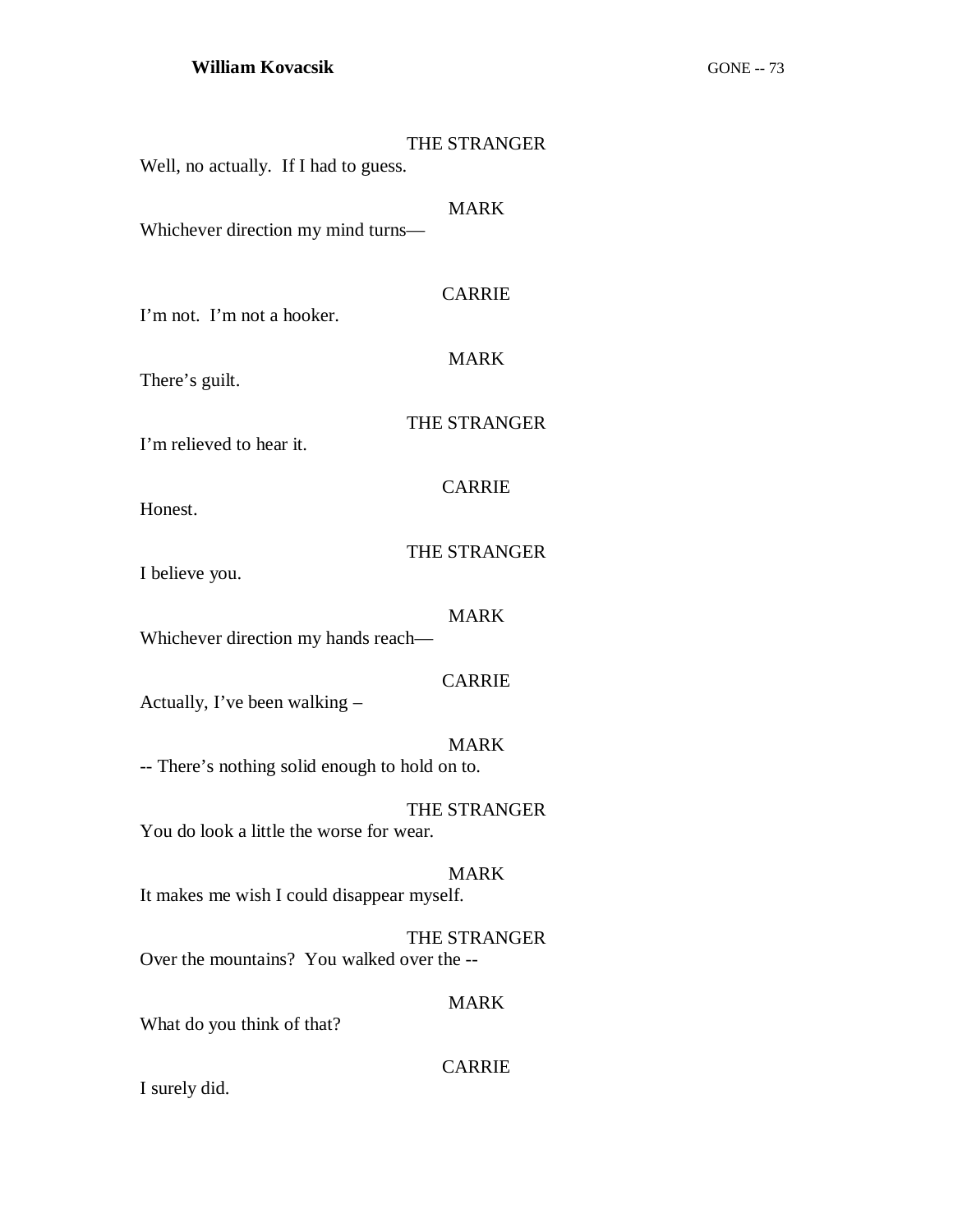| I don't know.                                         | <b>BARBARA</b> |
|-------------------------------------------------------|----------------|
| Hot damn!                                             | THE STRANGER   |
| If you want to know the truth --                      | <b>BARBARA</b> |
| Over fifty miles.                                     | <b>CARRIE</b>  |
| I haven't known what to think for a long time.        | <b>BARBARA</b> |
| You must be in pretty good shape.                     | THE STRANGER   |
| I have to go.                                         | <b>BARBARA</b> |
| I guess so.                                           | <b>CARRIE</b>  |
| (BARBARA exits. MARK sits, staring straight ahead.)   |                |
| I guess you're right.                                 | THE STRANGER   |
| ListenWhere you headed tonight?                       | <b>CARRIE</b>  |
| Oregon. Portland.                                     | THE STRANGER   |
| That's a long way to drive all alone.                 | <b>CARRIE</b>  |
| My company's got a rule against picking up strangers. | THE STRANGER   |
|                                                       | <b>CARRIE</b>  |

You always abide by that rule?

THE STRANGER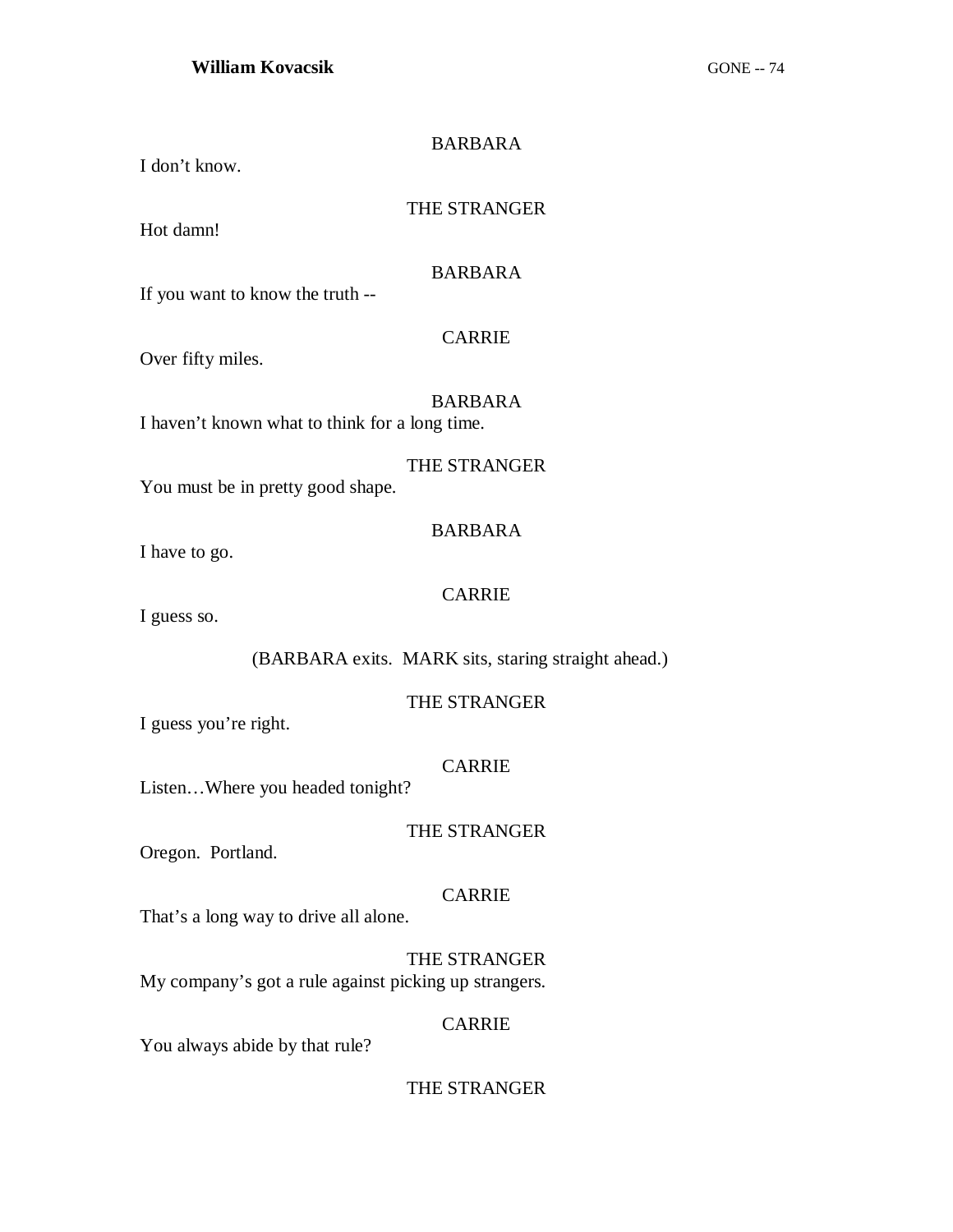## **William Kovacsik** GONE -- 75

Always have in the past.

## CARRIE

Well, I guess…wouldn't want to spoil a perfect record. Sorry I bothered you.

(CARRIE begins to exit. She stops, and turns back to face THE STRANGER. MARK picks up his glass of whiskey and bolts it down. The sound of the Tibetan bells begins to echo, softly at first, then louder as the scene draws to a close.)

Sir?

## THE STRANGER

Miss?

CARRIE You ever worship at the Corinth Baptist Church over in Culver?

## THE STRANGER

Once or twice.

## CARRIE

You ever stop for the barbecue after the service during the summer?

## THE STRANGER

Yes. Yes, I have.

## CARRIE

Mrs. Sickles makes the best fried chicken you ever tasted, don't you think?

THE STRANGER

She does at that. You in some sort of trouble, miss?

CARRIE I haven't broken the law. Nothing like that. But I could use some help.

# THE STRANGER

I've always thought we were put on this earth to lend a hand to each other.

## CARRIE

Me, too.

(MARK kneels on the prayer rug and tries to pray.)

## THE STRANGER

If I let you come along, you think you could keep it kind of quiet?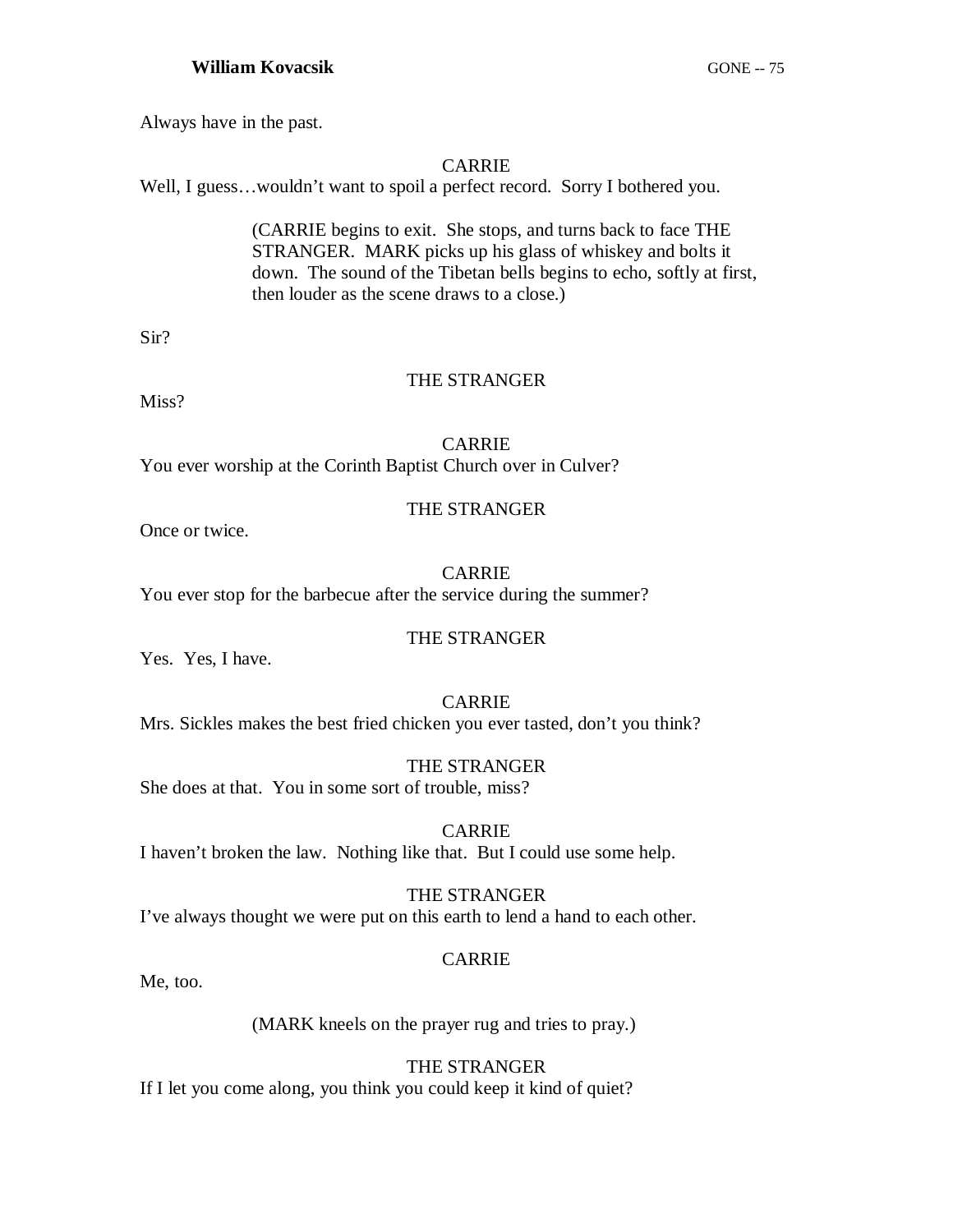## CARRIE

I wouldn't say a word.

## THE STRANGER

And if someone from the Conway Trucking Corporation were to ever ask you –

## CARRIE

I never met you, never even heard of you, and I certainly *never* got a ride in your truck.

## THE STRANGER

Fair enough. You ready to go?

## CARRIE

Whenever you are.

## THE STRANGER

Let me open up your side.

(THE STRANGER moves to sit in the stage left chair. He reaches over and mimes opening the passenger-side door. CARRIE sits in the stage right chair. Sounds of the truck getting underway – brakes releasing, engine revving, gears shifting. Lights from passing cars play across their faces as CARRIE and THE STRANGER pull onto the road. MARK bends over, putting his face down on the rug.)

Name's George Brinkley, by the way.

CARRIE

Carrie – you mind if we just keep it at that? Just "Carrie?"

## THE STRANGER

Nope.

## CARRIE

Thanks.

(His face still down on the rug, MARK's arms reach out and grab the front corners of the prayer rug.)

## THE STRANGER

This trouble you left back in Culver – you think it's gonna stay there, or you think it'll follow you?

## CARRIE

It might try, but I don't think it will catch up with me. I really don't.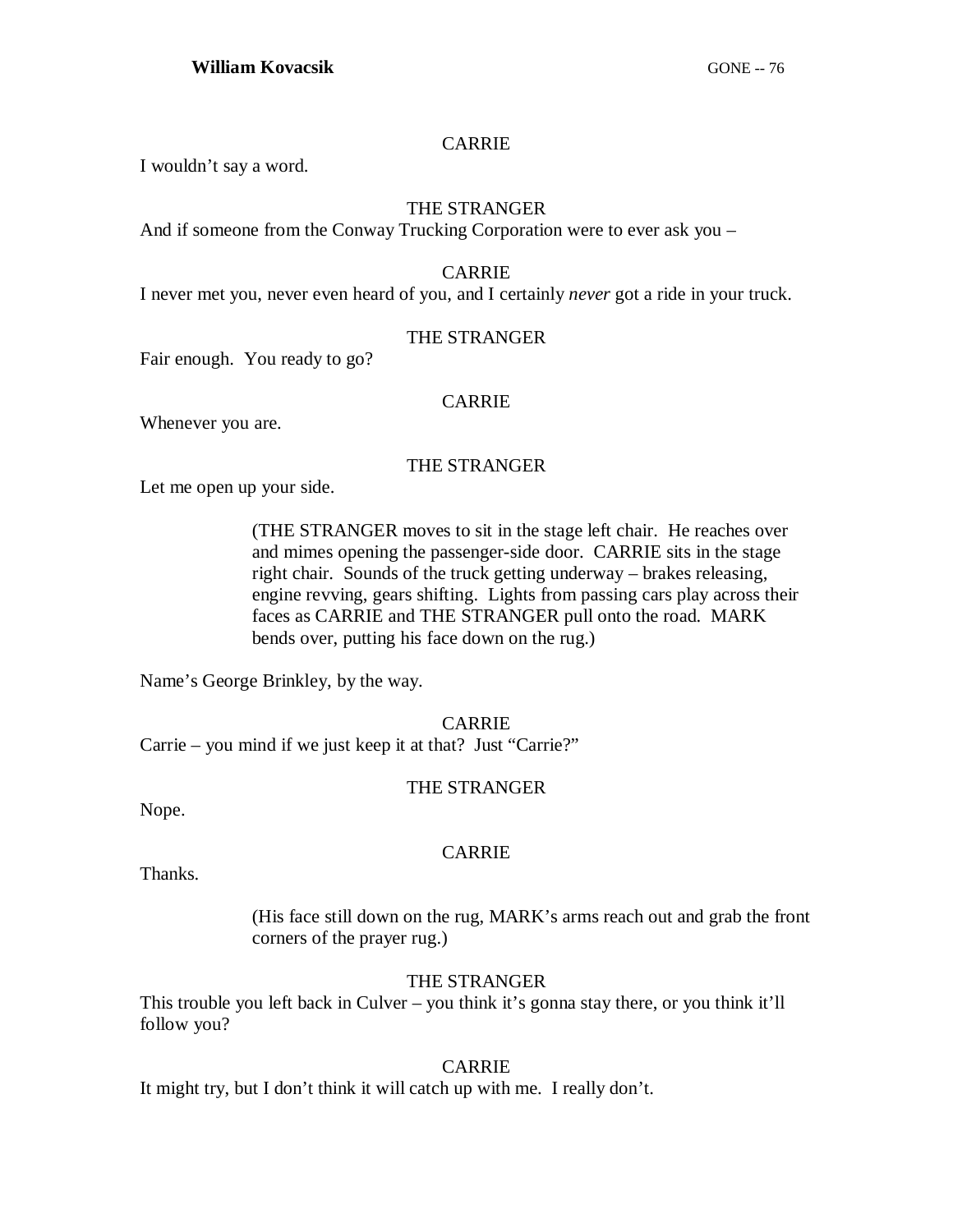(MARK sits up, pulling the front of the rug with him, clutching it to his face. He half-falls to one side, and winds up in a seated position, facing upstage, hugging the rug to his breast. Lights fade until only downlight is left on MARK, leaving him bathed in shadow.)

#### THE STRANGER

Well, for your sake, I hope it doesn't.

## CARRIE

Me, too.

## THE STRANGER Anything back there you regret leaving behind?

#### CARRIE

One or two things, maybe.

(The sound of the Tibetan bells dies out as the lights fade slowly on MARK. THE STRANGER points to something far away.)

## THE STRANGER

Lookit there!

CARRIE

God!

THE STRANGER

Heat lightning.

CARRIE

Makes the clouds glow.

THE STRANGER

That it does.

## CARRIE

How far off, you think?

THE STRANGER

Hard to say. Thirty, forty miles, I guess…

(THE SHERIFF appears at the base of the cliff.)

## THE SHERIFF